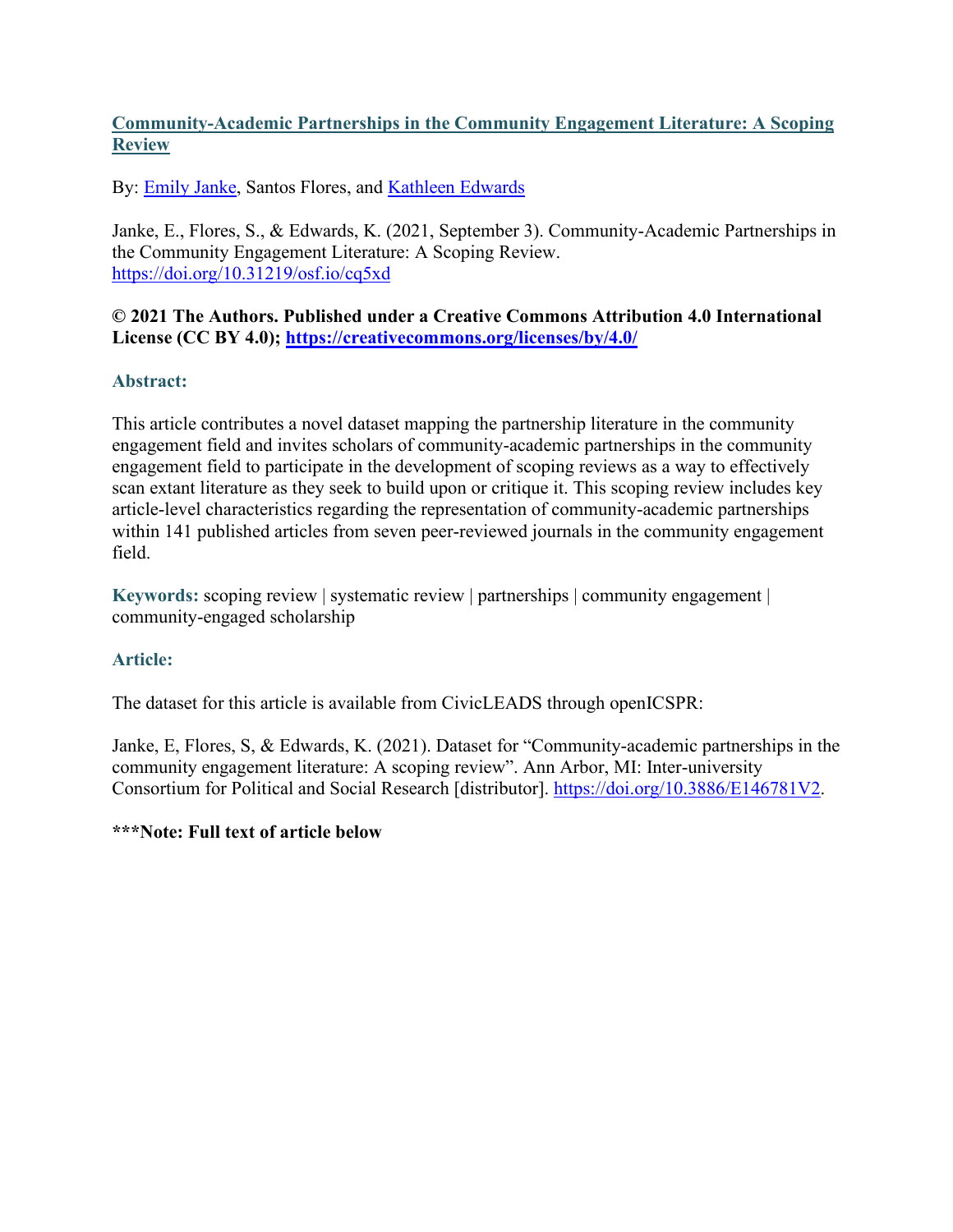Authors: Emily M. Janke<sup>\*</sup> (emjanke@uncg.edu), Santos Flores, Kathleen Edwards **Affiliation**: University of North Carolina at Greensboro \*Corresponding author

# **Abstract**

This article contributes a novel dataset mapping the partnership literature in the community engagement field and invites scholars of community-academic partnerships in the community engagement field to participate in the development of scoping reviews as a way to effectively scan extant literature as they seek to build upon or critique it. This scoping review includes key article-level characteristics regarding the representation of community-academic partnerships within 141 published articles from seven peer-reviewed journals in the community engagement field.

### **Keywords**

Scoping review, systematic review, partnerships, community engagement, community-engaged scholarship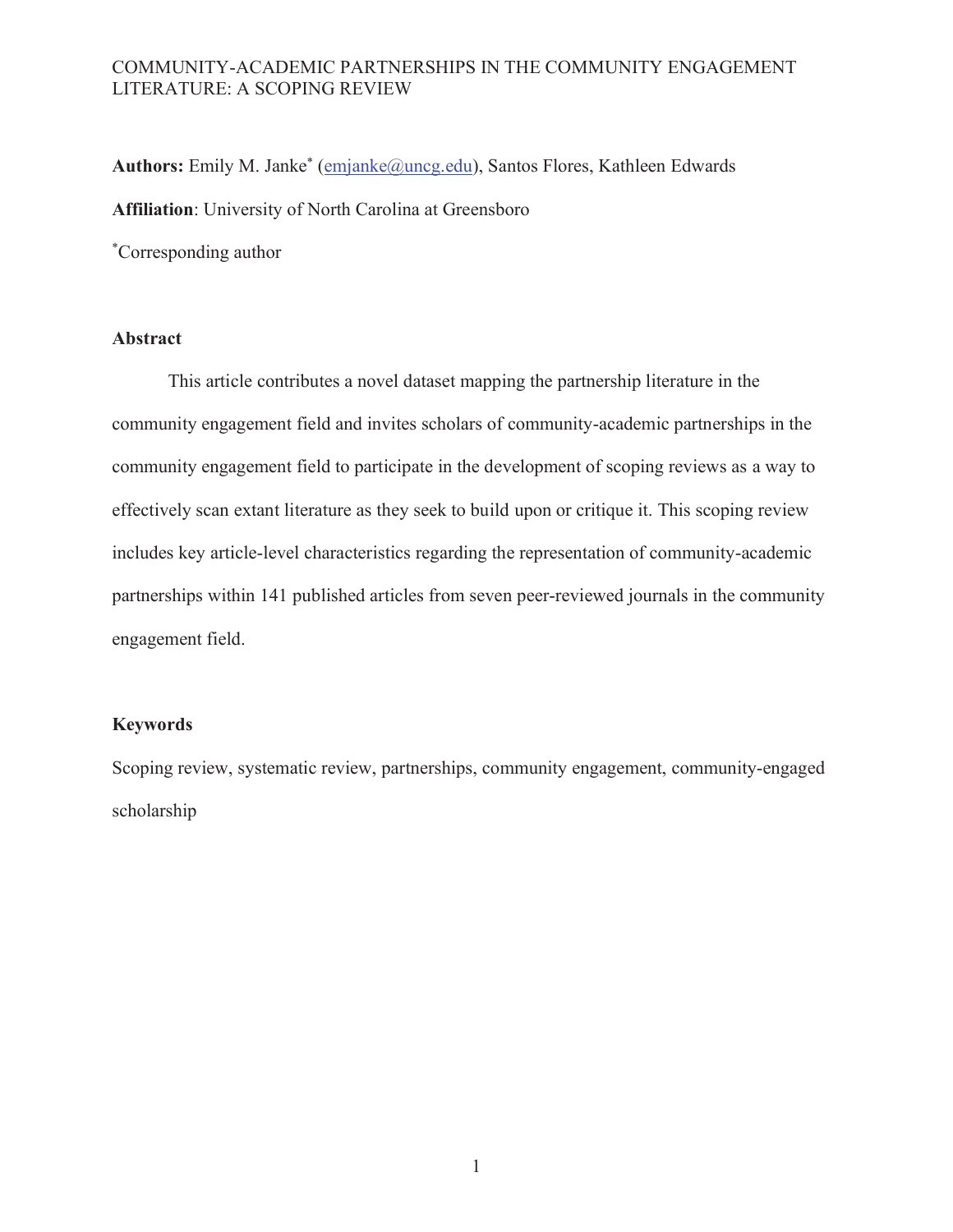### **Opportunity Statement**

Community engagement is yet an "emerging field" (Giles, 2019) that has come to present a distinct view and ethos about the role and practice of higher education in and with communities. In the formation of the field, scholars have contributed a new understanding and practice of community-engaged scholarship, most notably, community engagement pedagogy and epistemology (Sandmann et al., 2008). Since the launch of the *Michigan Journal of Community Service Learning* (MJCSL) in 1994, the first journal in the field, nearly a dozen scholarly, peer-reviewed journals have been initiated as a way for scholars to share research and conceptual scholarship about a range of topics related to community engagement.

Community engagement journals advance the "scholarship on the scholarship of engagement" (Sandmann, 2008, p. 99) as they continue to articulate defining aspects of community engagement including key purposes, practices, processes, and outcomes. Journals in the field publish articles that address many different aspects of community engagement, including pedagogy, epistemology, research methodology and other scholarly approaches, institutional change models, and partnership development and ethics, to name a few.

Commemorating the 20th anniversary of the *Journal of Higher Education Outreach and Engagement* (JHEOE), the editor of the journal published a book that included previouslypublished articles from JHEOE that had the greatest impact on scholarship and practice. In an effort to frame future-looking conversations by revisiting past scholarship in light of current contexts, the authors of the most impactful articles were invited to revisit, comment on, refute, or to update their earlier writing (Sandmann & Jones, 2019). Judith Ramaley, a three-time president and foundational leader in the institutionalization of community engagement in higher education, shared her view of the first 20 years of scholarship, reflecting on the changes that must yet be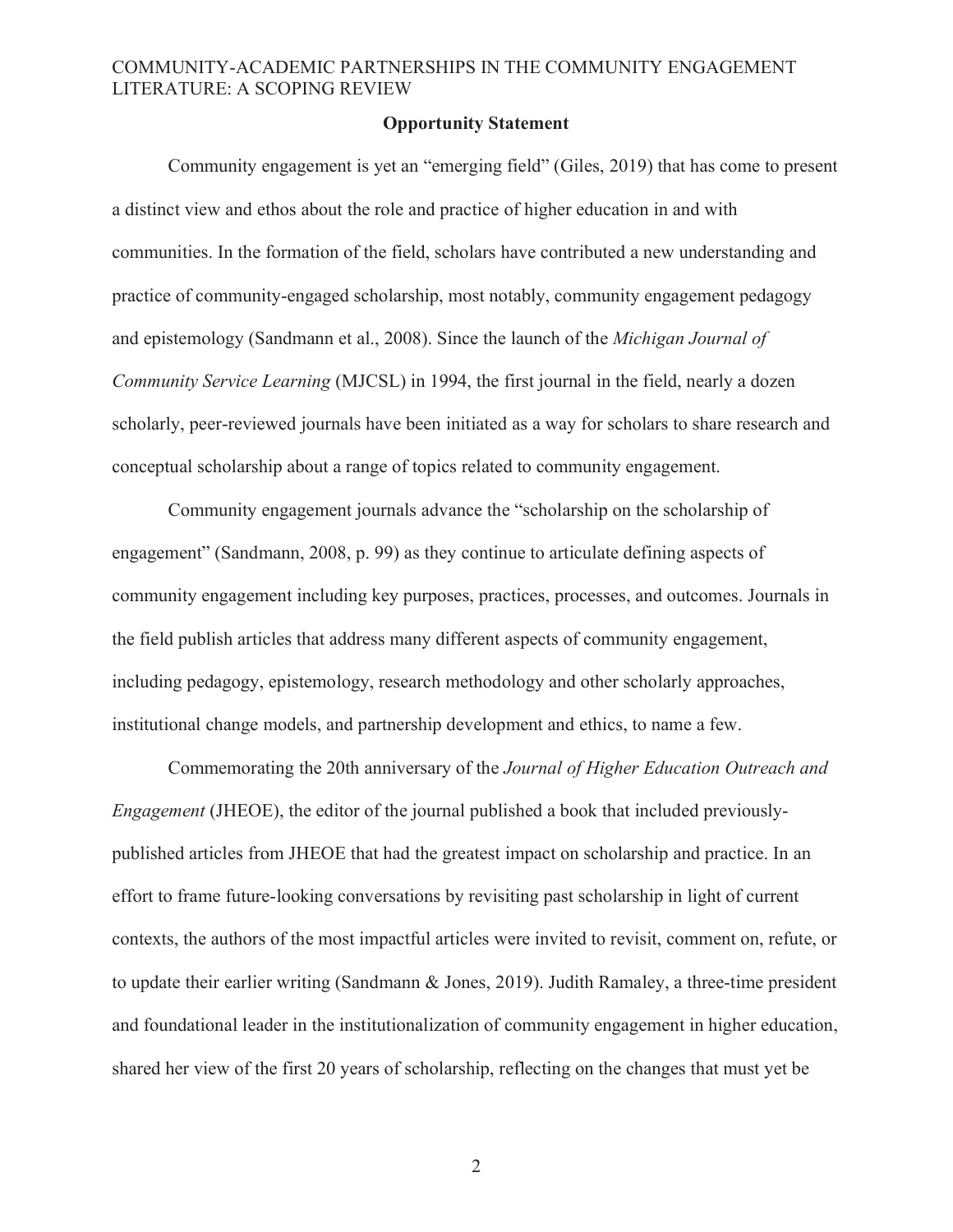addressed by scholars of engagement. Ramaley (2019) calls on scholars to re-examine and rearticulate what scholars of the field mean by "community voice" as an aspect of practice and scholarship (p. 257). On the topic of community voice, Ramaley points to increased awareness of and attention to issues of social equity and social justice and especially to communities as intellectual spaces. How is knowledge that resides outside of the disciplines recognized and integrated into academic scholarship? How are the voices of underrepresented, marginalized, and disenfranchised individuals taken into account when we say that we have included community voice as an aspect of our scholarly process?

The call for continued focus on community engagement partnerships echoes earlier calls. For example, Gelmon and colleagues (1998) called the emerging field to develop scholarship that addressed various aspects of partnerships, including:

- the challenge of distinguishing service-learning from community-based clinical training experiences,
- community perspectives of the university and partnerships,
- reciprocity and mutuality in community-university relationships,
- social and economic benefits arising from the community-university partnership,
- benefits for community organizations participating in university partnerships, and
- motivations for universities to respond to community perspectives (p. 97).

Our review of the scholarship shows key aspects of early writings about community engagement partnerships were focused primarily on (a) how to define them differently from other forms of relationships that occur between academic and community-placed or community-focused organizations, (b) the identification of key principles and practices for ethical and effective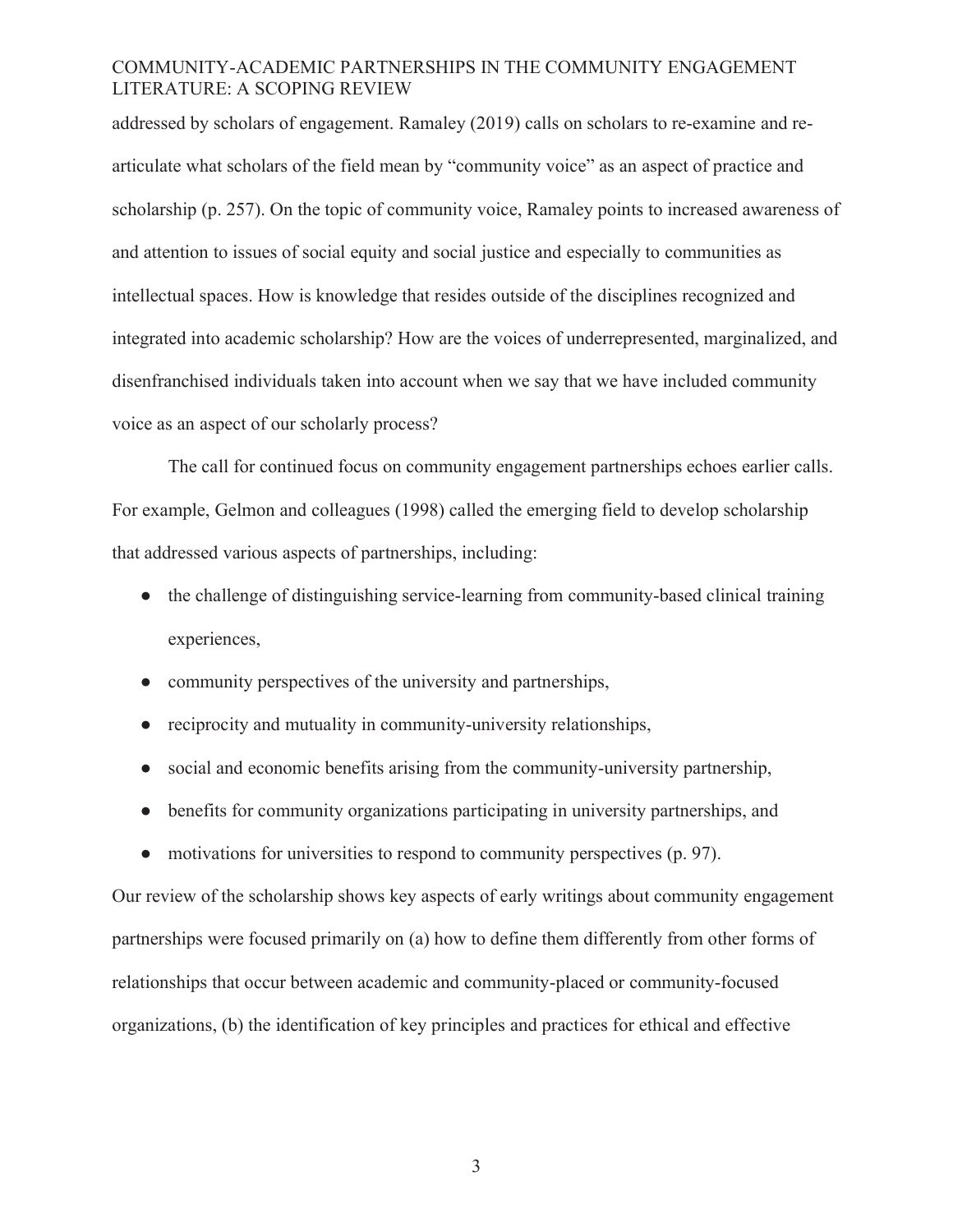community-engagement partnerships, and (c) the description of partnership activities and programs as examples from which others could learn.

Other scholars have suggested that there is a paucity of high quality studies that advance the understanding of how and why partnerships work. As Hart et al. (2009) share of their own experiences looking for articles relevant to establishing community-university partnership services: "It is not that there is a lack of imaginative practical activity…Rather, there is a relative lack of research focused on the processes by which higher education institutions establish community partnerships and how they are sustained" (p. 48). Olszowy Jones and Lee (2017) found a "lack of attention" to community voice in their review of articles published from 2005- 2014 in the *Journal of Higher Education Outreach and Engagement* (JHEOE) (p. 178)*.* The authors wondered whether the paucity of studies on partnerships was unique to the journal itself, or whether this was true across other community engagement journals as well.

The partnerships section editor of the *International Journal of Research on Service-Learning and Community Engagement* (IJRSLCE), Alan Bloomgarden (2017), also lamented that the partnership literature was "woefully thin" (p. 165). He called for the development of robust scholarship focused on the where, how, when, and why community engagement partnerships contribute (or not) to community priorities. Partnerships, he observed, tend to be represented as context or a factor related to student learning and other academic priorities. As a result, readers of the literature tend to get peeks into the nature and structure of partnerships more so than receiving a robust description and assessment of the partnerships themselves and, importantly, the ways in which partnerships serve community-identified priorities.

This article examines and describes a subset of the scholarship of engagement literature: partnerships that occur among academic and community collaborators (herein referred to either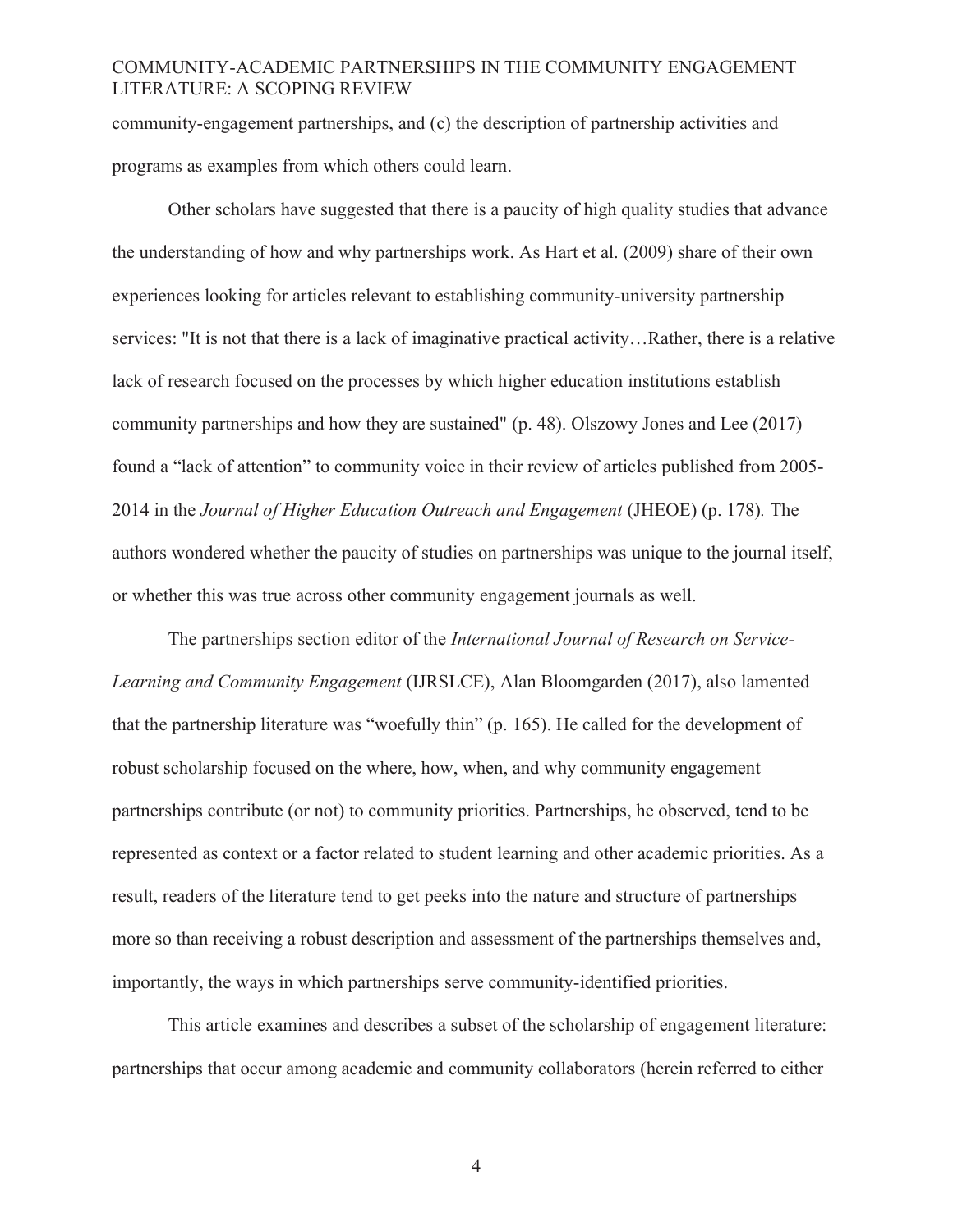as community engagement partnerships or, simply, partnerships). Our guiding question is: *What is the state of the partnership literature in the field of community engagement?* Our goal was to curate the literature in which the focus was on the partnership as a key, if not the primary, focus of the article. Therefore, we conducted a scoping review to collect and describe the partnership literature as represented across seven, peer-reviewed, community engagement journals. The result of this effort is the contribution of (a) a scoping review as an emerging research strategy that can help to advance scholarship in the field of community engagement; (b) a novel dataset of all articles that address community engagement partnerships across seven journals in the field; (c) a catalogue with descriptive statistics of key partnership characteristics of the articles curated; and (d) an invitation to other scholars to advance the scholarship of engagement on partnerships by participating in the expansion of this scoping review, to use scoping review techniques shared in this article to address other topics, or to use the scoping review dataset to ask new research questions.

#### **Types of Reviews**

Scoping reviews are relatively new to the cadre of strategies designed to systematically collect, and, to varying degrees, synthesize research on a specific topic (Pham et al., 2014). As the name suggests, a scoping review is a strategy to determine the scope, or coverage, of a body of literature. The effect of conducting such a review is the construction of a map of the literature, which can be used to understand the present landscape, as well the basis for conducting future analyses and research. Because scoping reviews are new to the field of community engagement- —we found only one published scoping review, about defining community engagement, in our search (see Beaulieu et al., 2018)—we orient the reader briefly by comparing scoping reviews to two other types of reviews: literature reviews and systematic reviews.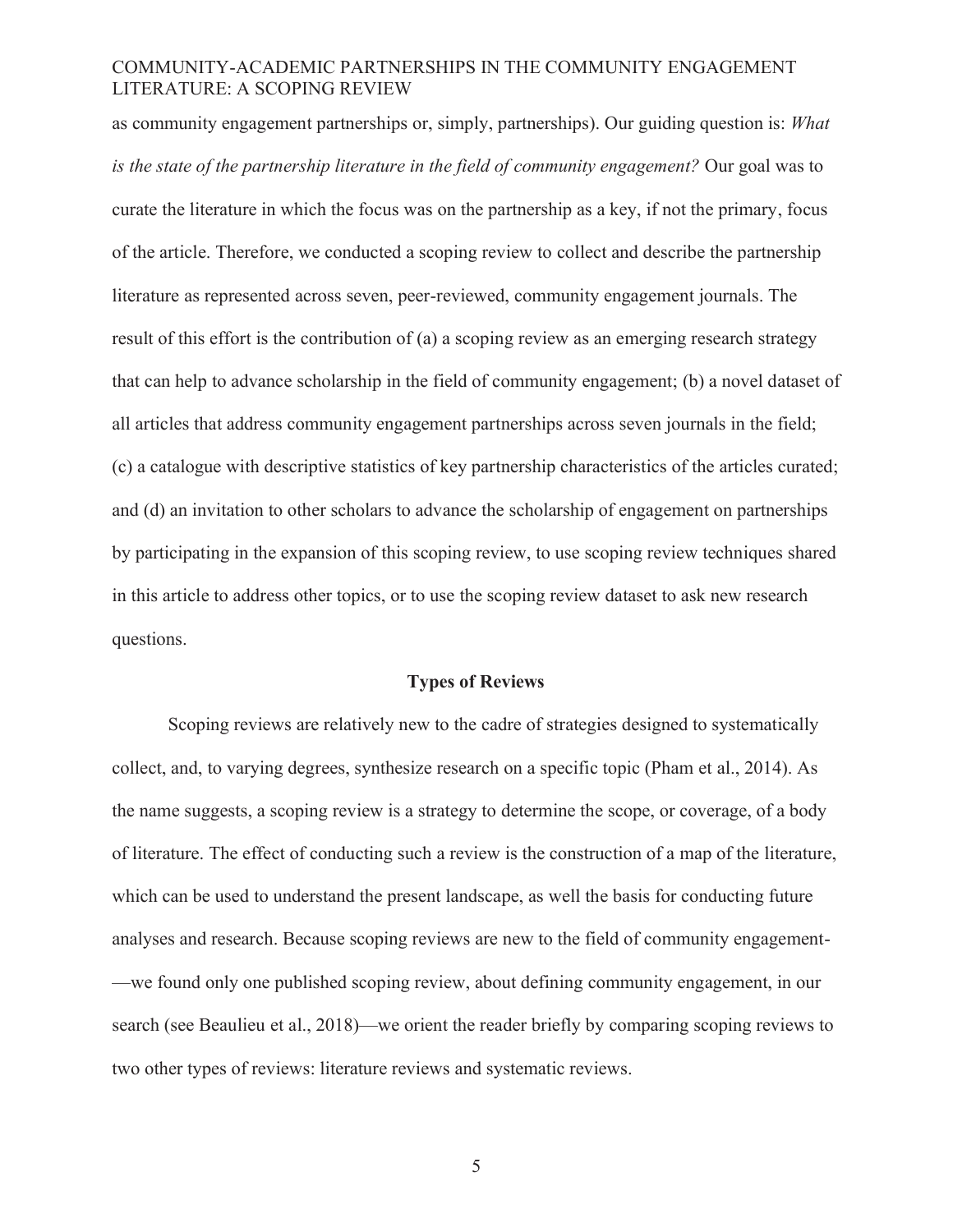### **Literature Review**

The most common approach used to bring relevant knowledge to bear on a topic is the literature review. For many, a literature review is a component of a larger study and serves to situate the study with regards to existing knowledge; it entails looking for articles related to the topic of initial research or inquiry. In this way, it demonstrates that one has considered the ideas of others who have published in the same or similar area. In their essay written for graduate students about to embark on dissertation research, Boote and Beile (2005) share the importance of *generativity*, Shulman's (1999) idea that scholarship and research must build on the scholarship of those whose work has come before. A literature review reports the claims made in existing publications while also critically examining the research methods used to make the claims.

 A literature review may also be the focus of a publication. An author may seek to present a comprehensive overview of the knowledge, including substantive findings, inquiry frameworks, and methodologies of a particular topic. For example, Dostilio and colleagues (2017) contributed a comprehensive literature review of community engagement professionals (CEPs) in an effort to establish a "competency model for an emerging field" (book title). Teams of authors thoroughly scanned the literature in the community engagement field to generate a comprehensive list of competencies and personal attributes of CEPs. The findings of the literature review then informed the development of a survey for CEPs to further explore patterns, including gaps, in the literature. As Kowal (2017) writes of the book, "The value of this extensive work lies in its ability to communicate the dimensions of a vast and varied field" (p. 181). The review of the literature can be used to discern the range and prevalence of ideas within a body of literature, and to synthesize the ideas that shape the collective conversation. In our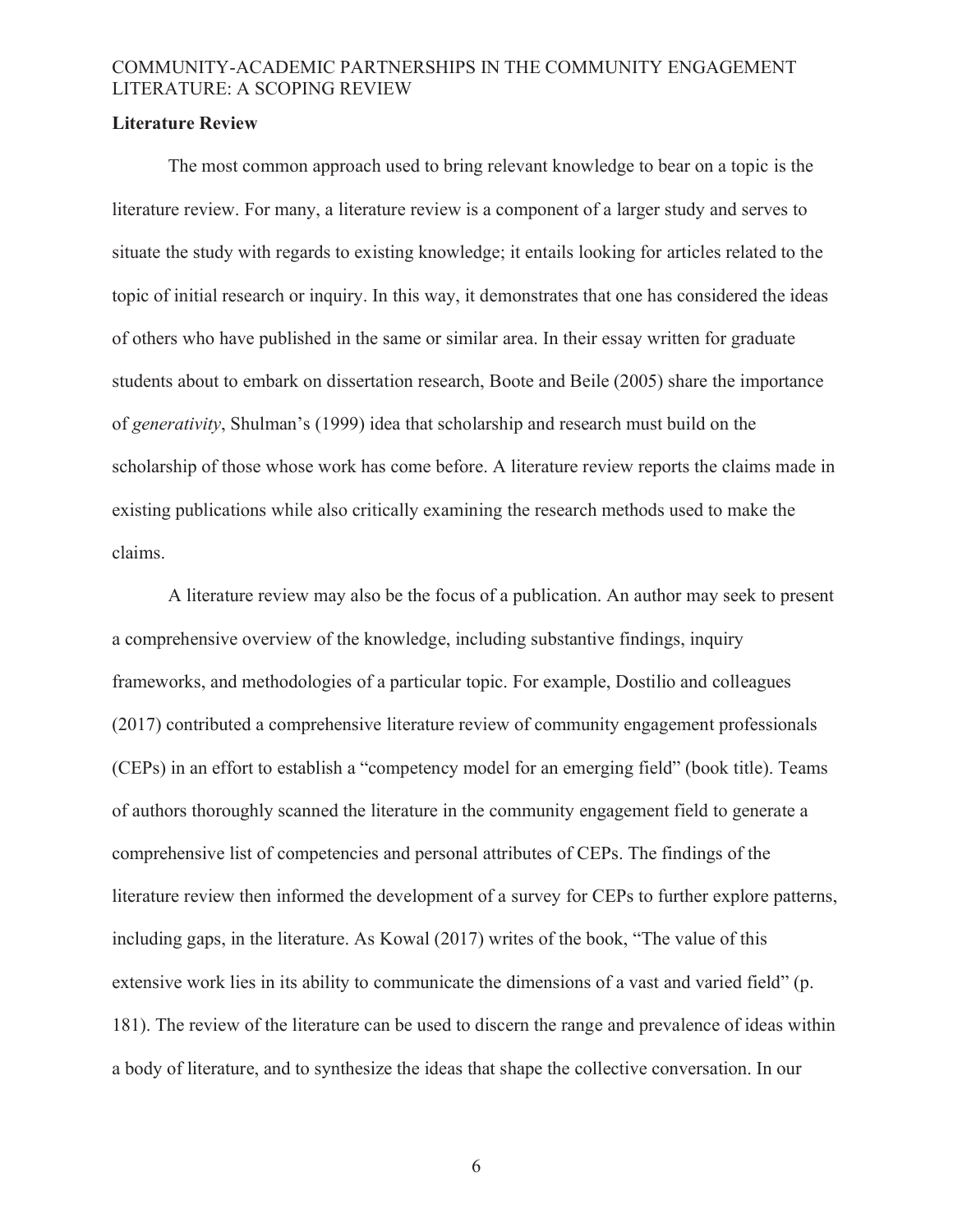review across seven journals in the community engagement field, we found no articles offering a comprehensive review of the partnership literature.

### **Systematic Review**

A second type of review commonly used to synthesize the knowledge generated on a topic (particularly in the health professions) is a systematic review. A systematic review is important for understanding the extant body of work related to a particular intervention so that one may understand, for example, whether there is consensus around best practices or the efficacy of the intervention. An example is Drahota et al.'s (2016) manuscript, "Community-Academic Partnerships: A Systematic Review of the State of the Literature and Recommendations for Further Research." The team of ten authors reviewed literature across multiple disciplines and major academic databases (e.g., ProQuest, ERIC, PubMed) to identify the most common influences that facilitate or hinder community-academic partnerships (their term). The authors noted that while the amount of published literature on collaborative groups has increased dramatically in recent years, it still lacks consensus and systemic review" (p. 167). They sought all systematic evaluations of the collaborative process among partnerships that (a) included at least one academic and at least one community stakeholder, (b) have been peerreviewed, and (c) written in English. Unlike a literature review, which is often undertaken by a single scholar and includes only those articles most germane to the study, scholars participating in this systematic review sorted through the titles and abstracts of 1,332 articles to then complete a full text review of 630 articles in order to find the 50 articles that ultimately met the criteria for inclusion in their study. Their aim was to collate empirical evaluation evidence from a relatively smaller number of studies pertaining to their focused research question. The team used an a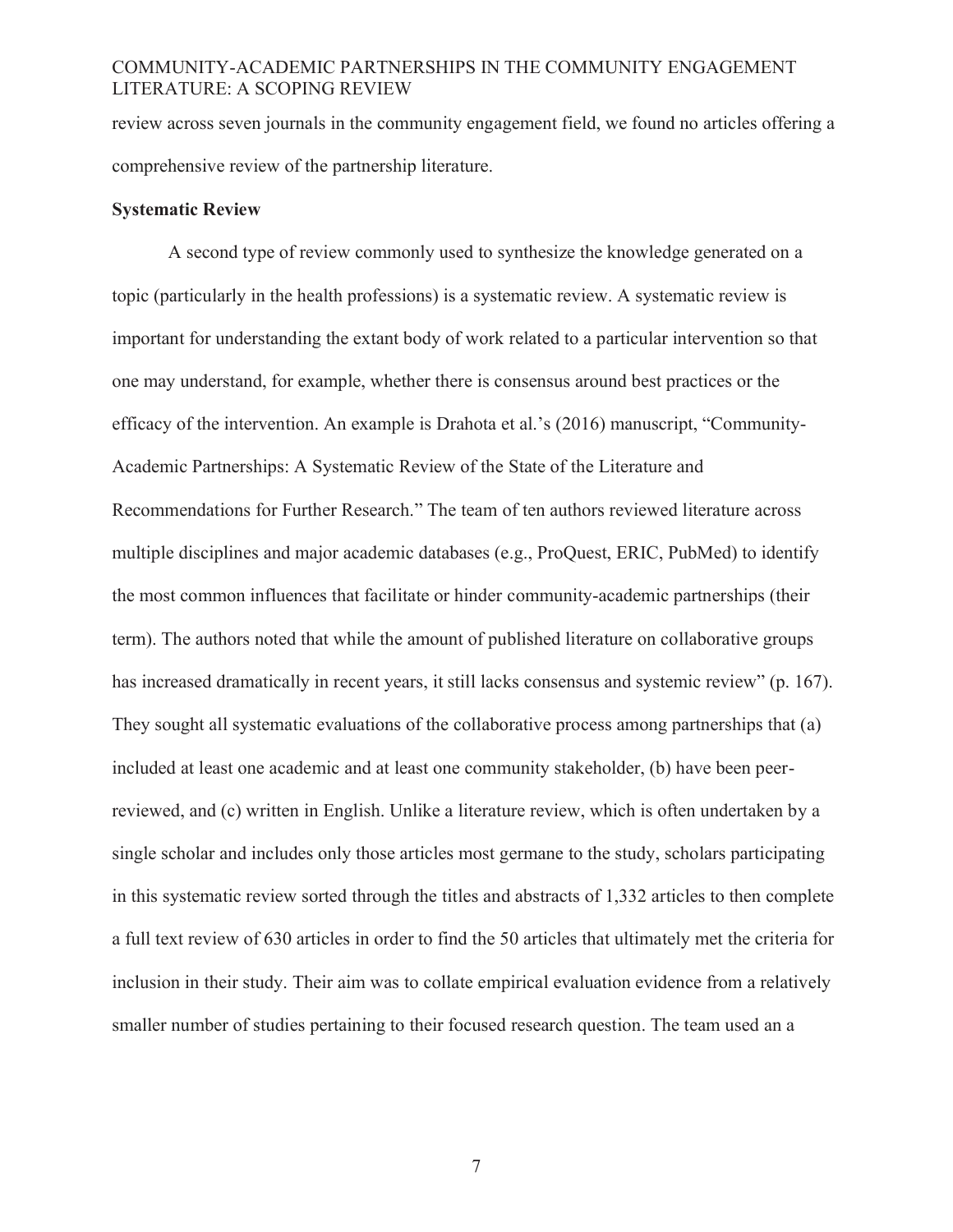priori protocol, which was updated iteratively during the systematic review, as well as strategies to ensure consensus on the issue of whether they used an objective evaluation method.

### **Scoping Review**

A third type of review, and the method used in this manuscript, is a scoping review. Alternately, scoping reviews have also been called "mapping reviews" because they "map the key concepts that underpin a field of research, [additionally they] clarify working definitions, and/or the conceptual boundaries of a topic" (Joanna Briggs Institute [JBI], 2015, 11.1.1). Scoping reviews are most appropriate to address the following six purposes:

- to identify the types of available evidence in a given field;
- to clarify key concepts/definitions in the literature;
- to examine how research is conducted on a certain topic or field;
- to identify key characteristics or factors related to a concept;
- as a precursor to a systematic review; or to
- to identify and analyze knowledge gaps (Munn et al., 2018).

First described by Arksey and O'Malley in 2005, scoping reviews have been precisely refined to the point that there are now stepwise protocols for both conducting and writing about scoping reviews (see Peters et al., 2020; Pham et al., 2014; Tricco et al., 2016). The PRISMA-ScR (Preferred Reporting Items for Systematic Assessments - Scoping Reviews) checklist is one such resource designed to help increase consistency of scoping reviews (Tricco et al., 2016).

In this section we have defined three similar yet unique methods for reviewing available literature about a topic: literature review, systematic review, and scoping review. The purpose of this effort is so readers, now able to distinguish between the three methods, can make more informed decisions about what sort of method will best serve their future research at different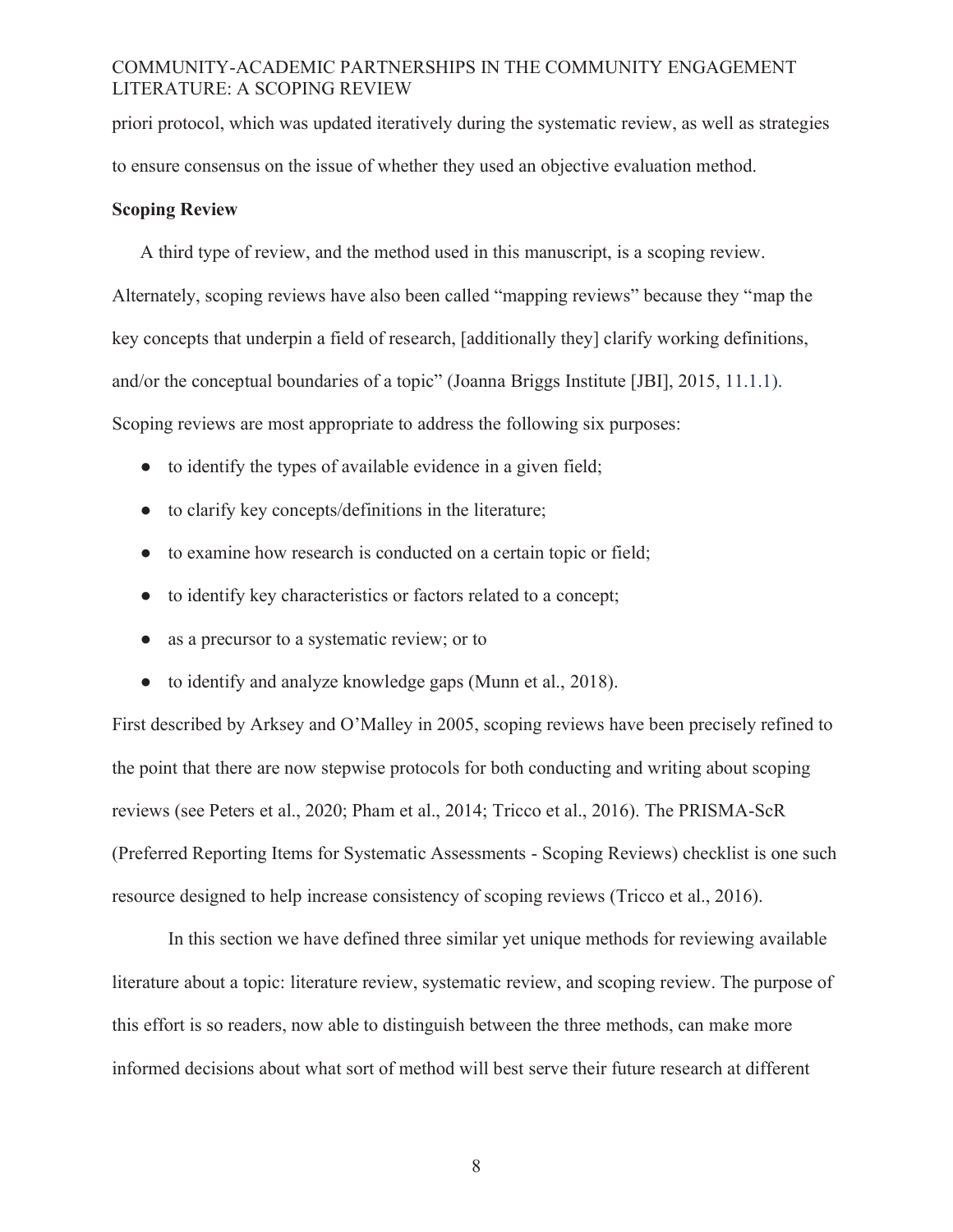times. For a deeper description of the defining characteristics of traditional literature reviews, scoping reviews, and systematic reviews, we encourage readers to review Munn et al. (2018).

 Because scoping reviews are a new technique and born in the health professions, we found only one scoping review on the topic of community engagement. The scoping review included 48 articles with the aim to clarify the definition of *engaged scholarship.* Their results presented an article-level review of the values, principles, and processes of partnerships put forward in the literature. Values included social justice and citizenship, and principles included high-quality scholarship, reciprocity, identified community needs, boundary-crossing, and democratization of knowledge. They presented an engaged scholarship schema and defined engaged scholarship "as a true academic posture, rooted in values of social justice and citizenship, that prompts academics and universities, in their roles of teaching, research, and service to society, to work in ways that will build mutually beneficial and reciprocal bridges between university activity and civil society" (p. 12).

 Systematic and scoping reviews are common within the health sciences (Pham et al., 2014) but have not yet found their way into the literature of the community engagement field. Through previous publications (e.g., Bringle et al., 2013), scholars have demonstrated great benefit by bringing theory and research from cognate areas to the field of community engagement. Our scoping review about community-academic partnerships may serve as an example of the usefulness of applying new research methods to community engagement topics.

#### **Community Engagement Partnership Scoping Review**

This study did not start out as a scoping review, but we ended up conducting one out of necessity. Initially we wanted to develop a dataset consisting of manuscripts that would allow us to pursue a specific research question: what types of conflict occur within community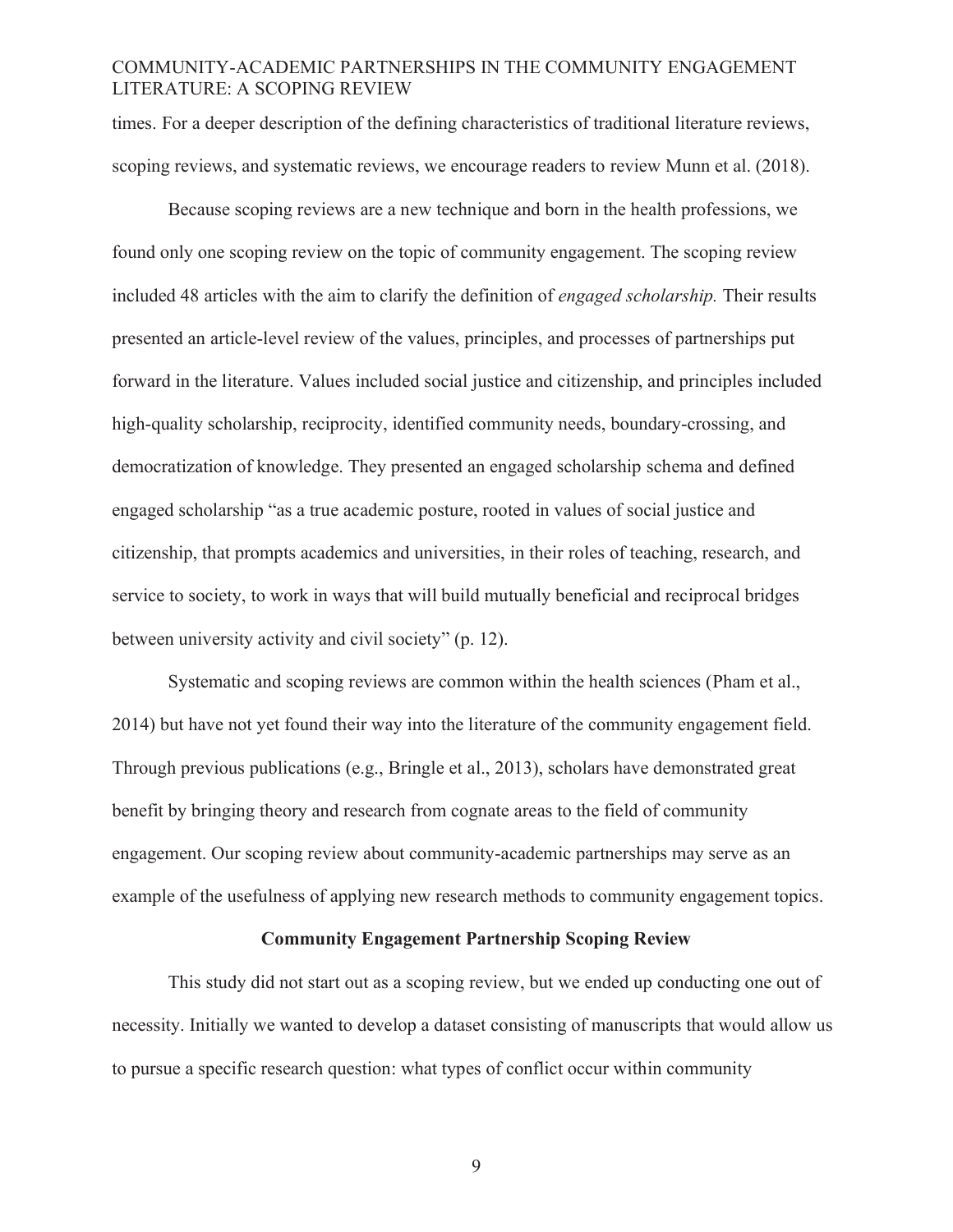engagement partnerships? We wished to bring theories developed in the conflict and peace studies field into the community engagement field as a way to help increase competence and confidence of community engagement professions in this area of work (Janke & Dumlao, 2019).

Our first step was to identify articles in the community engagement field that could help one understand community-academic partnerships, specifically why and how they do and do not work. Our interests were practical. To interrogate the literature in order to identify the presence of conflict and conflict management practices among community engagement partners, we needed to be able to (a) identify and cull partnership studies from the broader community engagement literature, (b) sort the articles according to various partnership types so that we could understand the varied characteristics and contexts of the partnerships, and (c) examine how various levels and aspects of conflict were or were not addressed in the literature. We faced several challenges.

The first challenge was identifying partnerships articles within the community engagement literature. Broadly, we attempted to identify all articles that could be used to tell us how and why partnerships work. While some articles use the partnership as the unit of analysis or the object of inquiry, more often, partnerships are included in a limited and ancillary way. For example, authors may describe aspects of the partnership, such as whether it was part of a service learning course or an international service project—as a factor of or in service to other goals, such as student learning and development, completing a research project, or fulfilling an institutional service mission (Bloomgarden, 2017). In such articles, we found that partnerships tended to be described poorly and without important details, and the "lessons learned" tended to be offered in anecdotal ways that were not grounded in theory or connected to extant scholarship.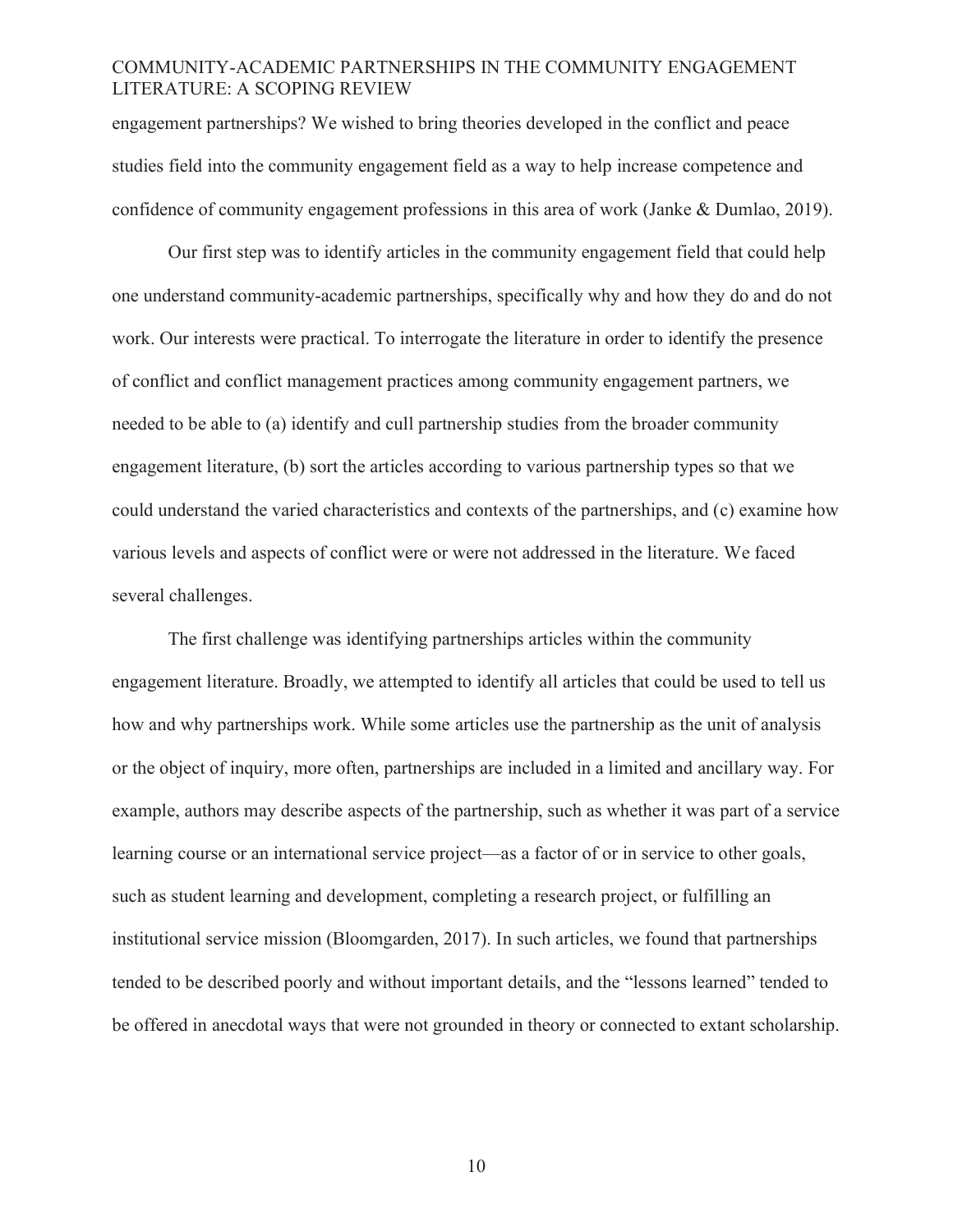The second challenge was inconsistency of the information shared about partnerships and the difficulty of comparing "apples to apples'' across different types of partnerships. We wanted to know: how does conflict relate to the type of partnerships? Authors and editors tend to apply the term *partnership* to a wide array of relationships between and among individuals, groups, and organizations as well as in reference to varying types of formal and informal agreements (Bringle et al., 2012; Dumlao & Janke, 2012). Since Cruz and Giles (2000) called for scholars to advance understanding of service learning partnerships using the partnership itself as the unit of analysis, the body of scholarship related to partnerships has increased, yet has continued treating all partnerships as though they are essentially the same, applying common guidance, expectations, and principles to all. We needed a map so that we could begin to purposefully sample the literature for a focused research project on the subtopic of conflict in community-academic partnerships.

The desire to create a scoping review to then allow for subsequent research studies is consistent with Tricco et al.'s (2016) finding: the three most common reasons for conducting a scoping review were to explore the breadth or extent of the literature, map and summarize the evidence, and inform future research. In pursuing our goal, we learned about the value of scoping reviews in and of themselves—as a way to map the literature in the particular area of partnerships—and also to advance the quality and comprehensiveness of future research that builds upon extant literature. The scoping review is, itself, a contribution to the field.

Therefore, this is not a literature review in which we attempt to synthesize the lessons learned across a selection of articles as the foundation upon which to build an investigation or inquiry; we present a scoping review in which we comprehensively curate and describe key characteristics of manuscripts in which the authors share information or reflection about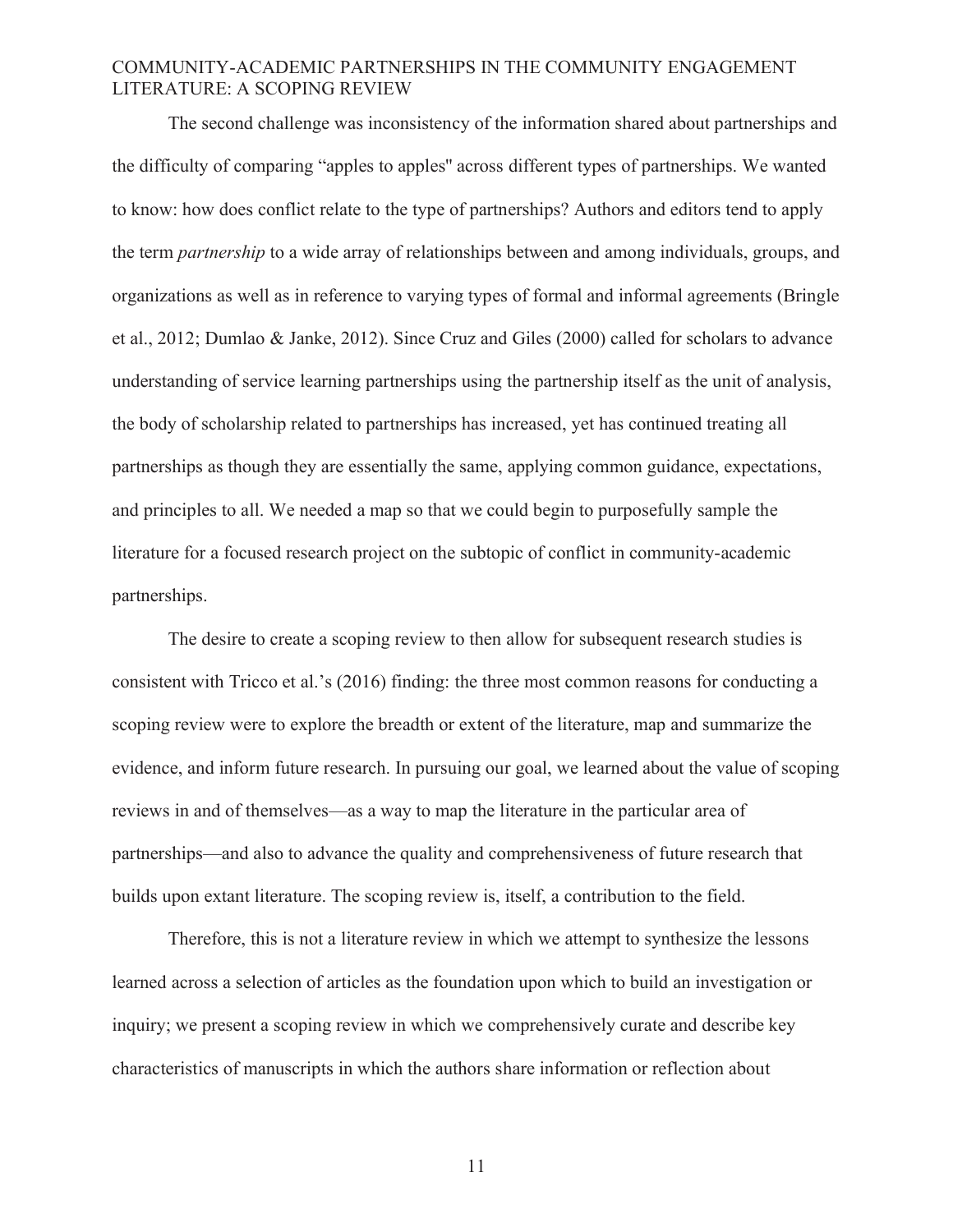community-academic partnerships in ways that might help others to understand how, why, or towards what ends community and academic partners engage with each other. The presentation of this scoping review follows the standard PRISMA format. Because our dual purposes of this article are to advance the understanding of how scoping reviews are conducted and to actually conduct a scoping review, we include descriptions of what is expected per the PRISMA-ScR process.

### **Purpose and Guiding Questions**

The purpose of this study was to curate and describe the partnership literature in the community engagement field in order to advance partnership research and practice. Our guiding question was: *What is the state of the partnership literature in the field of community engagement?* Our goal was to identify and describe key characteristics of that literature at the article level.

### **Methodology**

A key characteristic of scoping reviews is a thick description of the methods, which aligns with a purpose of scoping reviews to be transparent and reproducible. Best practices of scoping reviews include that they:

- are informed by an a priori protocol,
- are systematic and often include exhaustive searching for information,
- aim to be transparent and reproducible,
- include steps to reduce error and increase reliability (such as the inclusion of multiple reviewers), and
- ensure data is extracted and presented in a structured way (Munn et al., 2018).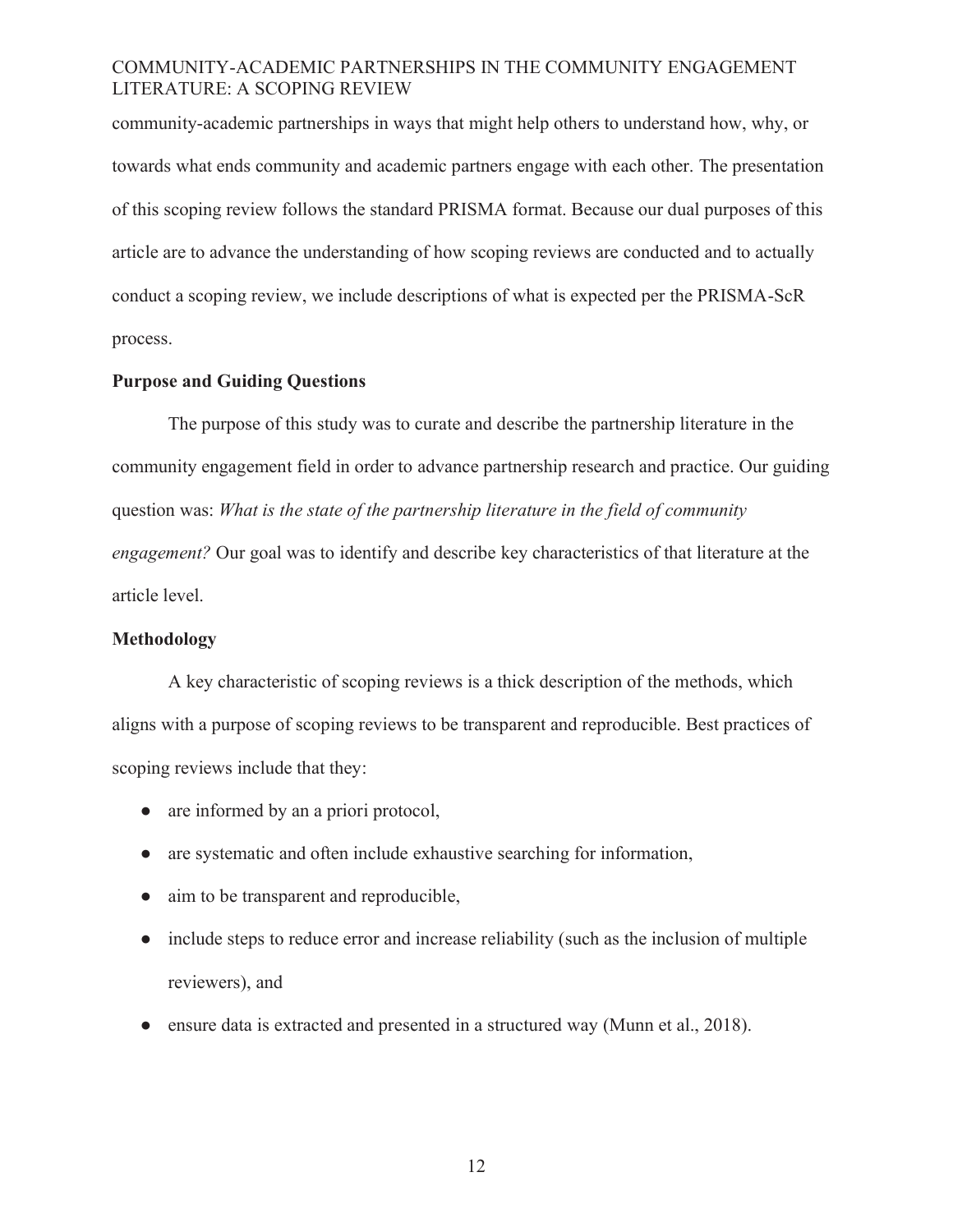The methodology for this scoping review was based on the framework outlined by Arksey and O'Malley (2005) and further refined and updated by Peters et al. (2020) in the *JBI Manual for Evidence Synthesis*. Because these two sources come from the health sciences and were focused on health topics, which is true for the majority of scoping reviews (Pham et al., 2014), we also looked to the example of a scoping review of physical education teacher satisfaction provided by Richards et al. (2017). Hemphill also provided guidance and feedback on our process. This study does not meet criteria for human subjects research so institutional review board approval was not needed.

## **Protocol**

We developed our protocol through an iterative process wherein the reviewers routinely discussed the goals of the review in order to ensure that we were establishing appropriate and useful criteria for inclusion and exclusion of articles. Figure 1 reflects the process for searching and selecting the manuscripts included in this scoping review.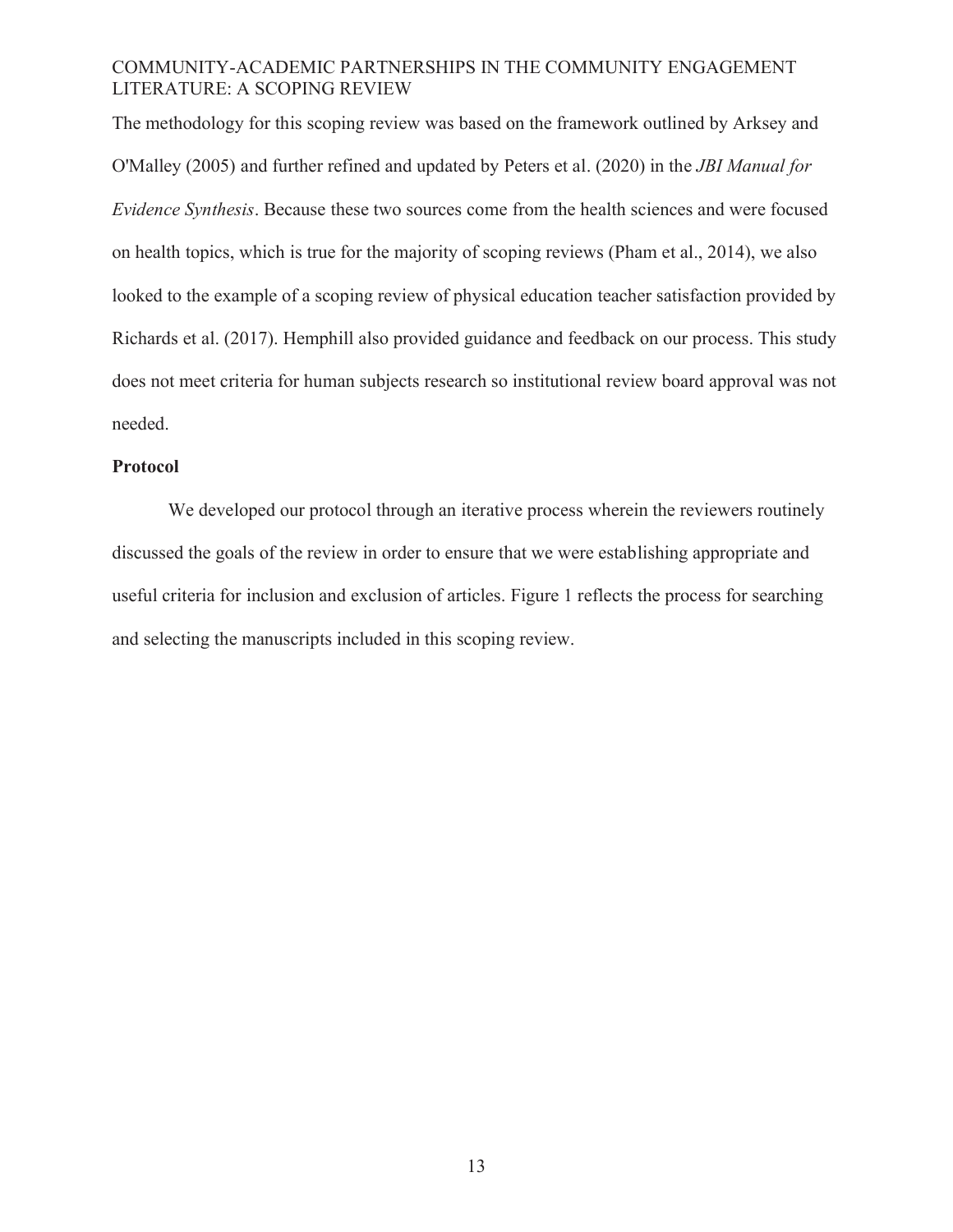Figure 1: Flow chart of the review and data collection



### **Identification**

We used a three-step search strategy as recommended in all JBI (2015) types of reviews. The first step is an initial limited search of at least four online databases relevant to the topic. Our initial search was conducted in Education Source, ProQuest, Directory of Open Access Journals, and Academic Search Complete.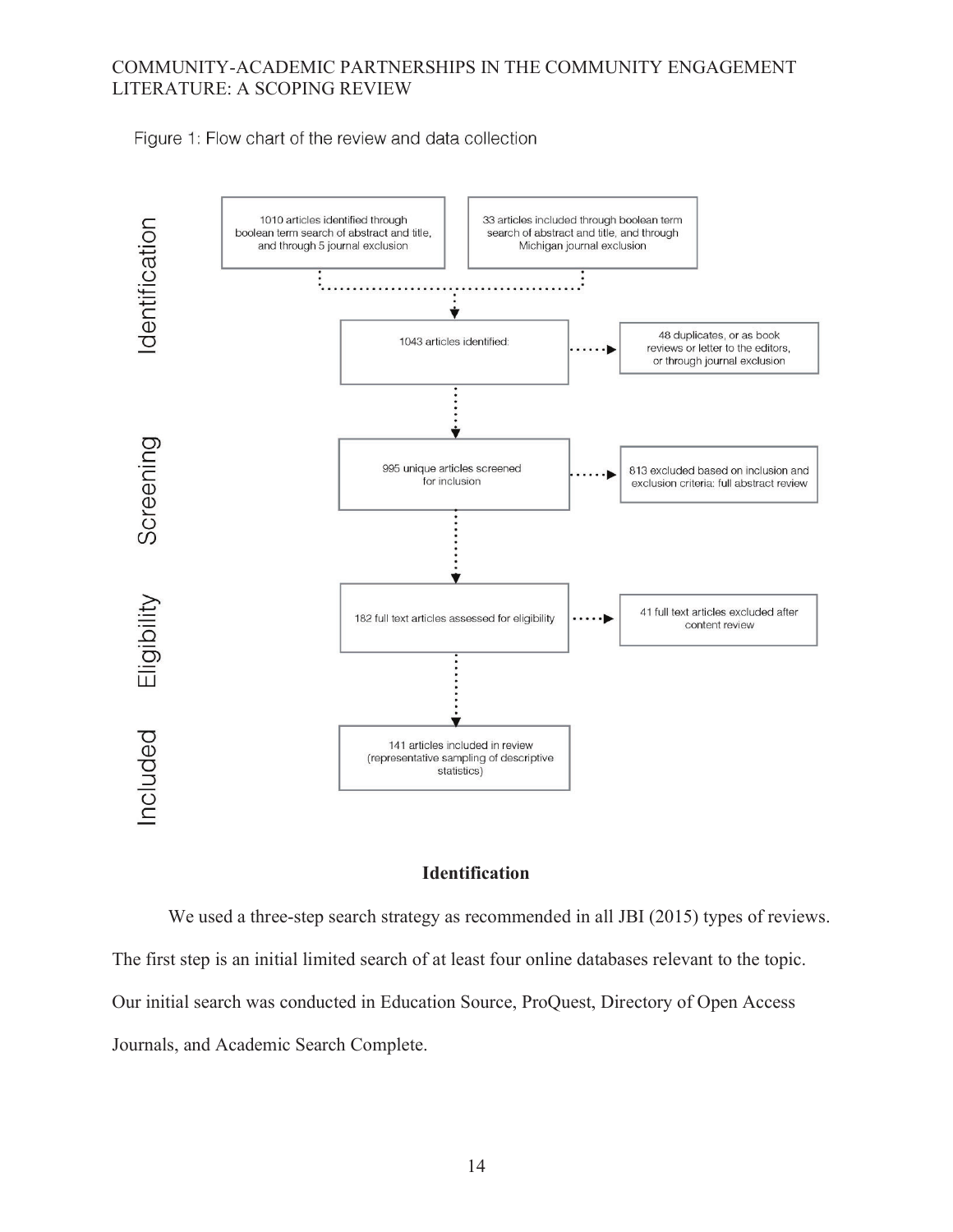Though not included in Image 1, a key takeaway from our pilot process was the importance of narrowing the journals for inclusion, rather than searching more broadly. It is important to balance feasibility with breadth and comprehensiveness of the scoping process given the volume of articles a search may yield (Levac et al., 2010, pp. 4–8)**.** We found that ultimately it was useful to use two terms—*relationship* and *partnership*—and portions of those terms (e.g., relat\* and partner\*) to identify appropriate articles. Prior to this, we conducted an initial search using the term "partnership" in two databases, which revealed 472,424 articles. We tried again, limiting the keywords to the Boolean terms partner\* and relat\*, which yielded a still massive 7,319 articles. Next, we added the inclusion and exclusion criteria of (a) peer review, (b) no books, and (c) no reports from web searches, which yielded 6,197 articles. Finally, we chose to limit our term search to the title or abstract only, and still, the number was far too large for our team to feasibly sort through. Further, we realized that the terms were too general as to be useful for locating the types of partnership studies we were seeking.

Ultimately, we decided to limit our search eligibility to articles in seven journals. Scoping reviews are time and resource intensive because they require researchers, working in teams for inter-coder reliability, to read and assess hundreds of abstracts and, later, potentially hundreds of full articles in order to precisely attribute key characteristics. This scoping review, for example, required 995 abstract reviews, and 182 full text reviews. This is the first scoping review of its kind in the field, and as such, provides a pilot of sorts. The development of the strategy to curate articles, as well as to characterize and categorize them, undoubtedly will be refined in future iterations. We offer discussion of future considerations further in this article, which may contribute to these refinements.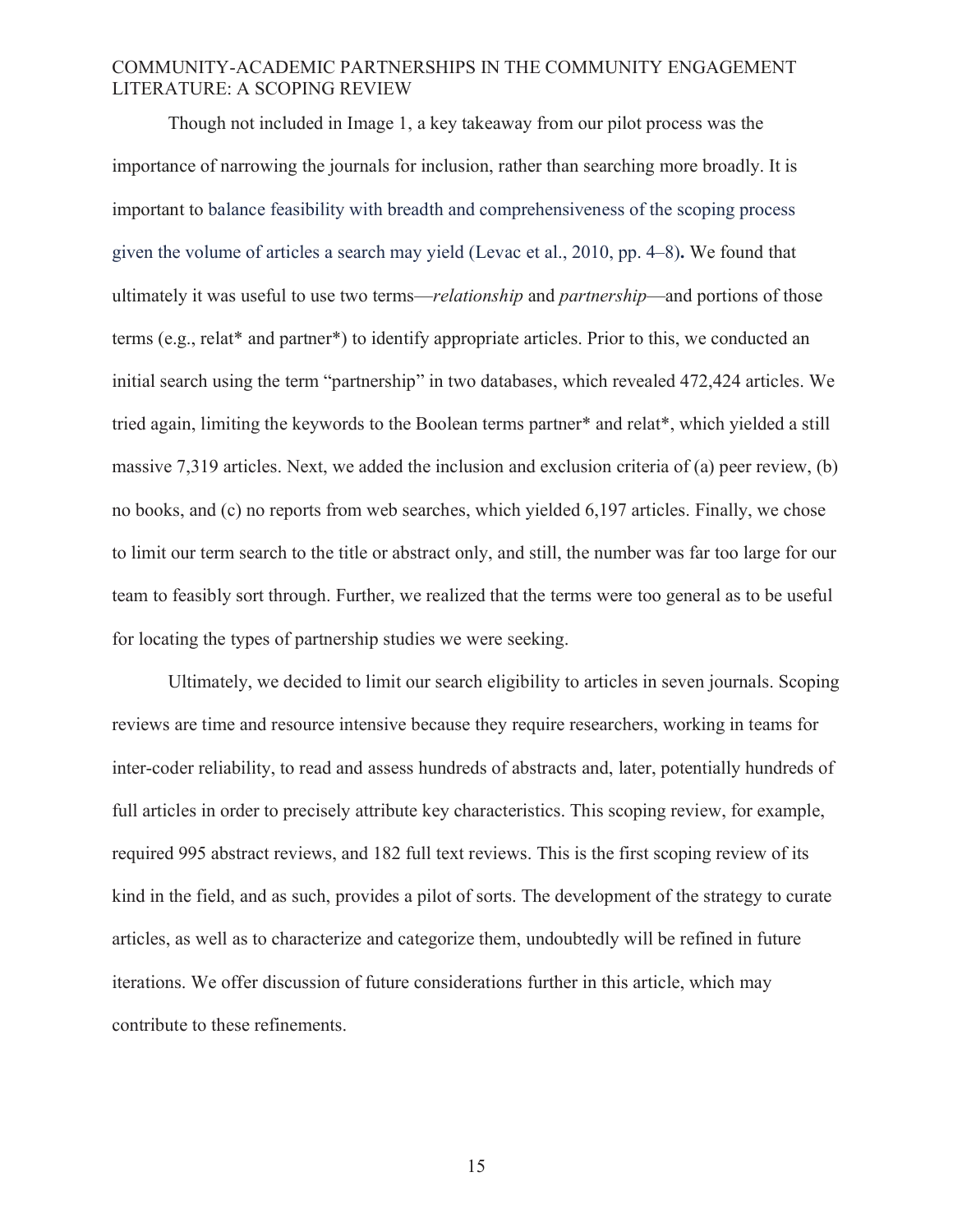We sought to include journals that specifically publish on the scholarship of engagement or community-engaged scholarship. These journals were represented at a panel of "leading SLCE journals" at the International Conference for Research on Service-Learning and Community Engagement (2019) and on the Campus Compact's Community Partnerships Knowledge Hub (n.d.). We used the Carnegie Foundation for the Advancement of Teaching's definition of community engagement: "The collaboration between institutions of higher education and their larger communities (local, regional/state, national, global) for the mutually beneficial exchange of knowledge and resources in a context of partnership and reciprocity" (Carnegie, "Defining community engagement," n.d.). The criteria for limiting our selection to certain journals were that these journals' primary focus is the topic of community engagement in higher education, as stated in their missions. To provide some diversity of journals to help us in this first effort to establish article-level categories and attributes of the partnership literature, we included one journal that is jointly edited and managed by Australian and American scholars, as well as one that focuses on service-learning in the field of engineering. We acknowledge that other journals also publish the scholarship of community engagement as their primary focus, or as one aspect of a broader mission or field and encourage future scoping reviews to include articles from these journals. The seven journals in our scoping review include:

- *Gateways: International Journal of Community Research and Engagement (Gateways),*
- *International Journal of Research on Service-Learning and Community Engagement*  (IJRSLCE)*,*
- *International Journal for Service Learning in Engineering* (IJSLE)*,*
- *Journal of Higher Education Outreach & Engagement* (JHEOE)*,*
- *Journal of Community Engagement & Scholarship* (JCES)*,*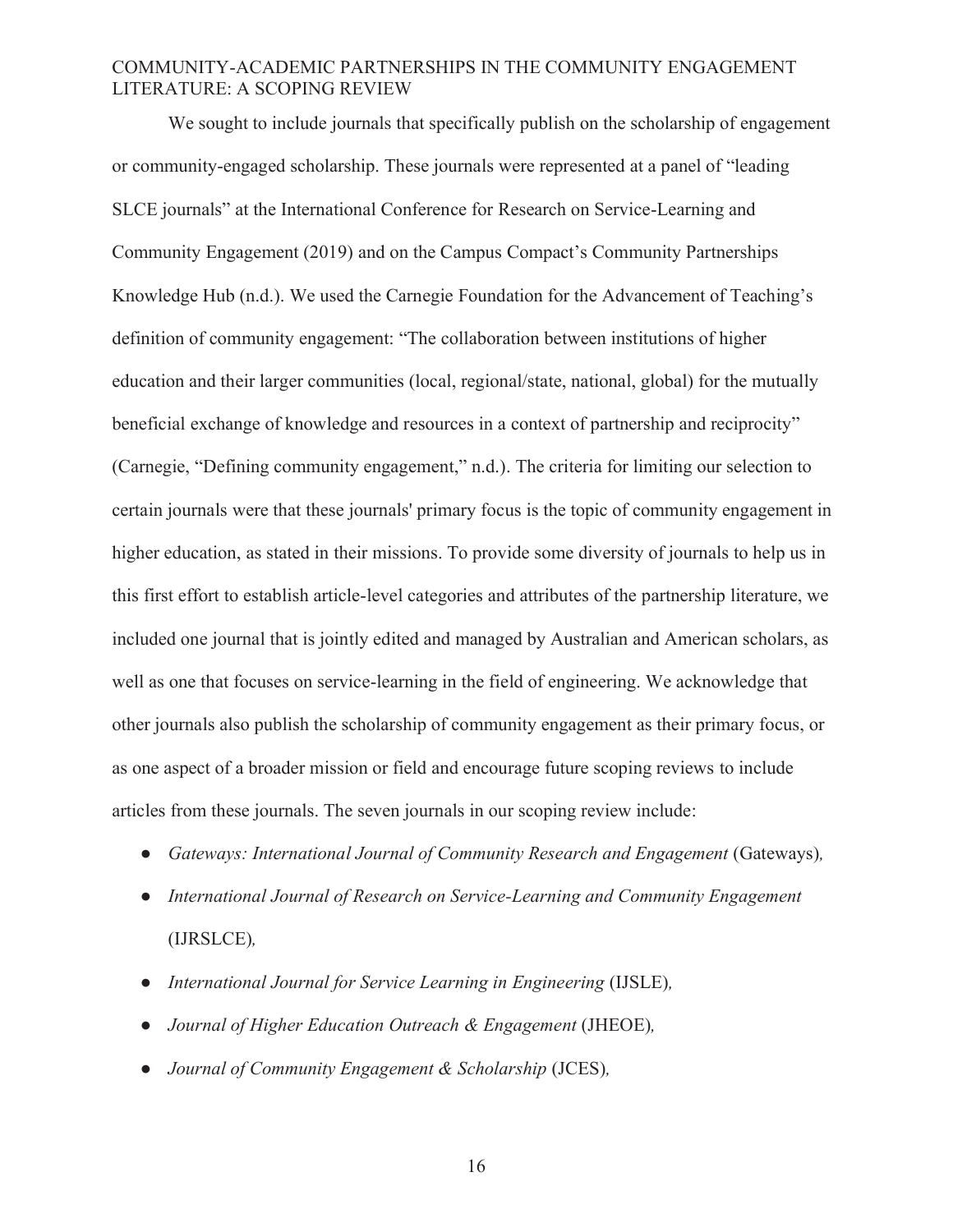- *Michigan Journal of Community Service Learning (MJCSL), and*
- *Partnerships: A Journal of Service Learning & Civic Engagement (Partnerships).*

Limiting to seven journals in the community engagement field served our study well: Ultimately, we were interested in specifically understanding the lessons learned about a certain type of partnership—a community-engaged, community-academic partnership. Researchers of future scoping reviews might choose to widen the number of journals or type of scholarship included, however, it is important to note that scoping review practices have not yet been developed for expressions of knowledge other than peer-reviewed journal articles. Other expressions and modes of knowledge of community engagement partnerships certainly exist in non-peer review formats as well as in non-textual and non-digitized artifacts.

The second step was to identify the articles within the seven journals. Our search using the root Boolean terms relat\* and partner\* yielded the greatest number of relevant and fewest number of irrelevant articles (we had also tried relat\* OR partner\* to less success and efficiency). We limited the search to the abstracts rather than full text. However, because the search platform used for the Michigan Journal of Community Service Learning does not allow one to search abstracts according to our protocol, we used a collated set of abstracts sent by the journal editor (upon request) and searched that document. Our rationale was that if an article is discussing a community-academic partnership, then it would be difficult to convey the focus of that topic in the abstract without also using these root terms. In our search, we included all articles written from the start of the publication until May 2020. Searching the seven journals only, we identified 1043 articles for review, after removing 48 articles that were duplicates, book reviews, or letters to the editor. For additional information about our methods, please contact the lead author.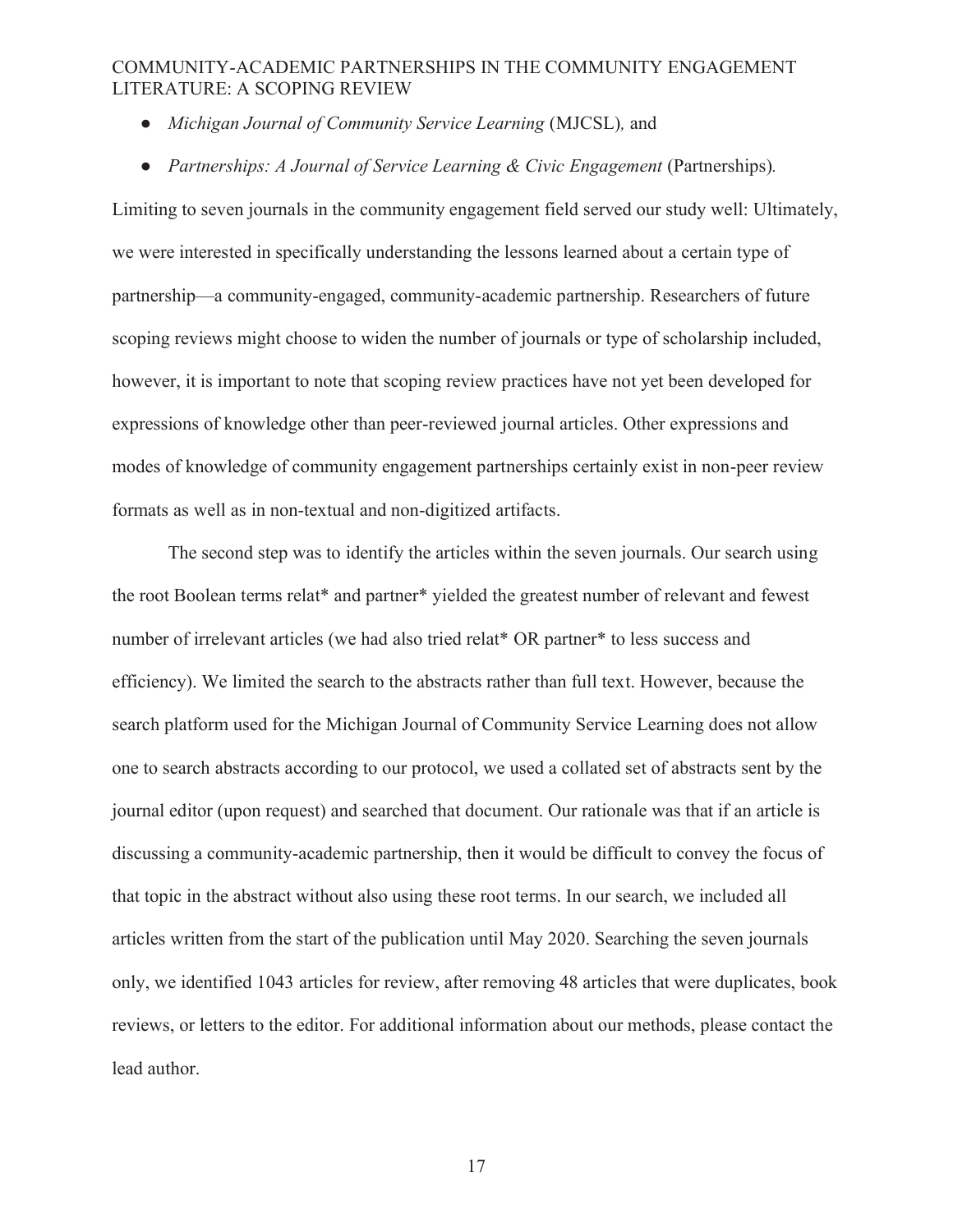#### **Screening**

The next step was to screen the 995 articles based on a full abstract review. Two reviewers read through all article abstracts to determine whether they met our goal: Does this article tell us something about community-academic partnerships? Because we were interested in how partnerships work, we were also interested in only those articles that used the partnership as an area of focus or a unit of analysis. Questions that guided this process were: Is there a description of who was involved in the partnership? Is there a description of processes or the results of the partnership work? Based on this manual review of the abstracts, we excluded a further 813.

### **Eligibility**

The final step examined the remaining 182 articles in a full text review. Two authors conducted an initial review of the full text articles and identified 41 that did not meet our initial criteria. There was concordance during this process. Articles that received split decisions or that met only some of the inclusion criteria were discussed to reach consensus with the third reviewer. This process resulted in 141 articles included in this study. See the appendix for the 141 articles included, with their assigned characteristics.

### **Data Charting**

The data extraction process, also referred to as "data charting," was developed and iteratively refined during the full text reviews of the 182 manuscripts by two reviewers and finalized with the inclusion of a third reviewer. They were informed by the types of information one might need to map the literature with regards to the scope of scholarship and the types of evidence used by scholars, as stated in our purpose. We read articles and charted data along eight categories. The authors discussed any discrepancies until they reached consensus. This helped to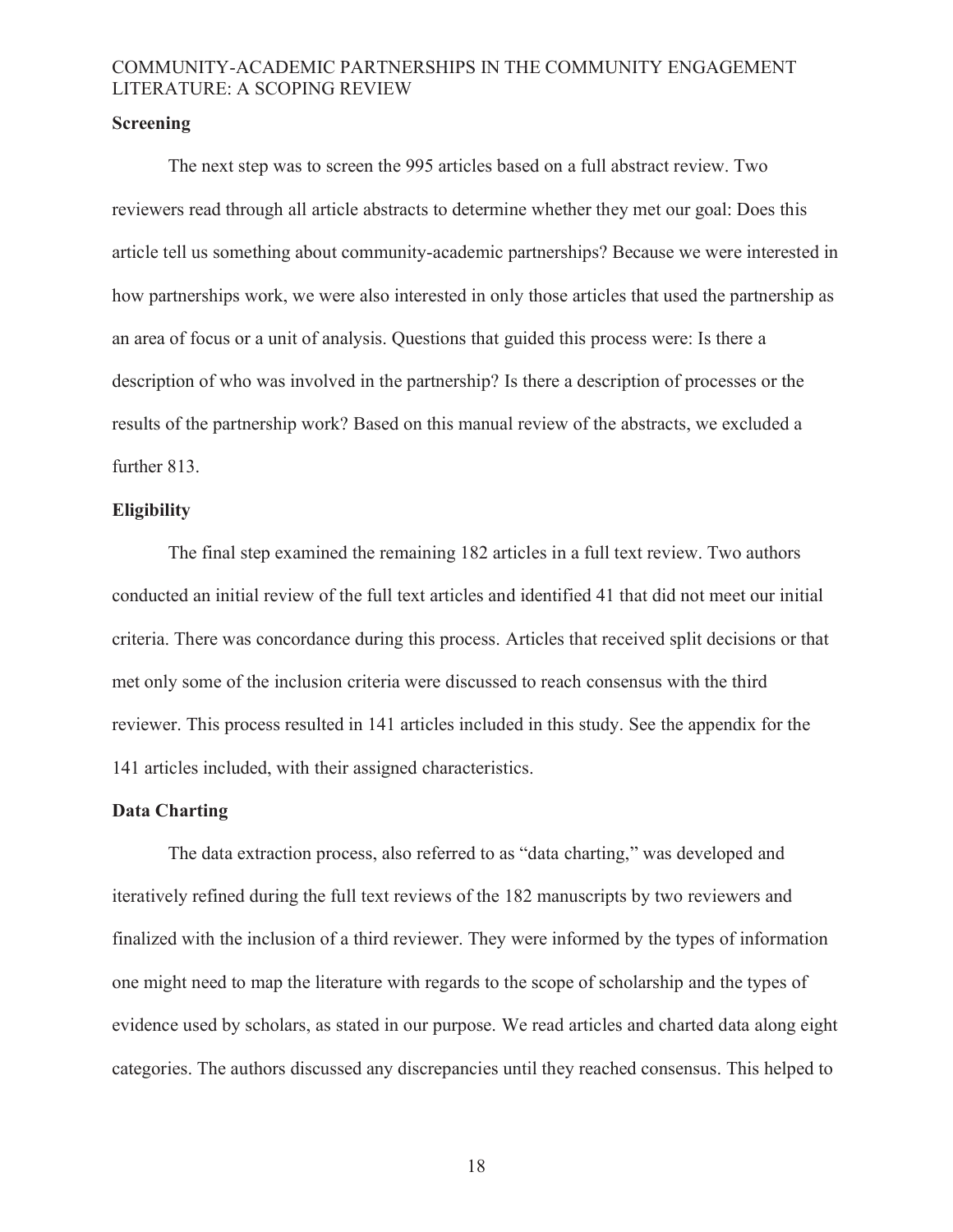clarify and refine the definition and description of the categories and characteristics in the

Codebook (Table 1).

| Category                             | Characteristic              | Definition/Description                                                                                                                                                                                                                                                                                                                                                                                                                                                                                                                  |  |  |  |  |  |  |  |  |  |  |
|--------------------------------------|-----------------------------|-----------------------------------------------------------------------------------------------------------------------------------------------------------------------------------------------------------------------------------------------------------------------------------------------------------------------------------------------------------------------------------------------------------------------------------------------------------------------------------------------------------------------------------------|--|--|--|--|--|--|--|--|--|--|
| Source of Partnership<br>Information |                             | Examines whether the ideas about partnerships are presented<br>using a real life and specific example of a partnership, or<br>whether the ideas are independent or separate from any real life<br>and specific partnership identified in the article.                                                                                                                                                                                                                                                                                   |  |  |  |  |  |  |  |  |  |  |
|                                      | Actual                      | The author presents thoughts about partnerships that are based<br>on actual, real life and specific partnerships that are described in<br>the manuscript.                                                                                                                                                                                                                                                                                                                                                                               |  |  |  |  |  |  |  |  |  |  |
|                                      | Idea                        | The author expresses thoughts about partnerships that are based<br>on ideas, principles, practices, concepts, theories, or other types<br>of abstractions on the topic of partnerships and without<br>presentation of any actual partnership.                                                                                                                                                                                                                                                                                           |  |  |  |  |  |  |  |  |  |  |
| Authors' Scholarly<br>Approach       |                             | Scholarly approaches used by author(s) to develop the thoughts<br>presented in the manuscript.                                                                                                                                                                                                                                                                                                                                                                                                                                          |  |  |  |  |  |  |  |  |  |  |
|                                      | Qualitative                 | The author collects data (usually non-numerical) through first-<br>hand experience to address questions about concepts,<br>opinions/perspectives, and experiences. Data are typically gained<br>through interviews, questionnaires, focus groups, participant<br>observation, documents, and artifacts.                                                                                                                                                                                                                                 |  |  |  |  |  |  |  |  |  |  |
|                                      | Quantitative                | The author collects and analyzes numerical data to quantify a<br>collection and statistically analyze data using a deductive<br>approach to test hypotheses.                                                                                                                                                                                                                                                                                                                                                                            |  |  |  |  |  |  |  |  |  |  |
|                                      | Mixed Methods               | The research process used in the article included both qualitative<br>and quantitative methods.                                                                                                                                                                                                                                                                                                                                                                                                                                         |  |  |  |  |  |  |  |  |  |  |
|                                      | Indigenous or<br>Decolonial | The authors (identify as indigenous and) use approaches that<br>recognize indigenous communities develop shared ways of<br>knowing guided by how they view the world, themselves, and the<br>connection between the two. Part of indigenous knowledge, then,<br>is a combination of the reflection of and resistance to colonization<br>in various realms. Those engaging in indigenous research reflect<br>on who owns, designs, interprets, reports, and ultimately benefits<br>from the research process and products (Smith, 2012). |  |  |  |  |  |  |  |  |  |  |
|                                      | Program<br>Evaluation       | The author presents a systematic method for collecting, analyzing,<br>and using information to answer questions about projects, policies<br>and programs, particularly about their effectiveness and<br>efficiency.                                                                                                                                                                                                                                                                                                                     |  |  |  |  |  |  |  |  |  |  |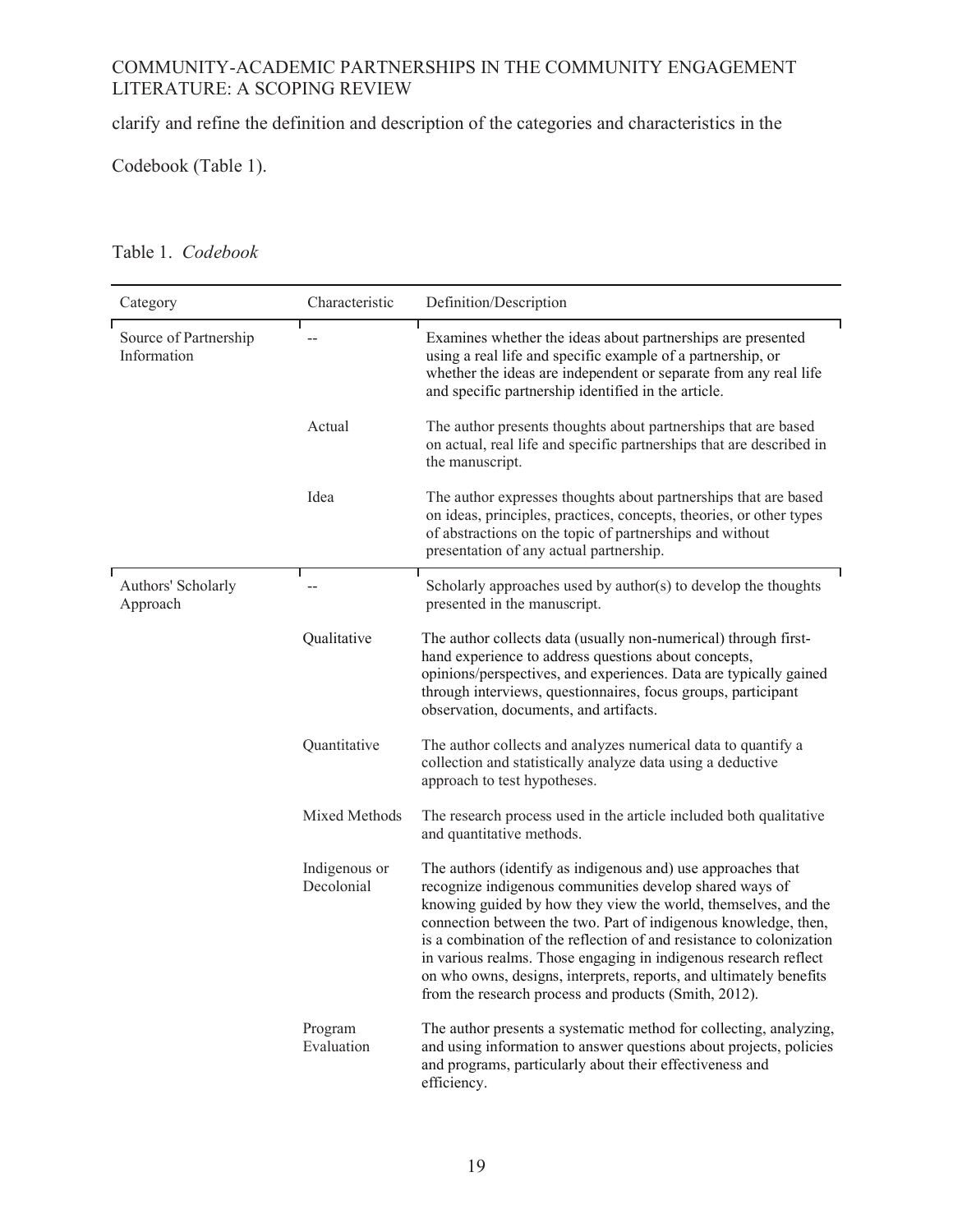|                                           | Conceptual                           | The author present observations and analysis related to abstract<br>concepts or ideas.                                                                                                                                                                                                                                             |
|-------------------------------------------|--------------------------------------|------------------------------------------------------------------------------------------------------------------------------------------------------------------------------------------------------------------------------------------------------------------------------------------------------------------------------------|
|                                           | Project or<br>Program<br>Description | The author provide a (thick description of a project or program<br>and does not describe theoretical or conceptual frameworks,<br>methodology, or research methods.                                                                                                                                                                |
| Author's Positionality                    |                                      | The author's relationship to the partnership (if actually<br>experienced and specifically identified) presented in the<br>manuscript.                                                                                                                                                                                              |
|                                           | Direct                               | One or more of the authors is/are involved in the partnership<br>activity described.                                                                                                                                                                                                                                               |
|                                           | Indirect                             | None of the authors are involved in the partnership activity<br>described.                                                                                                                                                                                                                                                         |
|                                           | N/A                                  | The manuscript is written as a thought piece in which there is no<br>actual partnership being described.                                                                                                                                                                                                                           |
| <b>Community Partner</b><br>Positionality |                                      | The community partners' voices are represented by their own<br>contributions to the writing of the article, or by direct quotes of<br>their utterances or writings.                                                                                                                                                                |
|                                           | Co-author                            | Community partners listed as an author of the manuscript.                                                                                                                                                                                                                                                                          |
|                                           | Direct quotes                        | Community partners are directly quoted and cited in the<br>manuscript.                                                                                                                                                                                                                                                             |
|                                           | Not evident                          | Insufficient information was provided to determine, how, if at all,<br>community partners' voices were included, either as co-authors or<br>as directly quoted and cited in the manuscript. Articles that<br>summarized community partner voice in aggregate, but did not<br>provide direct quotes, are included in this category. |
| Partner Organizational<br>Type            | --                                   | The types of formal, informal groups, and organizations to which<br>partners' represent in their partnership work.                                                                                                                                                                                                                 |
|                                           | $K-12$                               | Community partner includes at least one of these populations:<br>schools (as an organization), or teachers, students, parents, or staff<br>affiliated with a kindergarten through high school (i.e., K-12).                                                                                                                        |
|                                           | Nonprofit                            | An organization that is registered as having not-for-profit status.                                                                                                                                                                                                                                                                |
|                                           | Informal<br>Organization             | A group of people who have common interests who coordinate<br>activities and networks to achieve shared goals.                                                                                                                                                                                                                     |
|                                           | Government                           | A level of governmental organization is present (e.g. city, county<br>government, planning offices).                                                                                                                                                                                                                               |
|                                           |                                      | Industry/Business A for-profit entity.                                                                                                                                                                                                                                                                                             |
|                                           | Faith-Based                          | Organization based on religion or a religious group, OR faith-<br>based organizations that are rooted in a particular faith carrying<br>out programs and services related to that faith.                                                                                                                                           |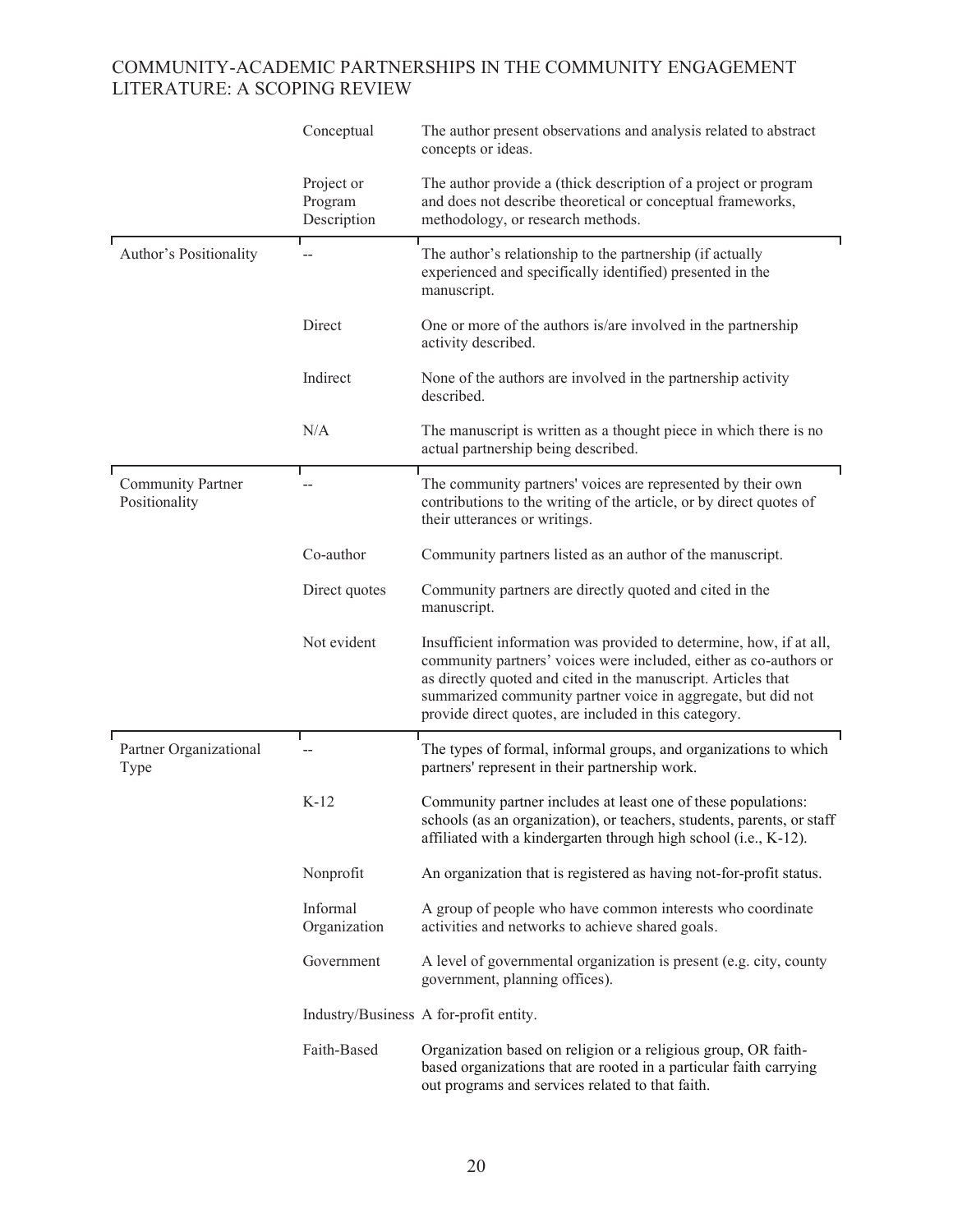|                                    | Health                   | Organization focused on the topic of health (e.g., AIDS clinic,<br>hospital).                                                                                                                                                                                                                             |
|------------------------------------|--------------------------|-----------------------------------------------------------------------------------------------------------------------------------------------------------------------------------------------------------------------------------------------------------------------------------------------------------|
|                                    | International            | The partner was international based on the perspective of the<br>author. We did not center the US to determine whether<br>national/international status.                                                                                                                                                  |
|                                    | Not Evident              | Organizational type of the partner could not be determined by the<br>reviewers.                                                                                                                                                                                                                           |
| Benefit to the Academic<br>Partner |                          | The aspect of the higher education institutional mission achieved<br>through the activity of the partnership described in the manuscript.                                                                                                                                                                 |
|                                    | Teaching and<br>Learning | Curricular and co-curricular experiences for student learning and<br>development (e.g., service-learning classes, student affairs<br>programs).                                                                                                                                                           |
|                                    | Scholarship              | Faculty or staff members' disciplinary research, creative activity,<br>or inquiry work.                                                                                                                                                                                                                   |
|                                    | Service                  | Activities that are done on behalf of the institution that provides<br>some contribution to communities, and which might be reported<br>as how the institution serves the community, beyond providing<br>education to enrolled students and scholarship production by its<br>faculty, staff and students. |
|                                    | Not Evident              | Benefit to the academic partner could not be determined by the<br>reviewers.                                                                                                                                                                                                                              |
| Journals                           |                          | Community engagement journals included in the scoping review.                                                                                                                                                                                                                                             |
|                                    | Gateways                 | Gateways: International Journal of Community Research and<br>Engagement                                                                                                                                                                                                                                   |
|                                    | <b>IJSLE</b>             | International Journal of Service Learning in Engineering                                                                                                                                                                                                                                                  |
|                                    | <b>IJRSLCE</b>           | International Journal of Research on Service Learning and<br>Community Engagement                                                                                                                                                                                                                         |
|                                    | <b>JCES</b>              | Journal of Community Engagement and Scholarship                                                                                                                                                                                                                                                           |
|                                    | <b>JHEOE</b>             | Journal of Higher Education Outreach and Engagement                                                                                                                                                                                                                                                       |
|                                    | <b>MJCSL</b>             | Michigan Journal of Community Service Learning                                                                                                                                                                                                                                                            |
|                                    | Partnerships             | Partnerships: A Journal of Service-Learning and Civic<br>Engagement                                                                                                                                                                                                                                       |

# **Data Availability**

 All data used for this study are available in Janke, Santos and Edwards (2021) via CivicLEADS (Civic Learning, Engagement, and Action Data Sharing). CivicLEADS provides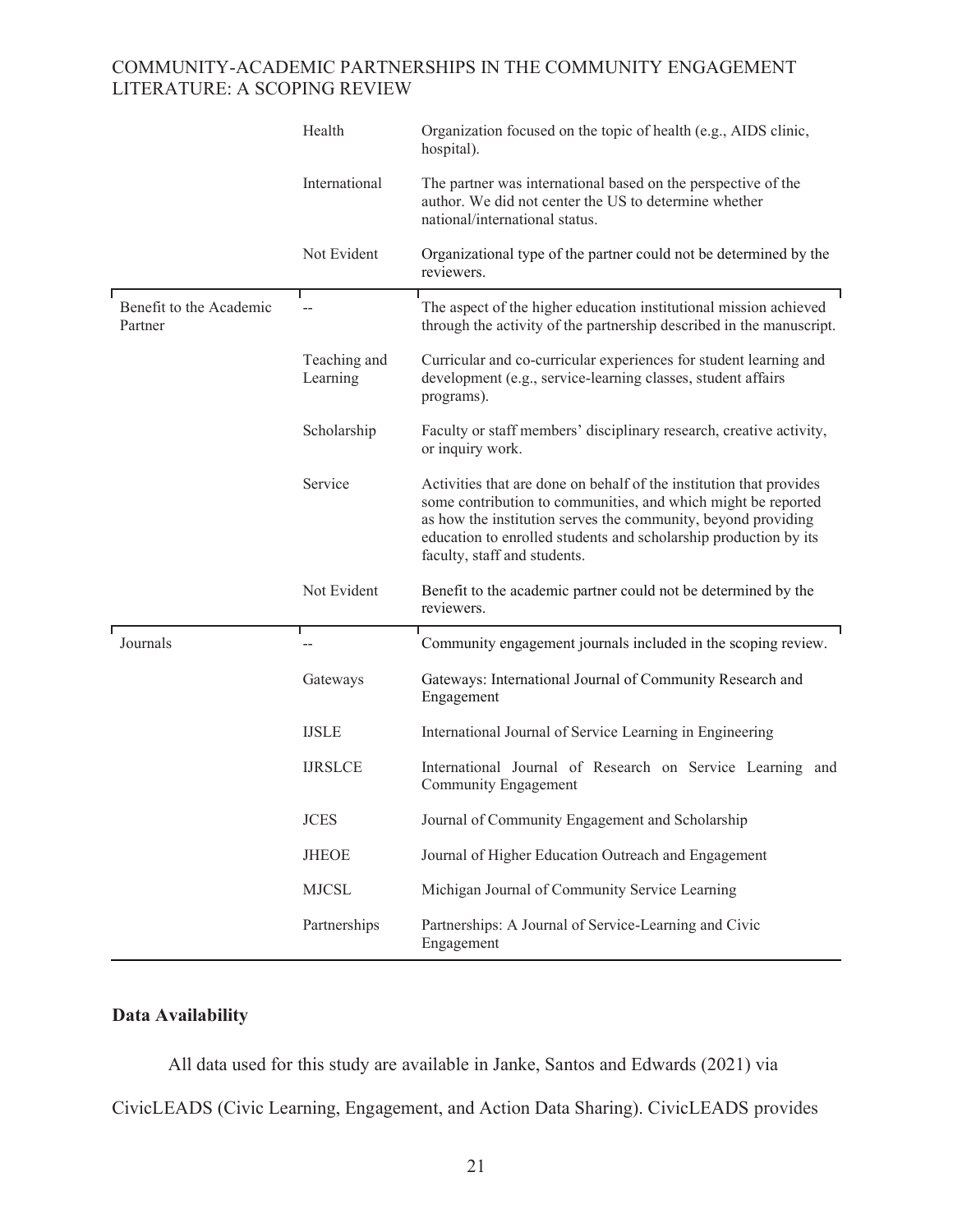infrastructure for researchers to share and access high-quality datasets which can be used to study civic education and involvement.

#### **Positionality Statements**

Sharing the reviewers' positionalities in the context of a scoping review helps to situate the reviewers' perspectives in relation to the aim of the scoping review as well as the parameters and definitions of the categories developed. Positionality statements are not currently part of the scoping review protocol but a practice inserted by the authors. As we share later, we learned that our different roles and experiences led us to interpret some categories differently. As a result of this discovery, we collectively clarified our parameters and definitions and created a code book as a reference tool to ensure we did not drift in our interpretations. The codebook also helps make the analysis transparent and explicit enough to allow others to evaluate and build upon.

Janke is an associate professor at the University of North Carolina at Greensboro (UNCG) in the Peace and Conflict Studies Department and the director of the Institute for Community and Economic Engagement located in the division of research and focused on supporting community-engaged scholars and scholarship. She identifies as a white woman, scholar-administrator who uses and contributes to theory, scholarly practice, and administrative strategies to advocate for and support mutually beneficial and reciprocal partnerships, and community-engaged scholarship as a valued and rewarded aspect of academic work. Janke serves on the editorial boards and as a reviewer for several of the community engagement journals included in this study and is a member of the Carnegie Foundation's Community Engagement Elective Classification National Advisory Committee.

Flores holds a master's degree in peace and conflict studies and is currently pursuing a doctorate of philosophy in kinesiology, both at UNCG. He identifies as queer ("politically and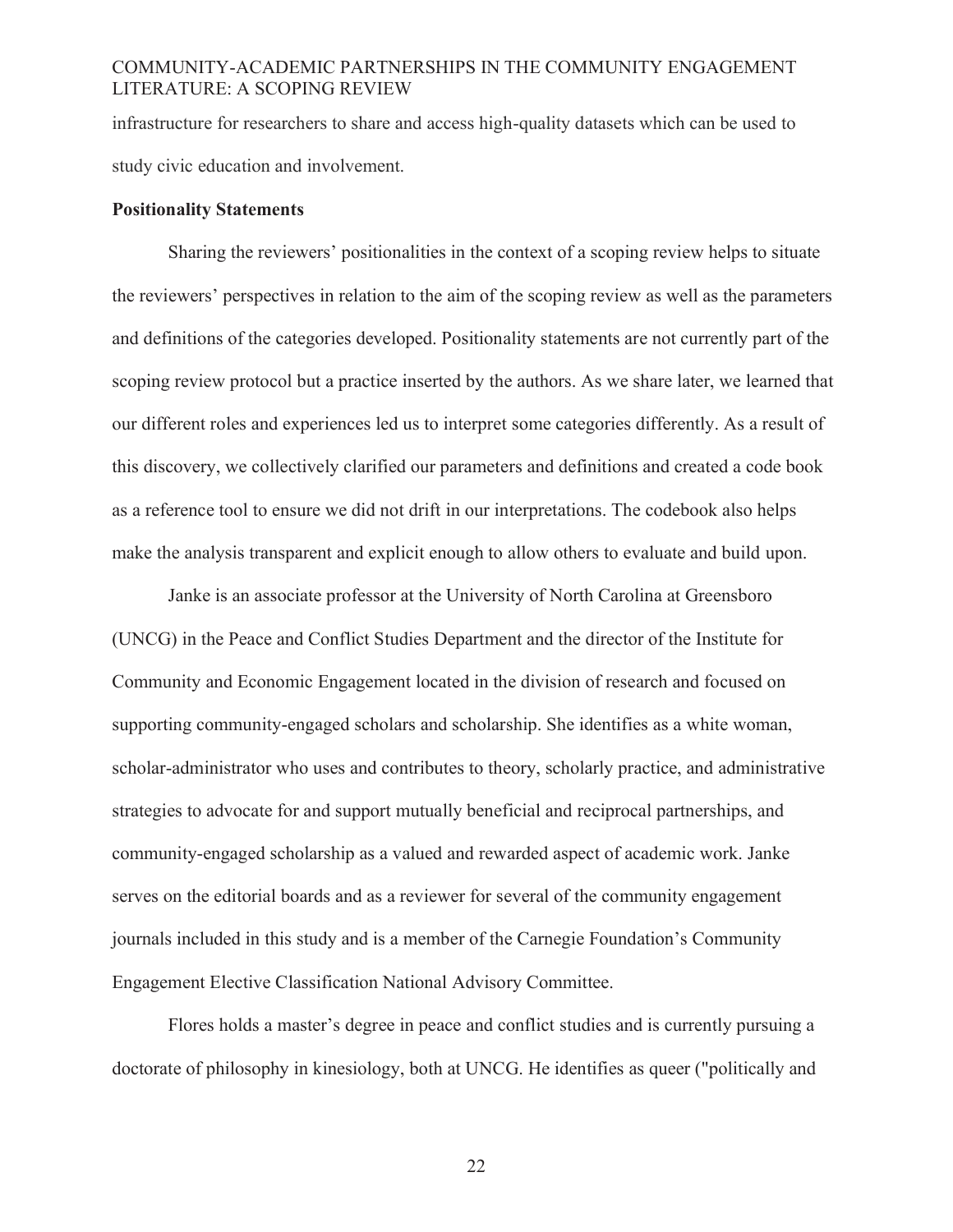poetically"(Wallace, 2021)), latinx, black-indigenous feminist, male, activist academic, community member and advocate, peace and conflict scholar, capoeira coach, educator and very disruptive student. He is interested in community and youth development, critical theory, cultural studies and practices that enhance social justice mindfulness, embodiment, and critical consciousness. Flores leads multiple community-engaged projects, which use popular education, cultural organizing, and critical pedagogy.

Edwards has been a community partner, educator, staff member, and student within various community engagement projects, so she tries to draw on those differing perspectives in her current work and scholarship. As a white woman who studies social justice issues, she highly values co-created and participatory approaches to community engagement work. She understands and enacts research from a critical paradigm and is thus concerned with how community-academic partnerships can disrupt or uphold forms of power, privilege, and oppression.

# **Descriptive Overview of the Articles**

The "data charting" process provides a descriptive summary of the results that aligns with the objectives and questions of the scoping review. Given the goals of transparency and reproducibility, clarity with regards to the methods used to chart the data is paramount. It is recommended that in determining the categories and characteristics used to describe the articles reviewers use an iterative process. The codebook provided in Table 1 provides the reader with the definition and description of the data charting process—the categories and characteristics used to analyze each article included in this scoping review. Table 2 provides the results of our data charting.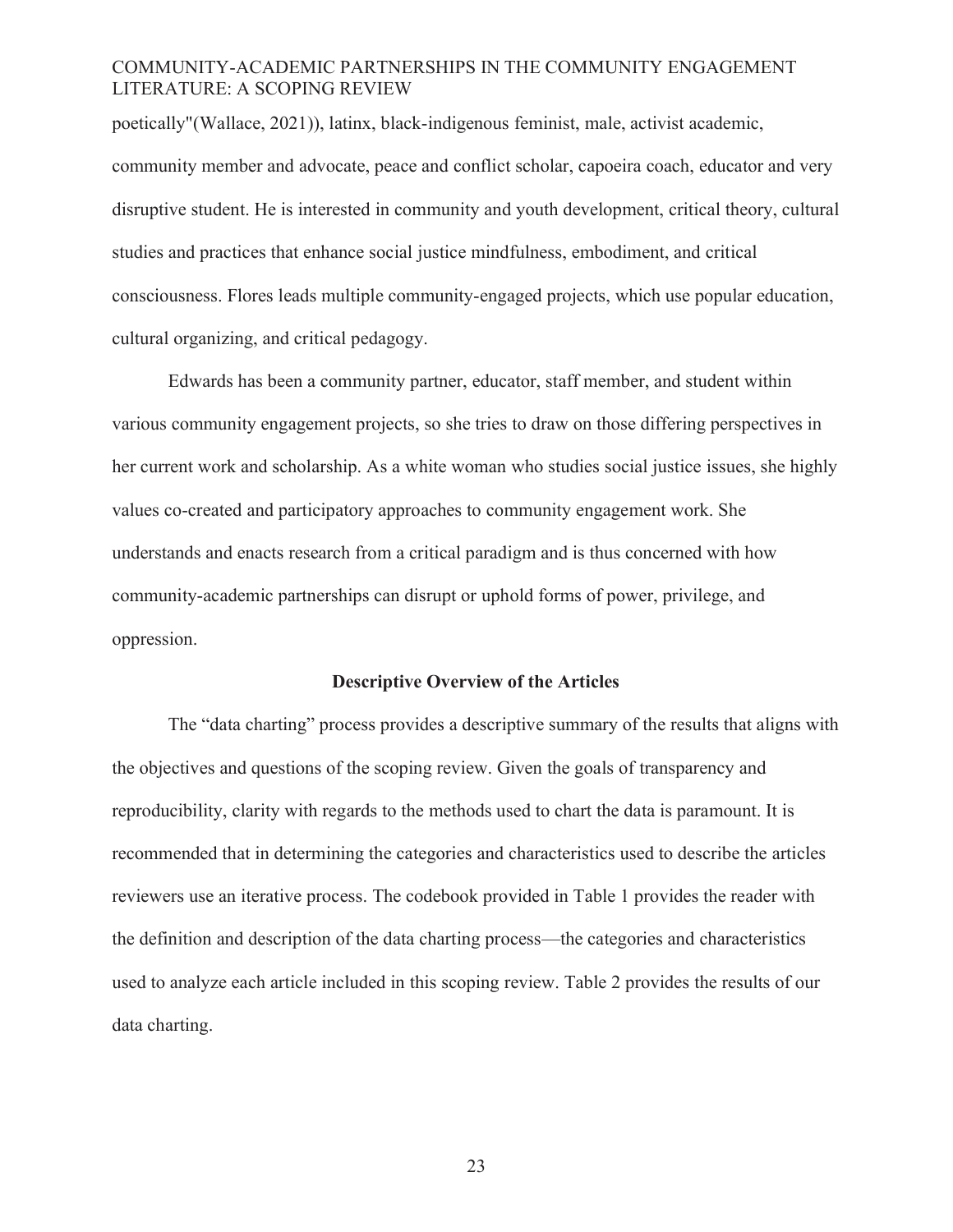| Category                                 | Characteristic              | Total          | % of All<br>Articles<br>(N/141) | ${\rm N/X}$<br>$=$ Category<br>Totals |
|------------------------------------------|-----------------------------|----------------|---------------------------------|---------------------------------------|
|                                          |                             | ${\bf N}$      | $\frac{0}{0}$                   | $\frac{0}{0}$                         |
| Date Published                           | 2011-2020                   | 98             | 70%                             | n/a                                   |
|                                          | 2001-2010                   | 40             | 28%                             | n/a                                   |
|                                          | 1994-2000                   | $\overline{3}$ | $2\%$                           | n/a                                   |
| Source of Partnership<br>Information     | Actual                      | 114            | $81\%$                          | n/a                                   |
|                                          | Idea                        | 27             | 19%                             | n/a                                   |
| Authors' Scholarly Approach              | Qualitative                 | 74             | 52%                             | n/a                                   |
|                                          | Project/Program Description | 29             | 21%                             | n/a                                   |
|                                          | Conceptual                  | 19             | 13%                             | n/a                                   |
|                                          | Mixed Methods               | 6              | 4%                              | n/a                                   |
|                                          | Indigenous or Decolonial    | 6              | $4\%$                           | n/a                                   |
|                                          | Program Evaluation          | $\overline{4}$ | $3\%$                           | n/a                                   |
|                                          | Quantitative                | $\overline{3}$ | $2\%$                           | n/a                                   |
| Author's Positionality                   | Direct                      | 82             | 58%                             | $\mathrm{n}/\mathrm{a}$               |
|                                          | Indirect                    | 49             | 35%                             | n/a                                   |
|                                          | N/A, not evident            | 10             | 7%                              | n/a                                   |
| <b>Community Partners' Voices</b>        | Not evident                 | 87             | 62%                             | n/a                                   |
|                                          | Yes: Total                  | 54             | $38\%$                          | n/a                                   |
|                                          | -Direct Quotes              | 34             | 24%                             | n/a                                   |
|                                          | -Co-authored                | $20\,$         | 14%                             | n/a                                   |
| Partner Organizational Type <sup>a</sup> | Non-Profit                  | 70             | $50\%$                          | 24%                                   |
|                                          | K-12 Education              | 39             | $28\%$                          | 13%                                   |
|                                          | Government                  | 34             | $24\%$                          | 12%                                   |

# Table 2. *Categories and Characteristics of Scoping Review Journal Articles*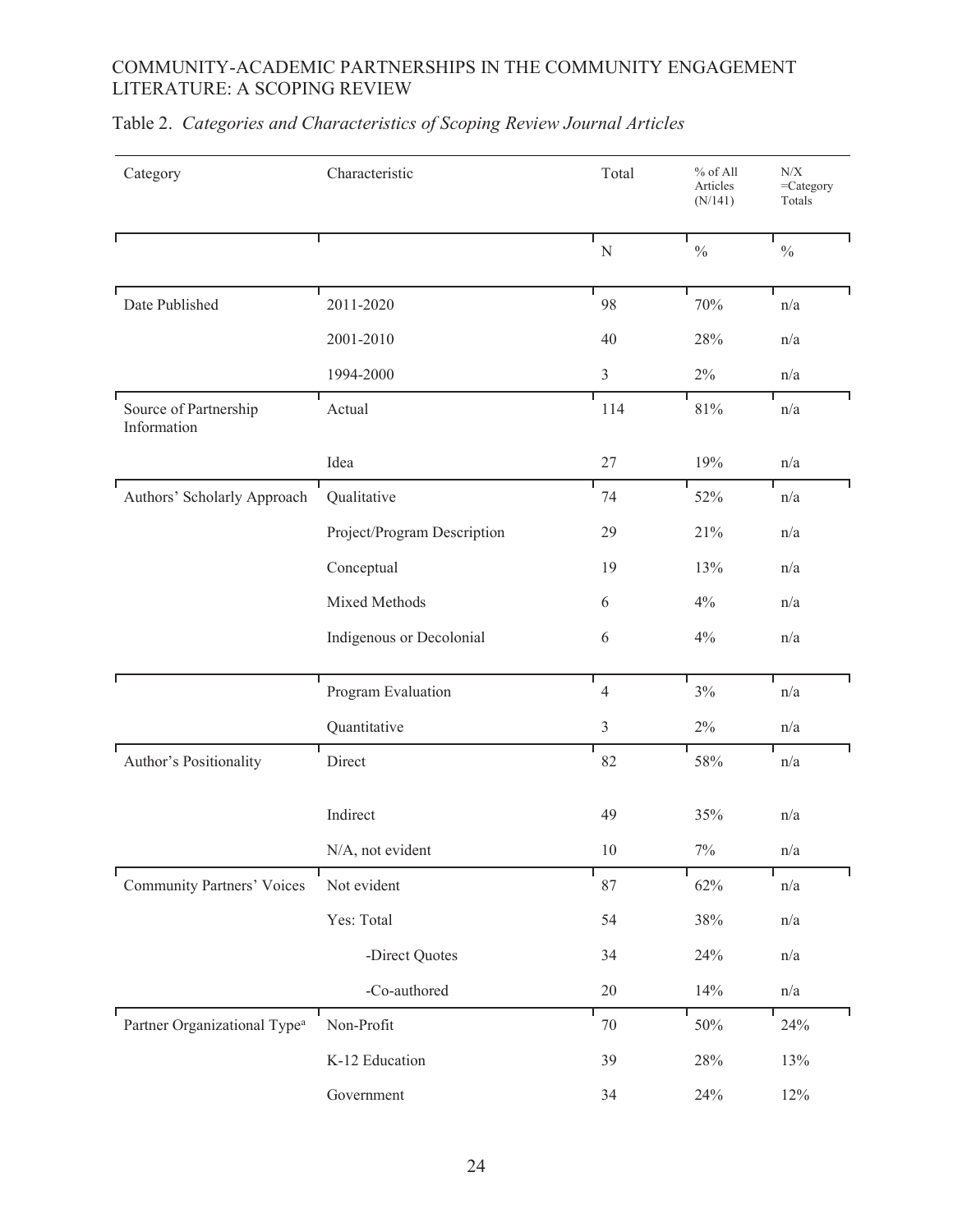|                                          | Faith-Based                                                                                 | 30 | 21% | 10%   |
|------------------------------------------|---------------------------------------------------------------------------------------------|----|-----|-------|
|                                          | Informal Organization                                                                       | 28 | 20% | 10%   |
|                                          | Not Evident                                                                                 | 25 | 18% | 9%    |
|                                          | Industry/Business                                                                           | 22 | 16% | $8\%$ |
|                                          | Health                                                                                      | 22 | 16% | $8\%$ |
|                                          | International                                                                               | 20 | 14% | $7\%$ |
| Benefit to Academic Partner <sup>b</sup> | Teaching and Learning                                                                       | 80 | 57% | 42%   |
|                                          | Scholarship                                                                                 | 49 | 35% | 26%   |
|                                          | Service                                                                                     | 47 | 33% | 25%   |
|                                          | Not Evident                                                                                 | 15 | 11% | $8\%$ |
| Journal                                  | Journal of Higher Education Outreach and<br>Engagement (1996)                               | 36 | 26% | n/a   |
|                                          | Journal of Community Engagement and<br>Scholarship (2008)                                   | 28 | 20% | n/a   |
|                                          | Michigan Journal of Community Service<br>Learning (1994)                                    | 24 | 17% | n/a   |
|                                          | Partnerships: A Journal of Service-<br>Learning and Civic Engagement (2009)                 | 18 | 13% | n/a   |
|                                          | International Journal of Service Learning in 15<br>Engineering (2006)                       |    | 11% | n/a   |
|                                          | International Journal of Research on<br>Service Learning and Community<br>Engagement (2013) | 14 | 10% | n/a   |
|                                          | Т<br>Gateways: International Journal of<br>Community Research and Engagement<br>(2008)      | 6  | 4%  | n/a   |

*Note.* Any category with an asterisk denotes a single-choice decision regarding that characteristic. Otherwise, multiple characteristics could be applied to the category.

a Partner Organizational Category total = 290

 $b$  Benefit to Academic Partner Category total = 191

While a best practice in scoping reviews is to present the findings without additional explanation, we deviate from that recommendation. Our reasoning for this decision is based on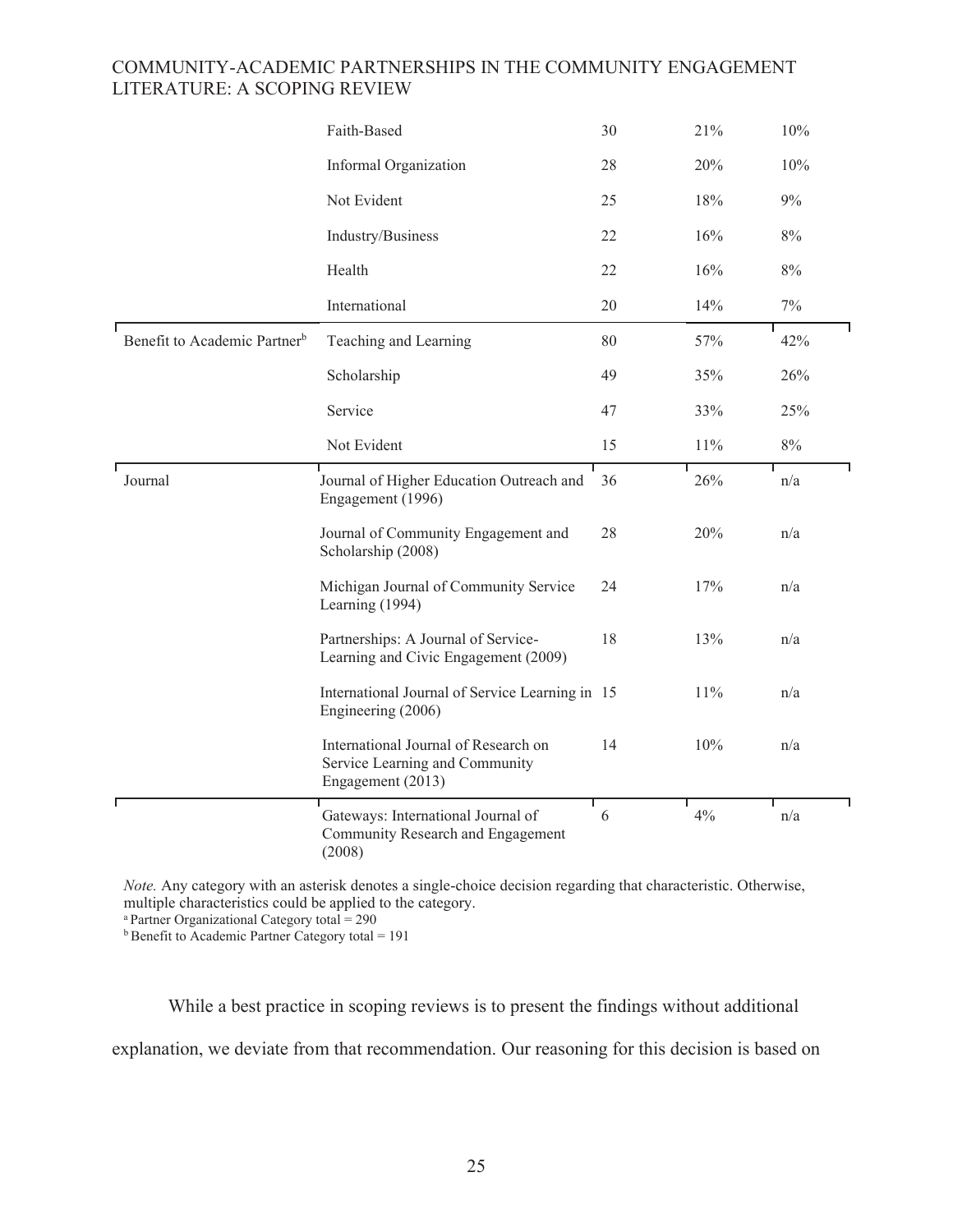one of the purposes of the article—to make the process transparent for purposes of learning new methods. We also include future areas of research for each category.

#### **Time Period**

How has the volume of scholarship on community engagement partnership changed since the first journals of the field were published? We categorized articles into three time periods: 1994–2000, 2000–2010, and 2011–2020. We selected 1994 as the start for the first time period because it is when the first journal was published. The percentage has grown significantly across time periods with just three articles (2%) published in the first five years, 40 articles (28%) published between 2001 and 2010, and 98 articles (70%) published between 2011 through May 2020.

Analysis across these time periods show that partnerships have gained increased attention. In this way, it appears that scholars *have*, to some extent, responded to calls for increased attention to partnerships. The increase in partnership studies may be, in part, a result of the emergence of new journals. In the first time period (1994–2000), just two of the seven journals in this scoping review were launched (MJCSL 1994, JHEOE 1996), while four were added by the end of the second time period (IJSLE 2006, Gateways 2008, JCES 2008, Partnerships 2009), and the final one was added in the third (IJRSLCE 2013).

Future research might investigate how the partnership literature has changed over time with regards to topics, scholarly approaches, and authorship. For example, how has partnership scholarship increased relative to other topics? In what ways has theoretical grounding or empirical evidence grown over time? Most of the journals have transitioned from early paywalls to access articles to an open access model. How, if at all, has moving from print to online, and from subscription to open access, corresponded to changes in the number of articles written on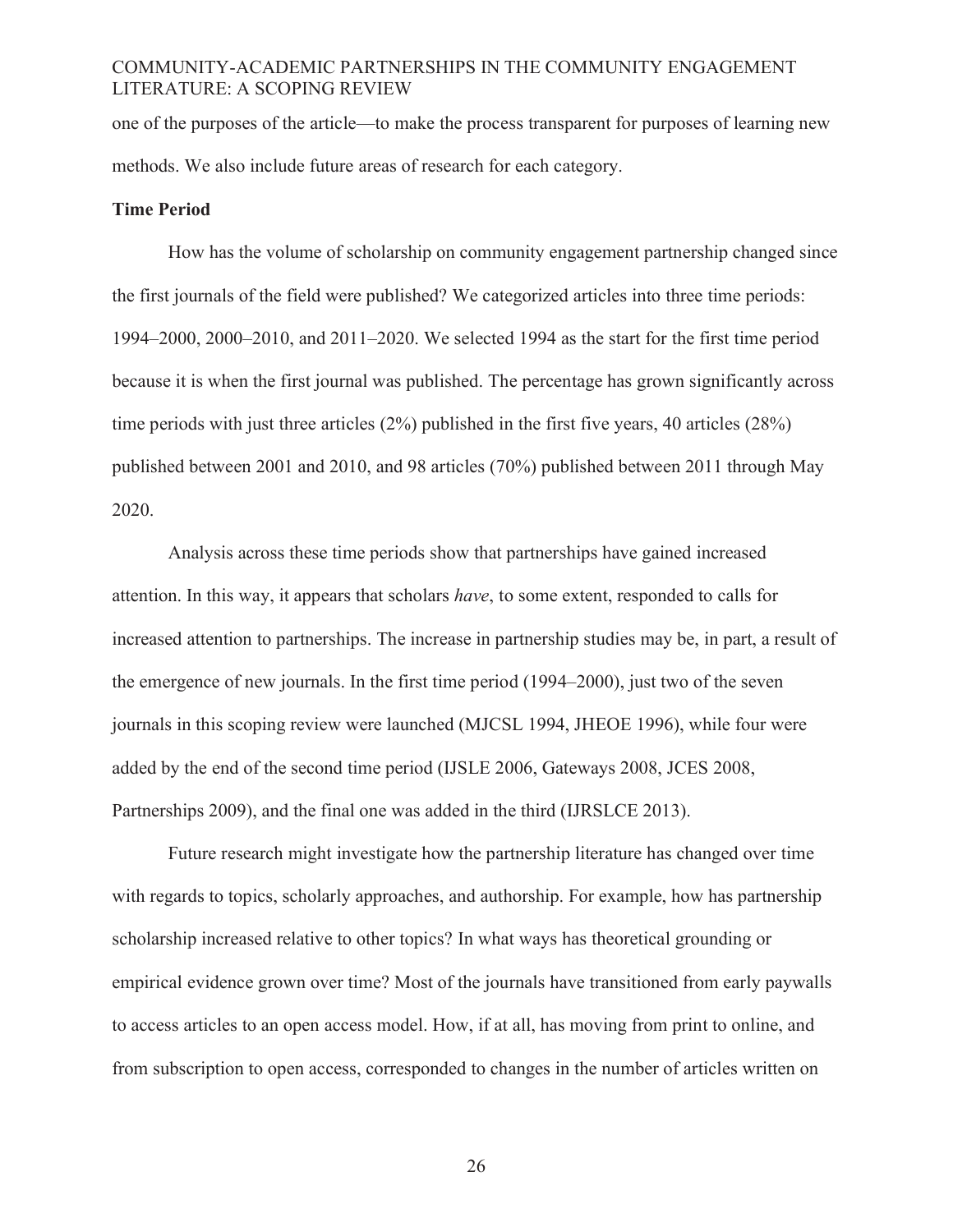the topic within as well as across journals? For example, moving away from print may have allowed some journals to publish more frequent volumes and with greater numbers of articles in each.

### **Source of Partnership Information**

Sometimes, authors write about a particular partnership, while other times they write about partnerships more abstractly and without reference to any specific one. The large majority of articles (81%) were based on the author's examination of specific partnerships, while approximately a fifth (19%) of the articles were written about the topic of partnerships without referencing any singular partnership. Practically speaking, researchers looking for empirical evidence, or ideas grounded in direct observations, need to be able to cull these articles from ones that are based more relatively on abstraction. Future research might use this data set as a starting point to select articles for a meta-analysis or meta-review of findings developed from studies on partnerships.

### **Authors' Scholarly Approaches**

We examined the *authors'* approaches used to develop a scholarly understanding of the topic presented in the manuscript. The overwhelming majority of articles used qualitative research methods (52%), followed by program or project descriptions (21%), and conceptual inquiry approaches (13%). Very few articles presented mixed methods research (4%), Indigenous or decolonial approaches (4%), program evaluation (3%), and quantitative research  $(2\%)$ .

It is important to note that the authors' scholarly approaches are separate and may be different from the scholarly approaches used by participants who may have been the focus of the study. For example, the author may have used a qualitative case study design to examine the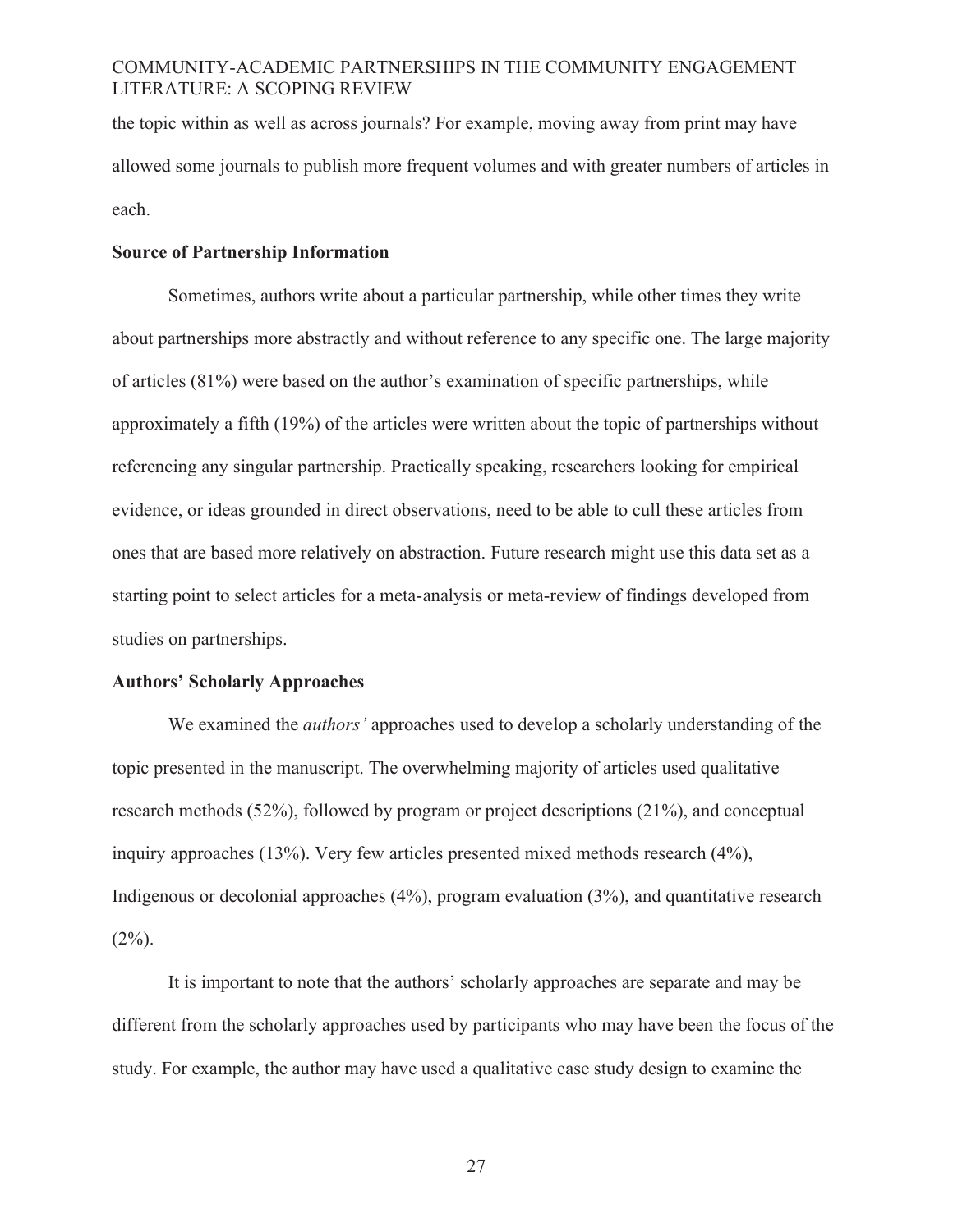partnership facilitating a service-learning course or a course-based, undergraduate research project. So, while the scholarly approach of the faculty member may have been a mixed methods research project, the authors of the article used a qualitative approach in their study of that undergraduate research project.

While it is best practice for scoping reviews to choose categories that are mutually exclusive (i.e., a study can only be coded into one category), we found that, with regard to scholarly approaches, this was difficult to do in many cases. As we discuss later, the development of this category was challenging given (a) inconsistent definitions of the approaches among scholars generally, and (b) the imprecise and sometimes entirely absent discussion of methodological approaches offered by authors. Ultimately, the development of the categories, and the assignment of the articles to the categories in particular, often felt like a subjective effort as we looked for and interpreted methods and strategies based on textual clues rather than explicit statements regarding approach. When authors' did name their approach to the research (e.g., This is a case study about…), we respected that naming even if it did not fit with accepted research definitions. Ultimately, through an iterative process of reading manuscripts and reviewing and revising the characteristics and the descriptions of the characteristics, we selected the seven categories to describe the scholarly approaches used by the authors of the manuscripts included in this review.

Given the challenges of studying partnerships due to the varied nature of the partners, their activities, purposes, contexts in which they work, and whether the relationships occur at an interpersonal or inter-institutional level (Janke, 2012), it is helpful to scan articles to understand the research approaches used so others may build upon and refine these approaches for their own studies. Categorizing by scholarly approaches allows one to map the ways that the authors'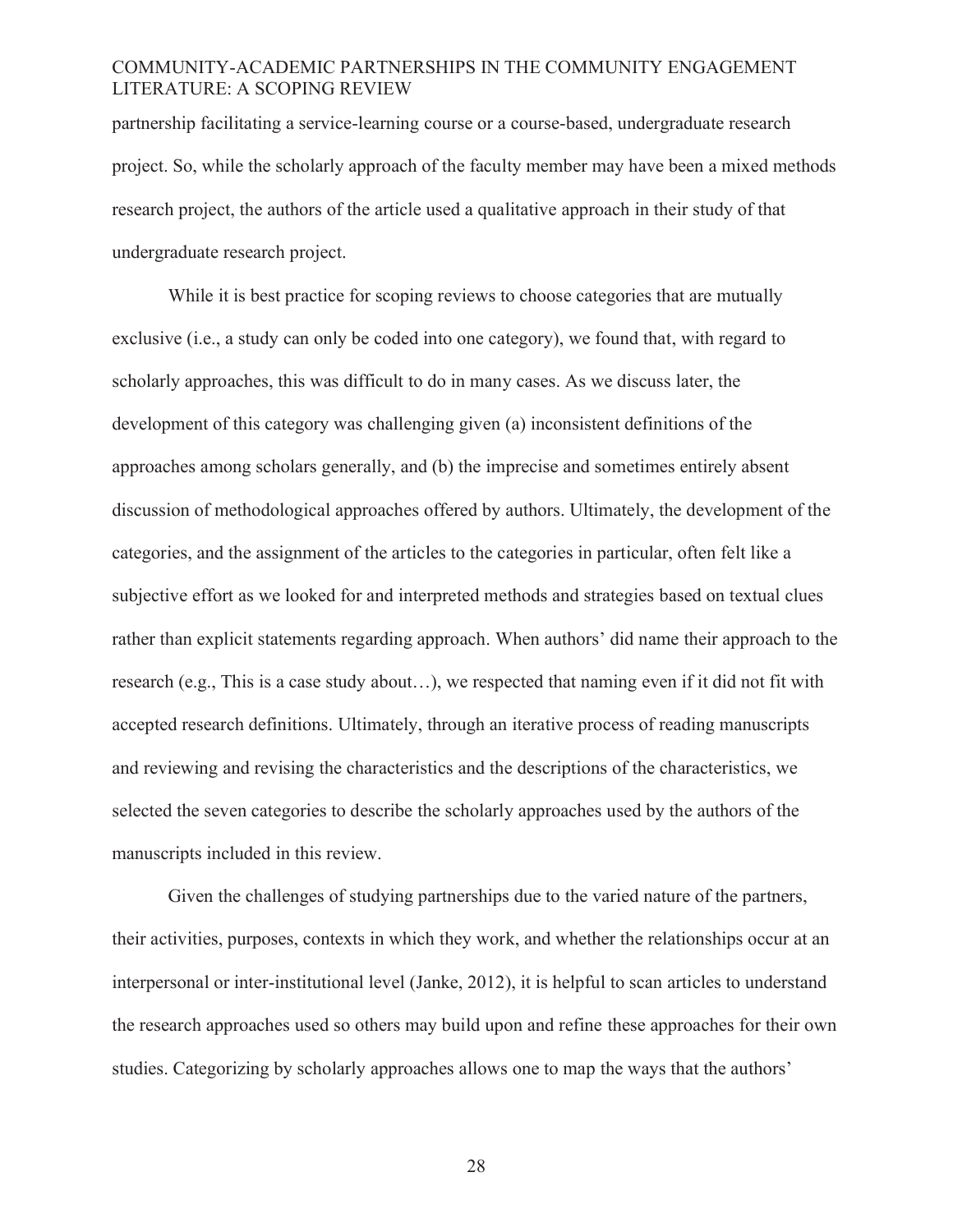approached their exploration of partnerships, which is helpful for understanding the types of "evidence" (e.g., qualitative, quantitative) brought to bear on the topic. What, if any, research questions were asked, what methodologies and methods were used, how did the scholar decide who to include in their interviews, what artifacts were used, what compromises were made given the challenges? Future research might examine the ways that scholarly approaches tend to align to certain disciplines, partnerships, or expected outcomes for the community engagement activity. Future scoping reviews might chart the methods used within each of the approaches.

#### **Authors' Positionality Relative to the Partnership**

In articles in which the author described an actual partnership, we sought to understand the relationship of the authors to that partnership. We wanted to know: To what extent does the literature represent perspectives of those on the "inside" relative to those "outside" the partnership? Over half (58%) of the articles were authored by members of the partnerships; that is, the author appeared to play a partner role in the community-academic partnership described in the article. Approximately one-third of the articles (35%) were authored by scholars not involved in the partnership. In some instances (7%), it was not possible to determine the authors' positionality, or the manuscript was written as a thought piece in which there was no actual partnership being described.

The relationship of an author to their area or focus of study can be framed either as an asset or a limitation depending on a reader's own research paradigm (Glesne, 2016). Having "insider" status and knowledge may be advantageous in that it allows for access, perspectives, and insights of the partnership that might not otherwise be available. In Indigenous or decolonial approaches, it is, indeed, an essential requirement as knowledge is generated and stewarded by and through the relationships of the people holding and sharing the knowledge (Kovach, 2009;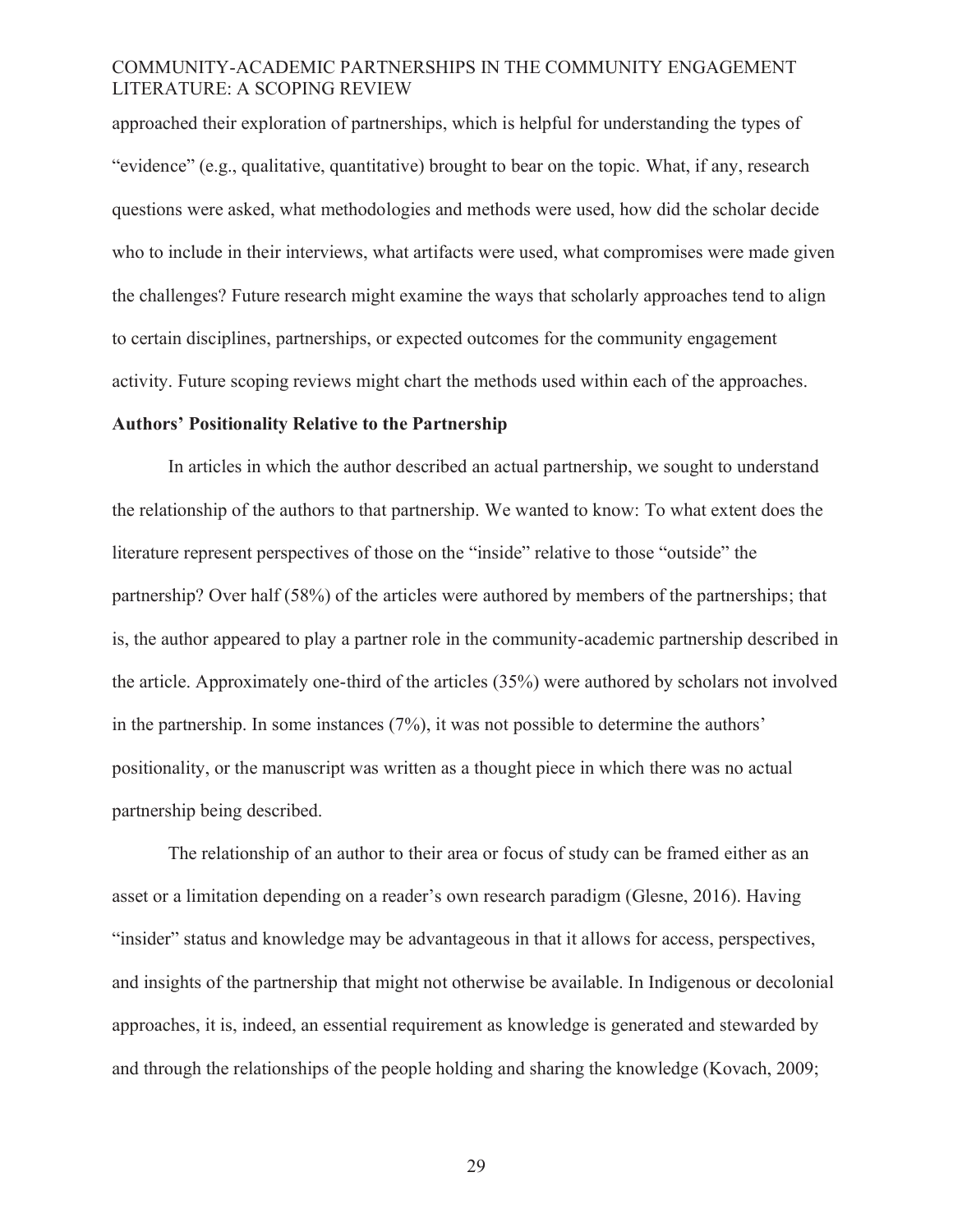Smith, 2012). In some views and instances, however, relational closeness can be viewed as a limitation. How does the author's positionality affect what and how they view and experience the partnership? What is the level of comfort and trust among the author and the partners or participants involved in the study; might they not disclose ideas or issues for the sake of the relationship (or lack thereof) with the author? Depending on the scholarly approach and topic, positionality may matter a great deal. Future research might examine, how, if at all, the authors' positionality relative to the partnership corresponds with types of scholarly approaches used, the topics pursued, or the outcomes assessed.

#### **Presence of Community Partners' Voices in the Text**

Initial coding revealed different ways that the ideas of community partners (i.e., individuals who are actively contributing to the partnership work, but who do this work outside of academic positions) were included in the manuscript. Through an iterative process among the three reviewers, we examined the presence of community partners' voices as represented by their co-authorship of the article, or by direct quotes of their spoken words or writings. The presence of community voice, either via co-authorship or direct quotes, was not evident in approximately 62% percent of the articles. Approximately, 14% percent of the articles had community partners as co-authors (which may or may not have also included direct quotes from them or other community partners), and 24% percent of the articles included direct quotes of community partners (and no co-authorship).

Knowing whether an article includes community partner co-authorship can, for example, be helpful for research that seeks to understand the contributions of community partner writing to academic literature. Knowing the extent to which manuscripts include the expressed words of community partners is helpful for those who wish to, for example, use discourse analysis to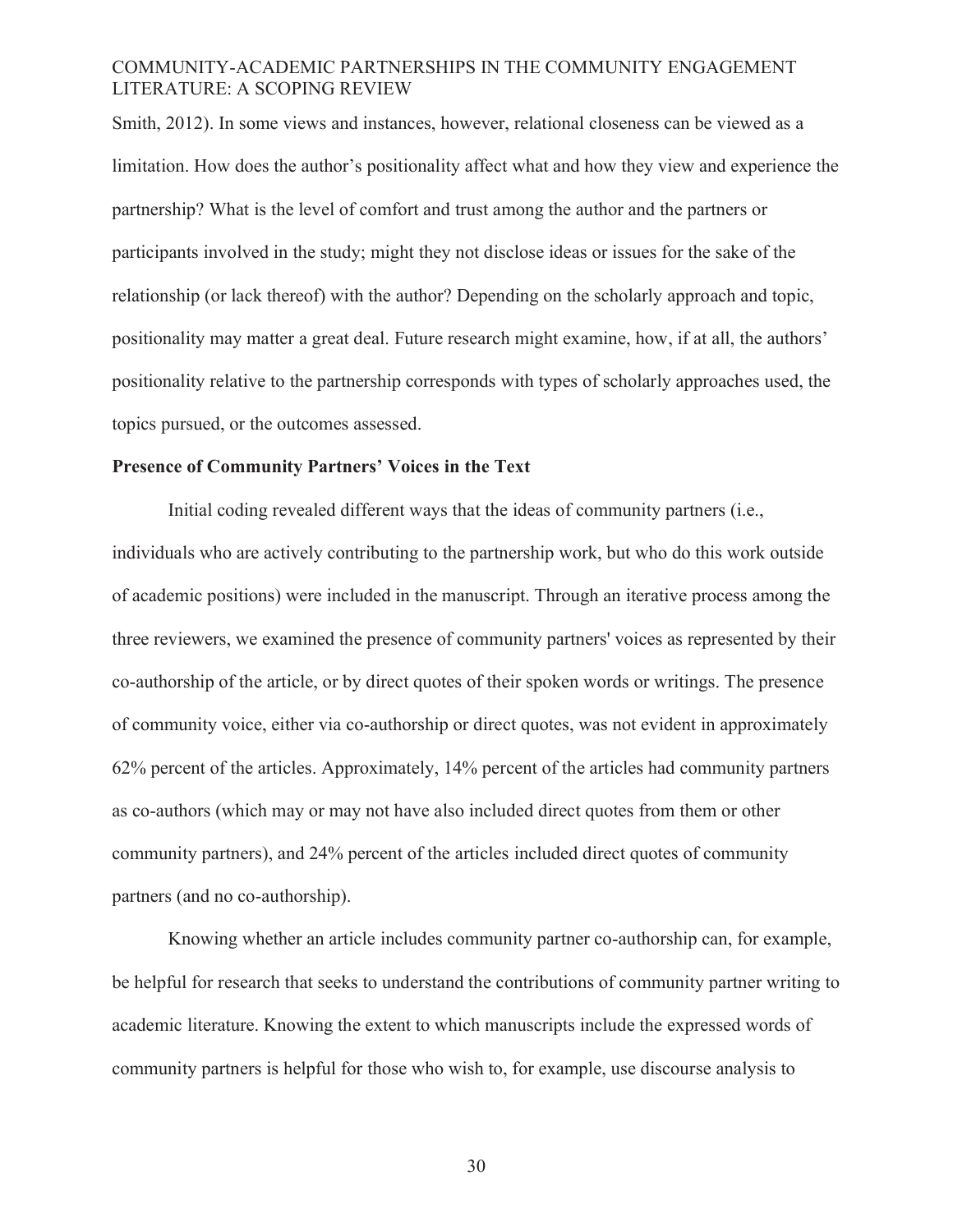examine the ways in which community partners express their experiences. Scholars working in community-academic writing teams might review co-authored articles for ideas on how to frame their own research and scholarly writing. Future action research might explore barriers to community co-authorship; rationale for what we term lack of community presence in community engagement literature; and advocate for pathways for voices and authorship by those actively contributing to the partnership work, but who do this work outside of academic positions.

# **Community Partner Organizational Type**

Faculty, staff and students may partner with individuals who represent different types of formal and informal organizations. Organizations have different organizational missions, structures, and cultures, which meaningfully affect how their members do their work. Navigating a partnership with a K–12 school, for example, can be very different in terms of partner's expectations for how (e.g., policies), where (e.g., multi- or specific-use spaces and resources), and when (e.g., school day, evening, weekends) to work together compared to navigating a partnership with an informal community group. When examining the structures, processes, and findings related to community-academic partnerships, it is important to understand this organizational context.

This scoping review shows the range of community partners' organizational setting. We assigned all organizational types mentioned in an article (see Appendix for actual counts) and found that across all articles, nonprofits were the most represented type (found in 50% of all articles, and 24% of all partner organizational types recorded). Approximately a fifth to a quarter of the articles involved K–12 schools, government, faith-based, informal organization and businesses/industry. The fewest articles included international and healthcare organizations. Notably, reviewers were unable to assign an organizational type to 25 of the 141 articles (18%)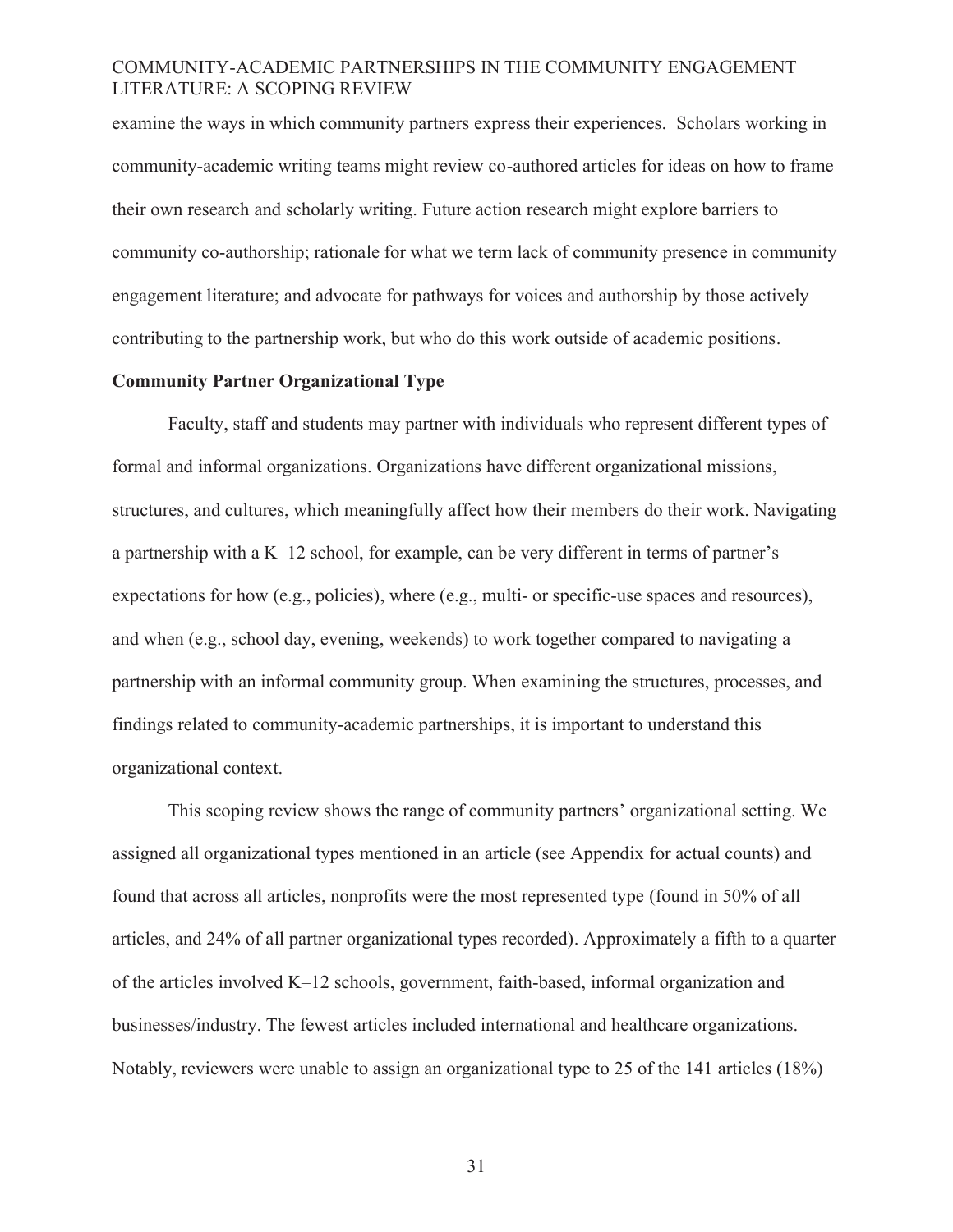due to lack of specific partnership information provided by the authors. Future research and analyses might explore differences within and among partnerships based on the organizational type of the community partners, or why some organizational types are more represented than others.

### **Benefit to the Academic Partner**

Whether the academic partner is collaborating as a function of their teaching, research, or service roles likely shapes key aspects of their collaborative work, such as their purposes, processes, timelines, and resources, among others. From the perspective of the academic partner, we coded for what aspects of the institutional mission appear to be achieved through the activity of the partnership described in the manuscript. The majority of articles (57%), described partnerships in which academic partnerships were engaging students through a course (teaching and learning), while over a third (33%) appeared to be offering service not connected to teaching or research. Approximately a third (35%) of articles involved the academic partners' research or scholarship activity. Not enough information was evident in approximately 11% of the articles to determine the role of the academic partner in the partnership. Future research might explore the broad range of benefits to the community partner, the methods the university uses to engage in pedagogy and learning, and institutional motivations for service and scholarship.

### **Analysis: A Discussion of Findings and Process**

For many scoping reviews, simple frequency counts of concepts, populations, characteristics or other fields of data will be all that is required (JBI, 2015). As JBI notes, "Qualitative content analysis in scoping reviews is generally descriptive in nature and reviewers should not undertake thematic analysis/synthesis" (11.2.8). Thematic analysis may be taken up separately, and often guided by a research question, such as "How does the publication record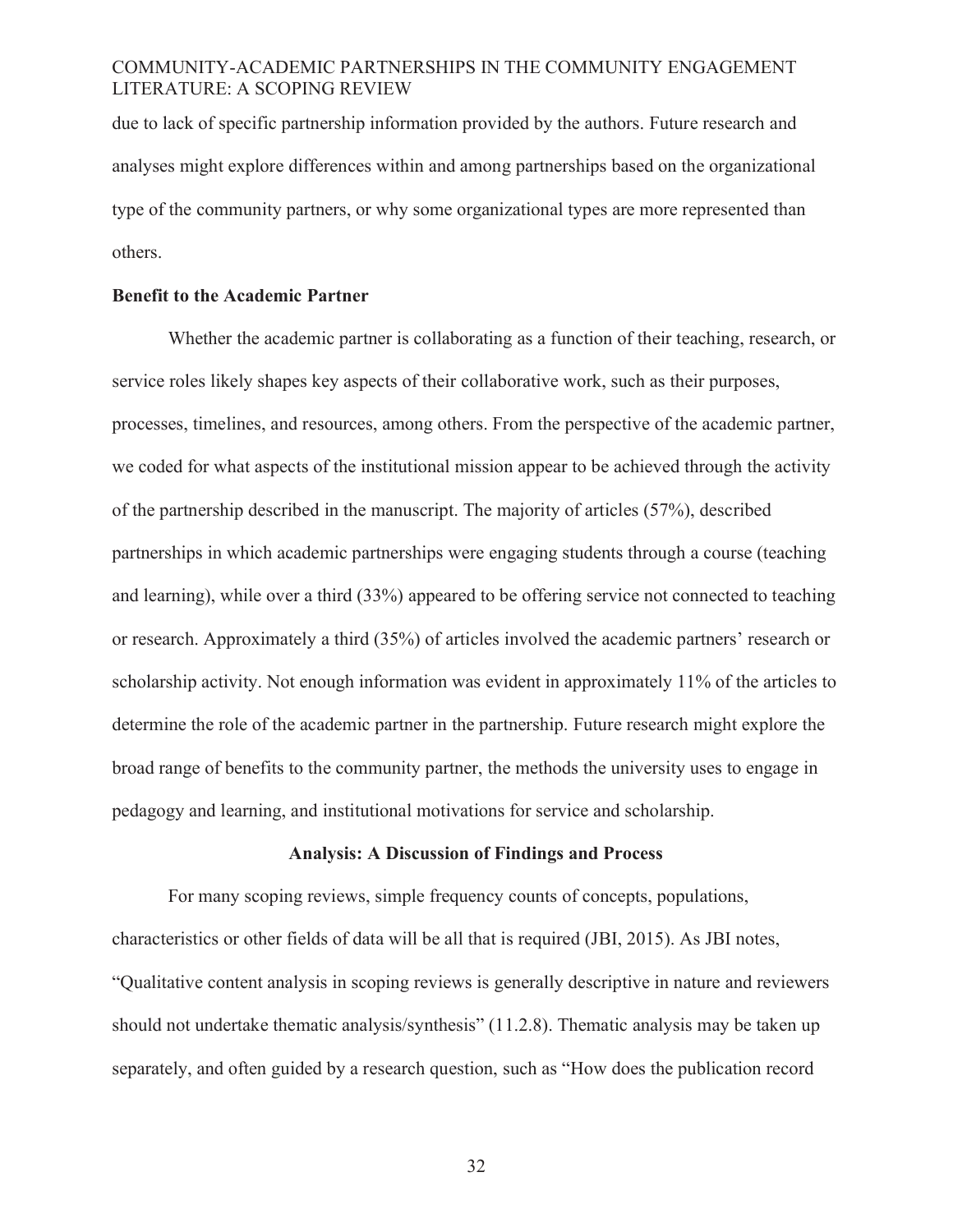vary according to the journal?" Or, "In what ways, if at all, are articles which are co-authored by community partners more likely to describe community perspectives of the partnership than those authored by academic partners alone?" Or, even more broadly, "How have research questions and methodologies evolved since the beginning of the publication record in the community engagement field?" However, such analysis of the within-article content is beyond the scope of a scoping review, including this one. The contribution provided by this scoping review is the curation of the broad field of evidence (i.e., the partnership article dataset), and the identification and description of key characteristics of that literature at the article level.

At the same time, there are good reasons to incorporate some analysis in this article, especially related to our experiences of conducting the scoping review. Since scoping reviews are a new method to community engagement, analyzing our process may offer lessons to scholars who will consider this method in their future work, including, we hope, expansion and refinement of this scoping review. In this section we analyze our experience in conducting a scoping review of the community engagement literature, which is, in many ways, quite different from the literature found in the health professions out of which the scoping review protocols have been developed and refined. We discuss the challenges in conducting this scoping review, as well as the opportunities we see for scoping reviews in the community engagement field.

# **Principles and Values as Core Aspects of Community Engagement Literature**

We intended to develop understanding about particular types of community-academic partnerships, one that would meet the criteria for community engagement, as defined by scholars in the community engagement field. Demarcating community engagement partnerships, as defined by the Carnegie Foundation, from other forms of place-based or community-academic partnerships, such as internships, clinicals, teacher placements, and outreach and extension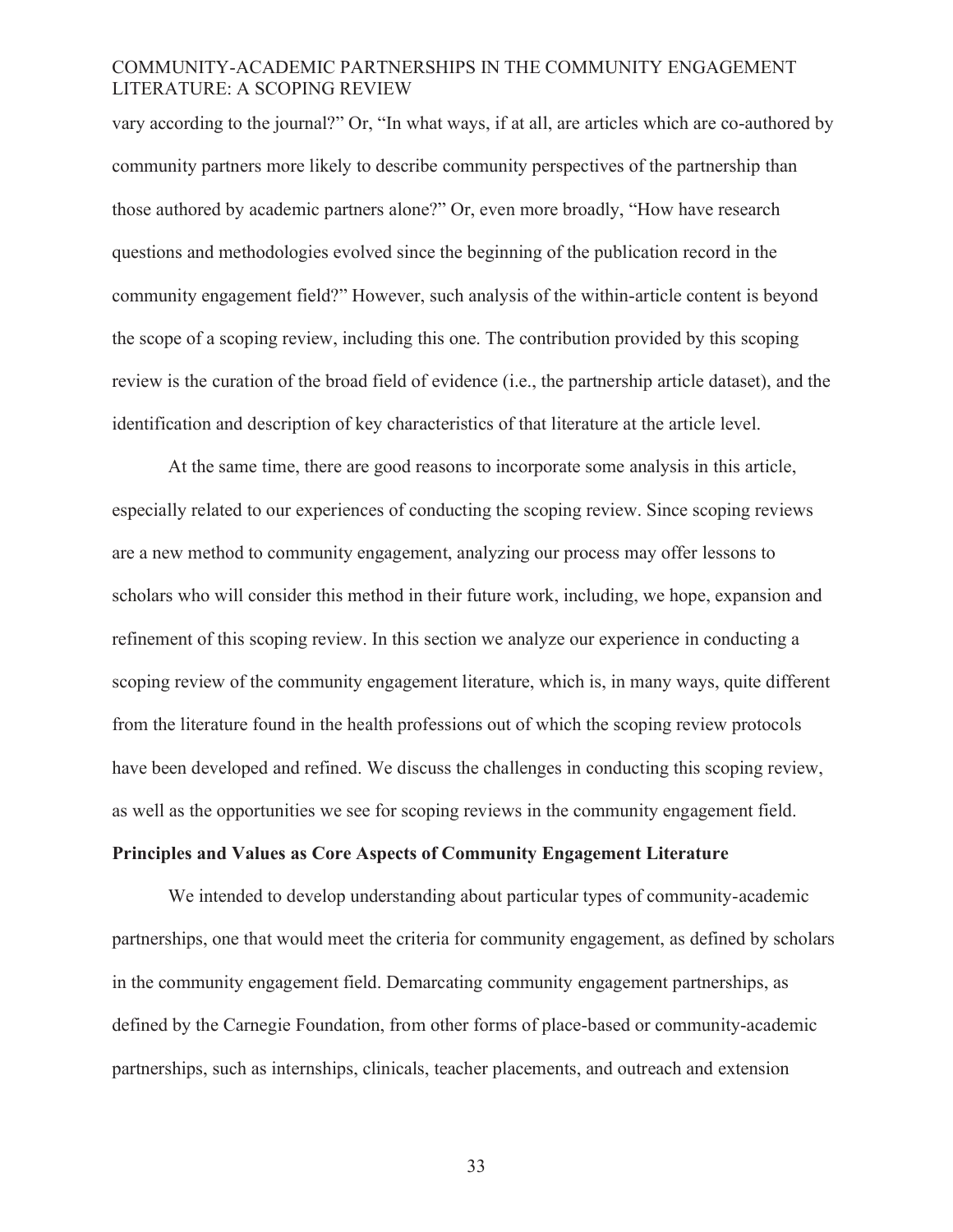relationships is critical to the further development and future maturation of the community engagement field. To the extent possible, we hoped to limit our review to those meeting the definition of community engagement as defined by the Carnegie Foundation. This definition is similar to other definitions that describe community engagement not only by who (communities and academic partners), but also according to process (reciprocity) and outcome (mutual benefit) (see Saltmarsh et al., 2009). This finding is also evident in the scoping review of conceptions of community engagement conducted by Beaulieu et al. (2018).

However, how does one determine accurately and with confidence that the article they choose to include in their scoping review meets the criteria of a community engagement partnership as defined by the community engagement field? Many institutions and journals use a variety of terms to describe partnerships that might be considered for inclusion. For example, scholars in physical education refer to partnerships that meet our established criteria as "servicebonded inquiry" (Martinek et al., 2012), while other fields use terms such as public scholarship (Colbeck & Wharton-Michael, 2006). One might look beyond the term to identify criteria for identifying articles. According to the Carnegie definition used here, one could look for indicators of reciprocity and mutual benefit among community and academic partners (Janke, Shelton, Norris & Medlin, 2019). However, given the limited information often provided about the process and outcomes of partnerships (let alone the partners themselves!), this does not seem a feasible approach. Further, is it possible—or even appropriate—for a researcher who has no direct knowledge of the partnership to make this determination based on the contents of the written word? How do you make this determination if the process or outcomes are not clearly stated?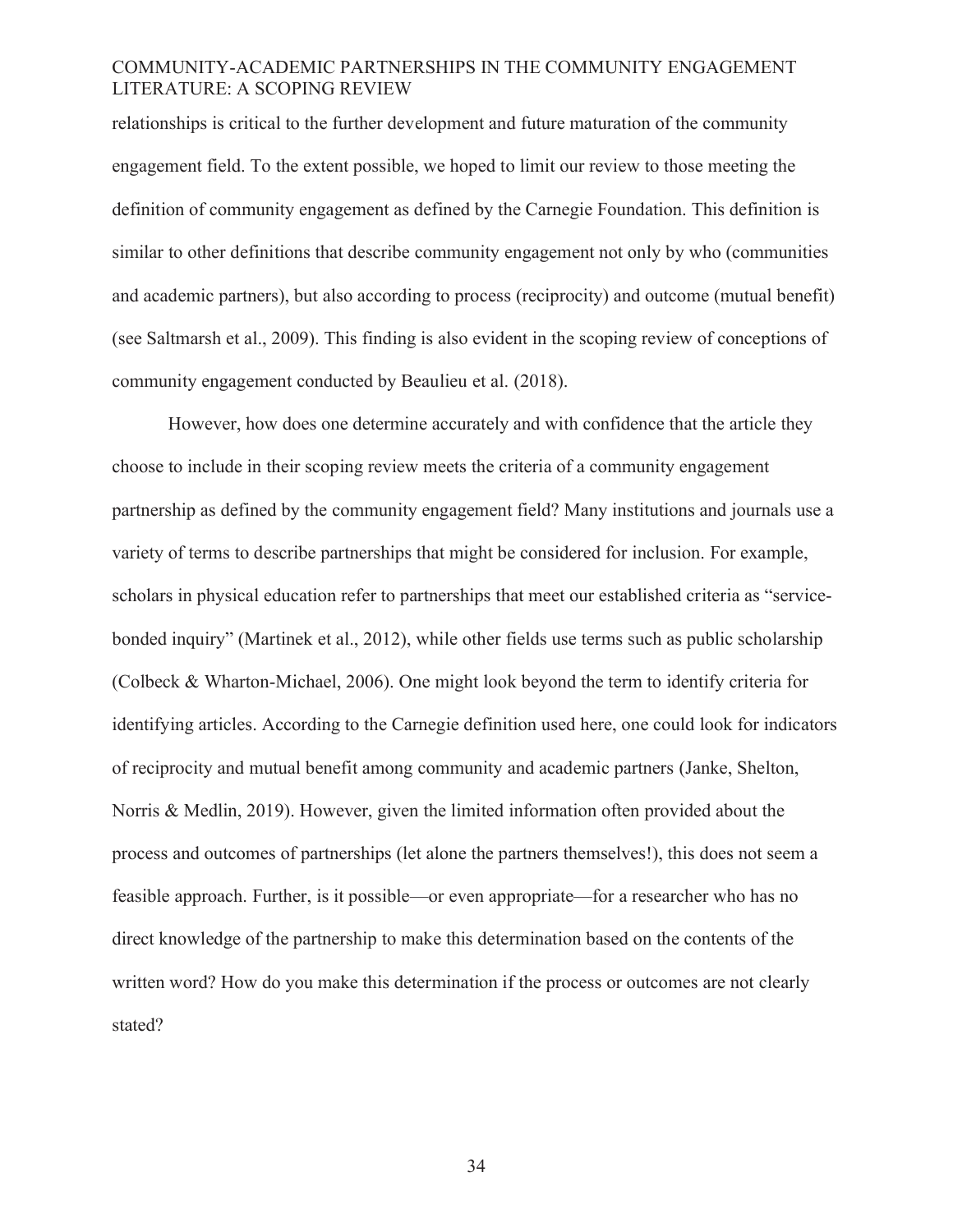In an effort to manage the unwieldy and fraught task of determining whether a single article met this criterion for inclusion (i.e., *community-engaged,* community-academic partnerships), we chose to screen articles based on the publication (i.e., journal) rather than to establish criterion at the article level. This is a limitation of our scoping review. As community engagement becomes more accepted as a research methodology or pedagogy, more community engagement articles are likely to be published in disciplinary journals. In fact, we note on the Campus Compact Partnerships Knowledge Hub the inclusion of articles published in journals outside the community engagement field. A strategy to conduct a scoping review of communityengaged, community-academic partnership across disciplines remains to be developed.

### **Variability of Scholarly Approaches and Presentation of Works**

Per scoping review protocol, we followed an a priori process in which we identified our guiding question and established a protocol for identifying articles. However, the process for establishing, refining, and finalizing categories and codes was deeply iterative and extended throughout the study. The continuously iterative process was necessary, in part, because of the nuances of the concepts related to community-engaged, community-academic partnerships but also because there are few common conventions for authors to describe the who, what, where, when, why, and how as it relates to community engagement partnerships. Who was involved in the partnership and what were their roles? What groups or organizations were partners' acting on behalf of? Where are partnerships occurring and what are the institutional affiliations of the authors? Why or through what work role is the academic partner representing their organization, teaching, research, and/or service? How is the author related to the partnership being described?

Because we were interested in understanding the scope of evidence in the field that has been brought to bear in the literature as it relates to community-academic partnerships, we tried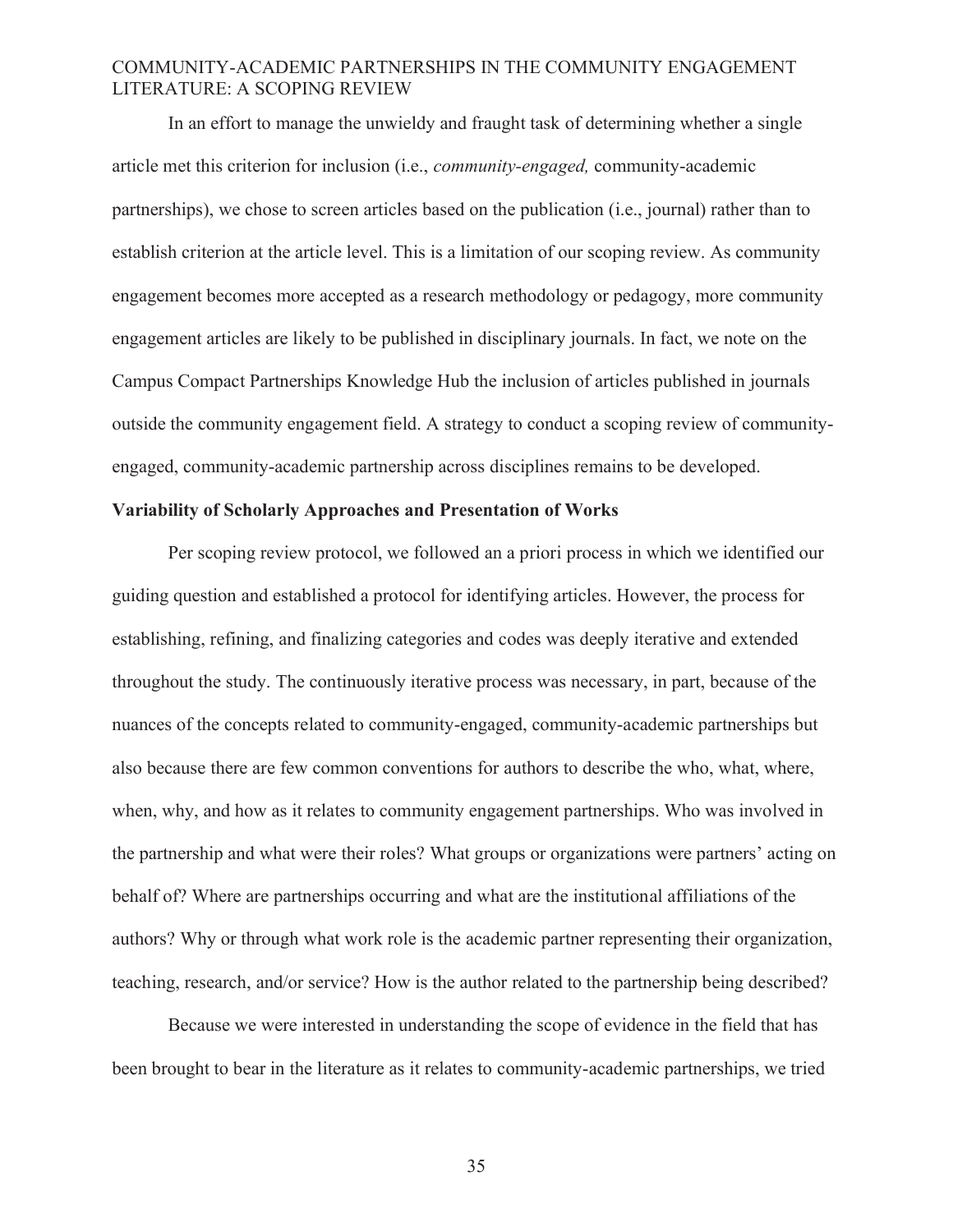to track the methodology and methods used by the authors of the articles. This proved to be much more challenging than anticipated. The first challenge was that numerous articles did not present a methods section or did not clearly state the methodology guiding their research. While some articles briefly identified their method, case study for example, this naming was more colloquial and less about reflecting a trustworthy expression of true case study methods. This was reinforced by the absence of a conceptual or theoretical framework in those articles as well.

In reviewing these articles with no methodological or theoretical discussion, we came to conclude that we needed to differentiate among subsets of articles: (a) those that describe programs but are not considered to be research (project description), (b) those that ask research questions that are addressed using qualitative methods (qualitative research), (c) and those that conceptually explore a topic or put forth an argument using existing literature, rather than one's own analysis of a partnership (conceptual scholarship).

It was not always easy to establish which articles used qualitative research approaches given the varying and limited descriptions of methodologies and methods used. We used various indicators to make judgements such as whether an author used certain methods or terms typically reflective of a scholarly approach. For example, qualitative scholarship was judged on the presence of references to a research question, theoretical or conceptual framework, the use of the term "case study," or qualitative methods such as observations, interviews, document, or textual analysis.

A notable subset of the articles was primarily descriptive: The authors intended to share their experience of partnering and sometimes shared lessons learned based on their reflections on their experiences, but they did not attempt to develop generalizable knowledge that could be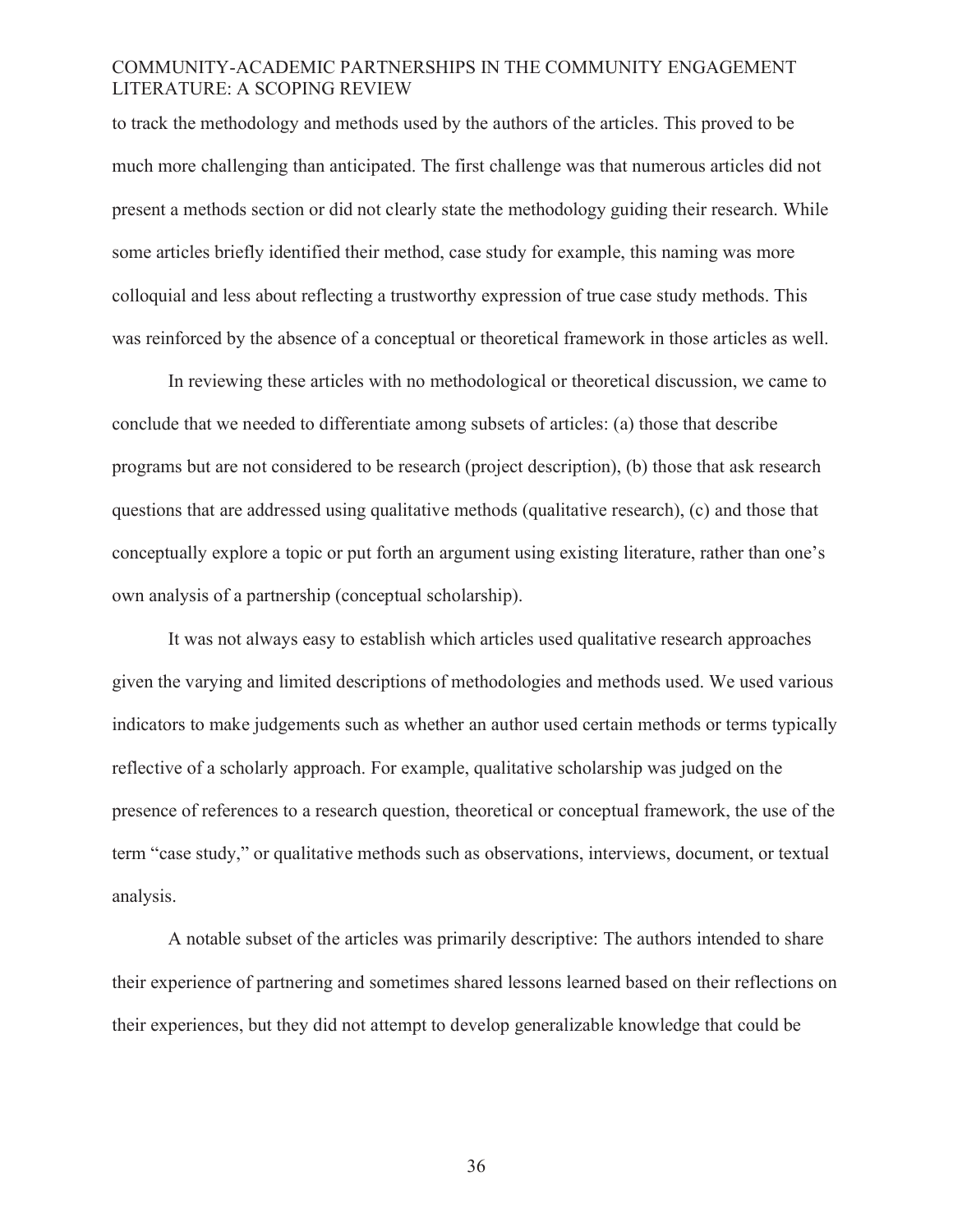extended to other partnerships as is the purpose of other forms of research. We labeled these as program descriptions.

Ultimately, the final decisions made about the characterizations of many articles felt uneasy due to the lack of evidence to support our judgments. In these cases, in which we were very uncertain, we created and used categories that suggested not enough evidence was available, recognizing that a lack of evidence in the written word does not mean it was not present in the actual partnership.

Through an iterative process of reviewing the articles and revisiting our guiding question, we modified the labels of our categories and characteristics to best reflect our analyses. For example, we changed the category label from *methodology* to *scholarly approaches* to more accurately recognize the diverse approaches describing and examining partnerships—some of which constituted research, much of which did not. We settled on these final categories: qualitative research, quantitative research, mixed methods research, Indigenous or decolonial scholarship, program evaluation, project description, and conceptual scholarship/inquiry.

### **Positionality**

The positionality of each reviewer became evident in the assumptions we made both in the development of the categories, as well as the characteristics developed. For example, in the first iteration, the first author created the category, "type of activity through which the partners are interacting: research, teaching, creative activity, or service." Her scholarship on promotion and tenure and institutional change from a higher education perspective had grounded the idea that the important thing to map was the type of *academic* role through which the *academic*  partners were engaged. The second and third authors, having their own community perspectives from their roles as community partners currently or previously, questioned the name and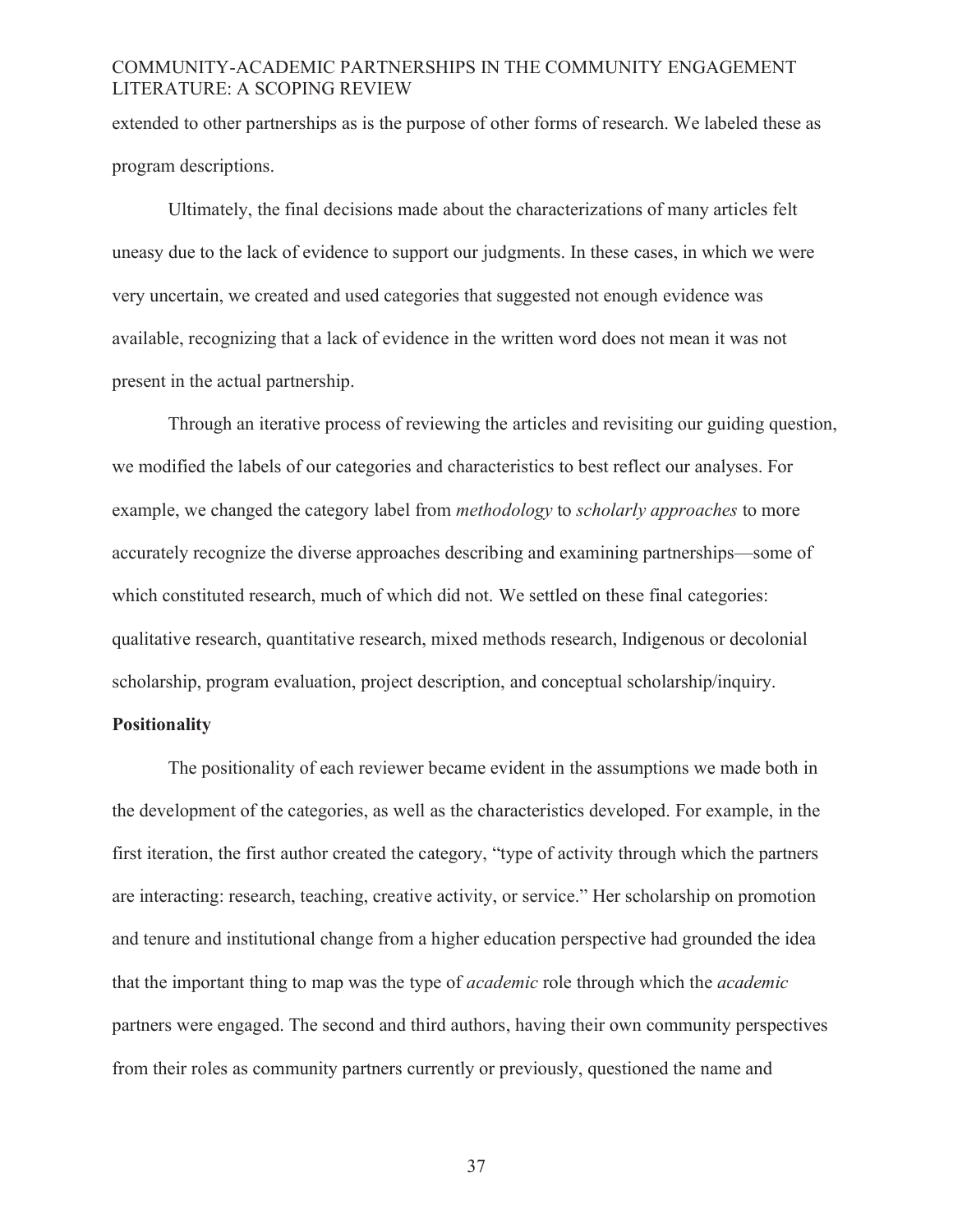description of the category. They offered that this perspective was slanted entirely towards the role of the academic partners (what "hat" was the academic faculty or staff member wear in the partnership) but did not include the community partners. We decided to rename the category, "benefit to the academic partner" to more accurately name what it was we were actually mapping in this category. That is, there were no characteristics within the category that described the role through which the *community* partner was engaged, such as through running programs, services, coordinating volunteers, or some other role.

Other instances in which we observed our positions and/or frames were that we did not include categories for institutional types of the higher education partner, such as whether they represented a public or private institution, were 2- or 4-year institutions, or were located in an urban or rural environment, to name a few. We did not seek to describe the position or rank of the academic partners, and we did not track student roles or engagement, such as co-authors, other than noting whether partnerships were connected to partners' teaching roles. Scholars embedded in land grant institutions and in outreach and extension offices, or those with economic engagement and community development, or in student affairs units would have brought their own lenses with regards to what aspects of the partnership literature were most important to collect.

Positionality is present in any and all scholarship—who we are frames what we look for, what we see, and how we see things. In a number of articles included in this scoping review, it was difficult to determine the presence of community voice, or the relationship of the author to the partnership being described. Clear positionality statements would remedy this obfuscation.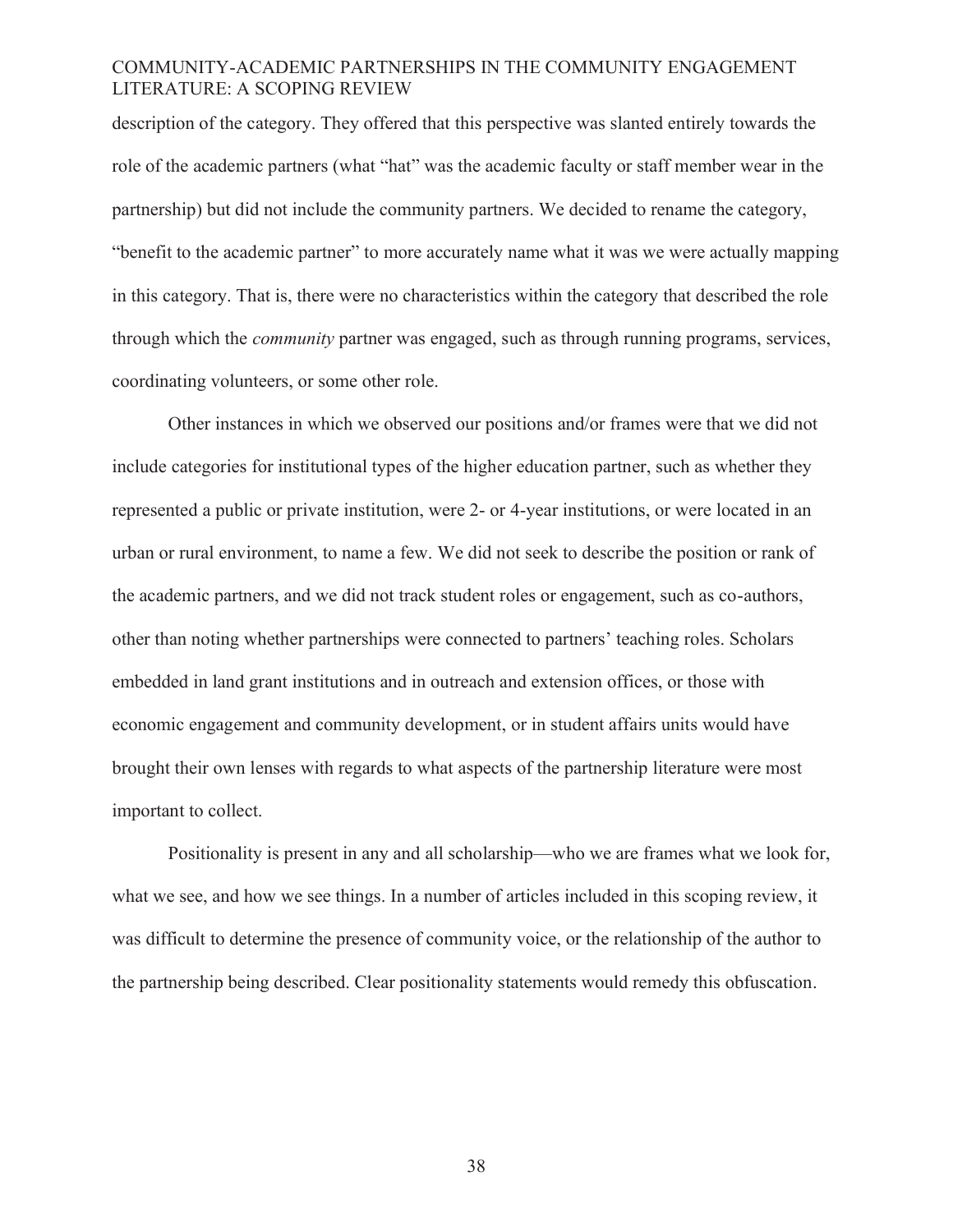### **Setting Parameters**

We made choices about the sources and types of scholarly products to include in this scoping review based on the goals of the review, and also necessarily shaped by feasibility and capacity of the researchers. Our goal broadly was to gain a sense of the community-academic partnership landscape as it relates to what has been published on the topic. Even broader, our goal was to develop a scoping strategy for community engagement literature as a contribution to the field given that it is among the first of its kind (see also Beaulieu et al., 2018).

This scoping review maps articles from seven journals that were available in English, accessible online, and included in lists of community engagement journals commonly listed or hosted by community engagement associations in the United States. *Gateways* was the only journal that purposefully features studies authored by scholars outside of the United States (US), and primarily in Australia (many of the editors and associate editors are from Australian universities though the journal is hosted in the US). With only a few exceptions, the manuscripts that include international partnerships, depict the perspectives of US-affiliated faculty, staff, and students traveling abroad to work with partners from other countries. In this way, the map we provide is situated within the US perspective of academic partners either partnering with communities also in the US, or with partners from other countries. There are only a few studies in which the academic partners are from outside of the US working with partners who are also outside of the US, such as in their home country. We would also like to see the inclusion of additional journals that likely have much to offer by way of community engagement partnerships (e.g., *Public*, *Metropolitan Universities Journal, eJournal of Public Affairs, and Journal of Community Engagement and Higher Education*) and which were not included due to extensive time and resources required for this level of scoping review.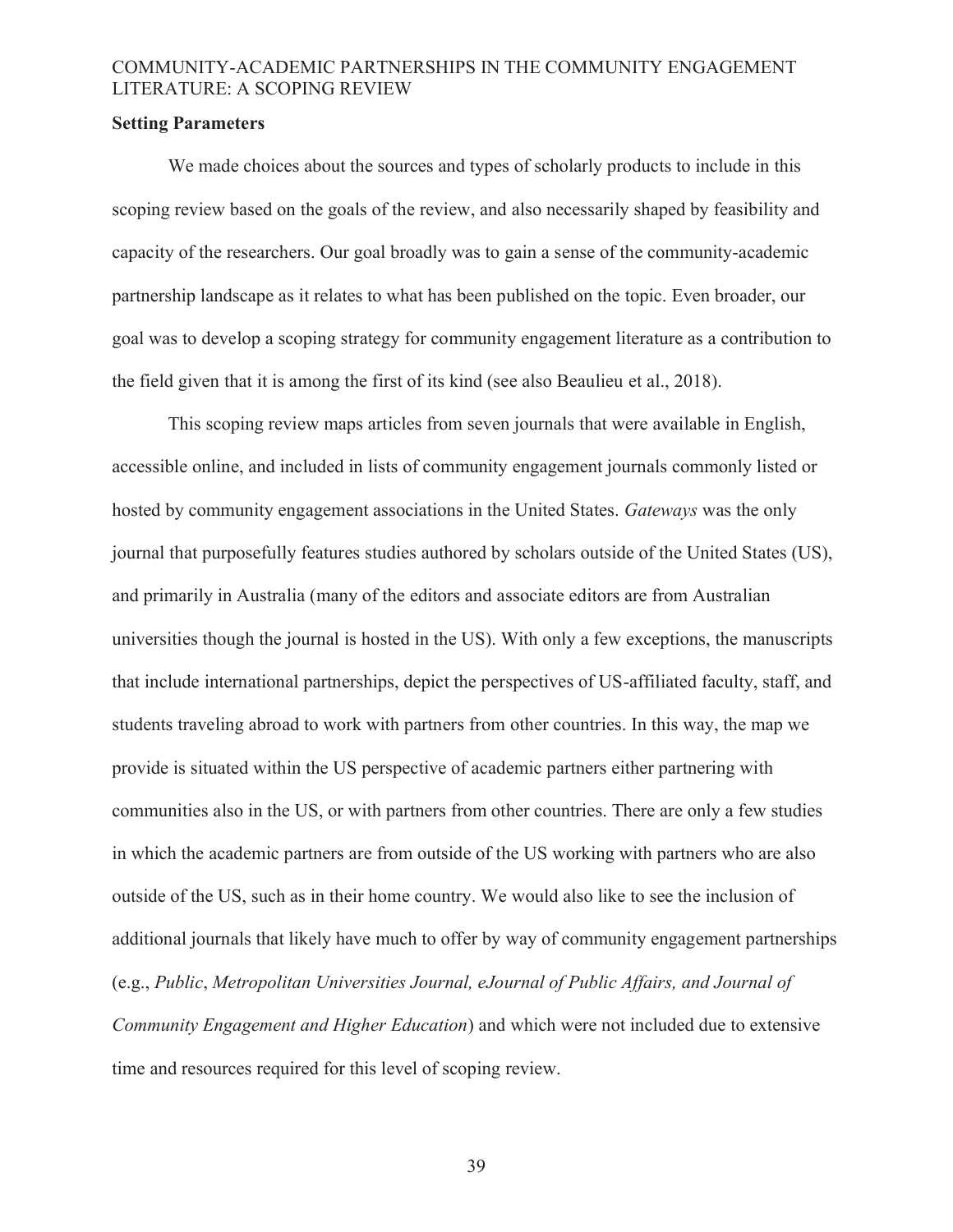#### **Summary**

Scoping reviews are relatively new approaches to mapping the existing literature in a field of interest in terms of the volume, nature, and characteristics of the primary research (Arksey & O'Malley, 2005). Scoping reviews are different from other types of reviews, such as more commonly used literature reviews and systematic analyses. Their aim and purpose is to map the body of work available on a topic in a field, whereas a literature review selectively presents the scholarship most relevant to a research question, and a systematic review attempts to distill from extant literature the best available research on a specific question. In this sense, their findings stand alone as important contributions to the field, as well as provide a robust foundation for future research and inquiry.

The information brought to light via a scoping review can be quite evocative even though it follows a prescriptive process. The review process of articles wherein researchers identify and map key characteristics of the literature serves as a catalyst to see new ideas and spark new questions. So while analysis of content is limited in a scoping review, it serves as an invitation to imagine new research questions. Ultimately, this scoping review provides not only a view of the scholarly literature on community-academic partnerships, but it also provides important insights and directions for future scoping studies within the field of community engagement.

Sharing existing datasets, such as the compendium of articles that have been identified, catalogued, and categorized according to meaningful attributes (e.g., partner type, activity, voice) can lessen the barrier for future scholars who wish to conduct a comprehensive literature review for their research on a particular sub-topic within the community-academic partnership literature (e.g., conflict management). A compendium is also invaluable to scholars who do not have access to journals behind paywalls. A scoping review, done in advance of a systematic review,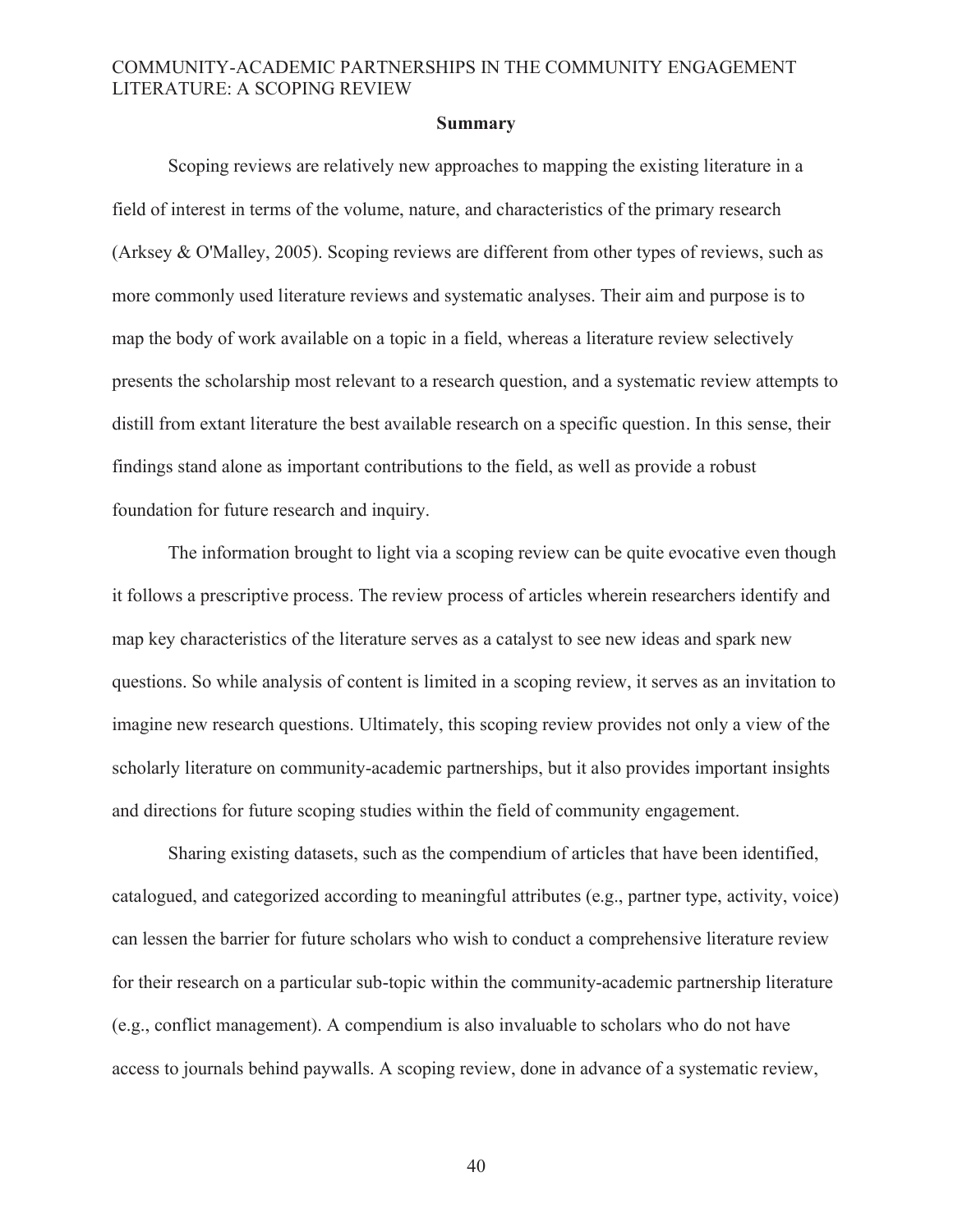provides authors with a "map" of the "literature landscape," which allows them to refine their selection of articles for inclusion in their own study. Once the articles have been fully curated, sorted, and described according to key characteristics, one can choose among them to determine relevant articles. This is a key contribution of this work.

This scoping review of the community-academic partnership in the community engagement literature is the first of its kind and provides both a transparent description of the methods used to conduct a scoping review, and it also provides key descriptive statistics mapping the breadth and depth of the field along key categories. We identified eight mapping categories, creating a code book, data displays that show how each article was mapped, and a full reference list of articles included in our scoping review. In reviewing the articles, the team identified many challenges in accurately assessing key characteristics of the scholarship, such as the scholarly approach, or methodology the authors were using to study partnerships, as well as the organizational type of the community partners. We believe that this scoping review can serve as encouragement, instruction, and a potential source of data for future scoping reviews and other forms of research.

### **Acknowledgements**

We extend our thanks to Dr. Michael Hemphill who provided important encouragement and feedback on our scoping review process and our manuscript, and to Dr. Rebecca Dumlao, Jayke Hamill, Dr. Lynda Kellam, and Yashika Johnson, for their early efforts and lessons that helped us to establish protocols for finding and sorting partnership articles across databases and systems.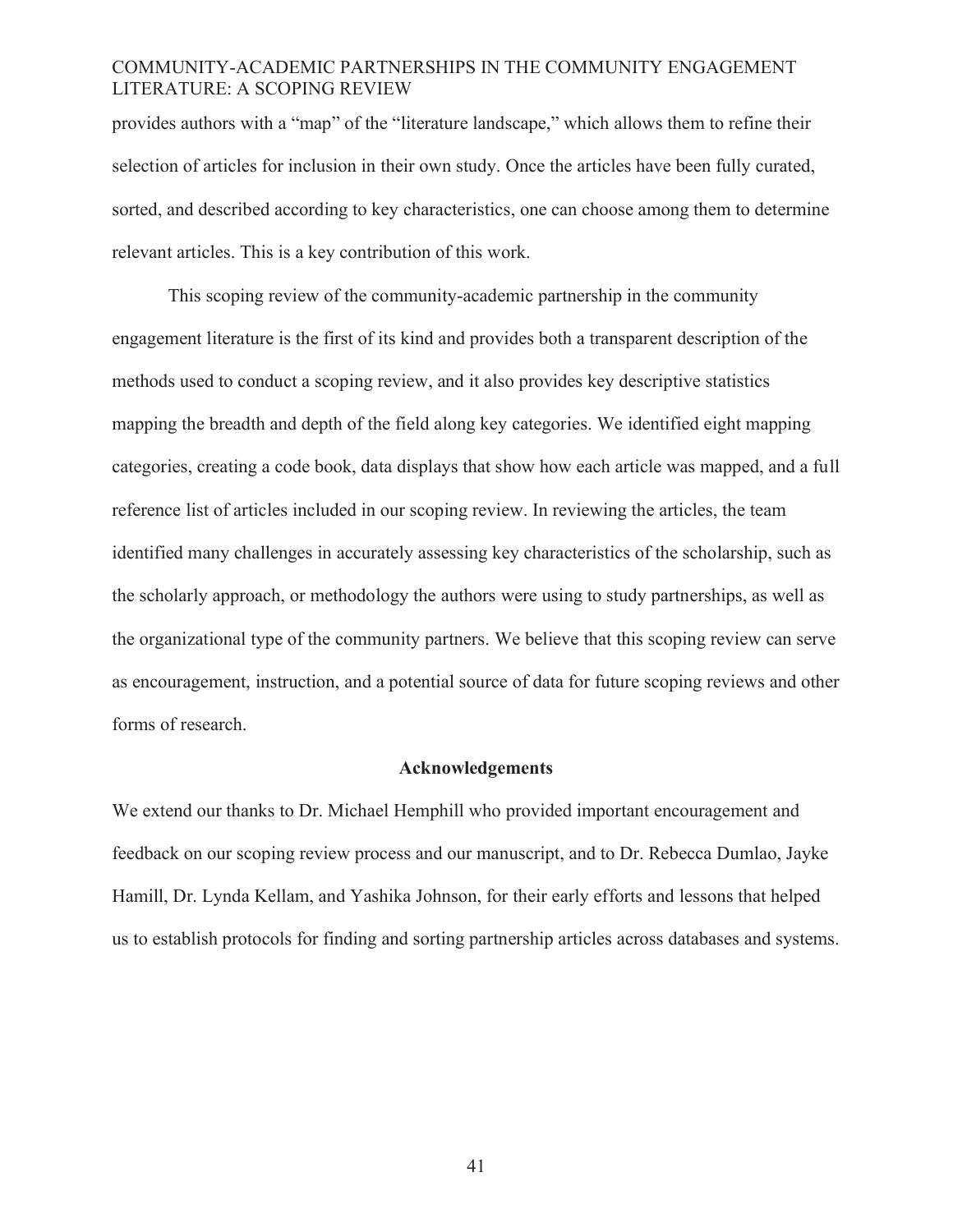#### **References**

*NOTE: We include only references in our article, not the articles scoped per Ch. 11 "Scoping Reviews" in the JBI Manual of Evidence Synthesis,* 

*https://wiki.joannabriggs.org/display/MANUAL/Chapter+11%3A+Scoping+reviews* 

Arksey, H., & O'Malley, L. (2005). Scoping studies: Towards a methodological framework. *International Journal of Social Research Methodology, 8*(1), 19–32. DOI:

### 10.1080/1364557032000119616

- Janke, E. (2012). Organizational partnerships in service learning: Advancing theory-based research. In P. H. Clayton, R. G. Bringle, & J. A. Hatcher (Eds.), *Research and service learning: Conceptual frameworks and assessment* (Vol. 2B, pp. 573–598). Stylus.
- Janke, E., & Dumlao, R. (2019). Developing communication repertoires to address conflict in community engagement work. *Journal of Higher Education Outreach and Engagement*, *23*(1), 35–56.
- Janke, E., Shelton, T., Norris, K., & Medlin, K. (2019, October). *Measuring Mutual Benefit and Reciprocity in Community Engagement and Public Service Activities.* International Association for Research on Service-Learning and Community Engagement Conference, Albuquerque, NM.
- Beaulieu, M., Breton, M., & Brousselle, A. (2018). Conceptualizing 20E years of engaged scholarship: A scoping review. *PLoS ONE, 13*(2), e0193201. https://doi.org/10.1371/journal.pone.0193201
- Bloomgarden, A. (2017). Out of the armchair: About community impact. *International Journal of Research on Service-learning and Community Engagemen*t, 5(1), 21–23.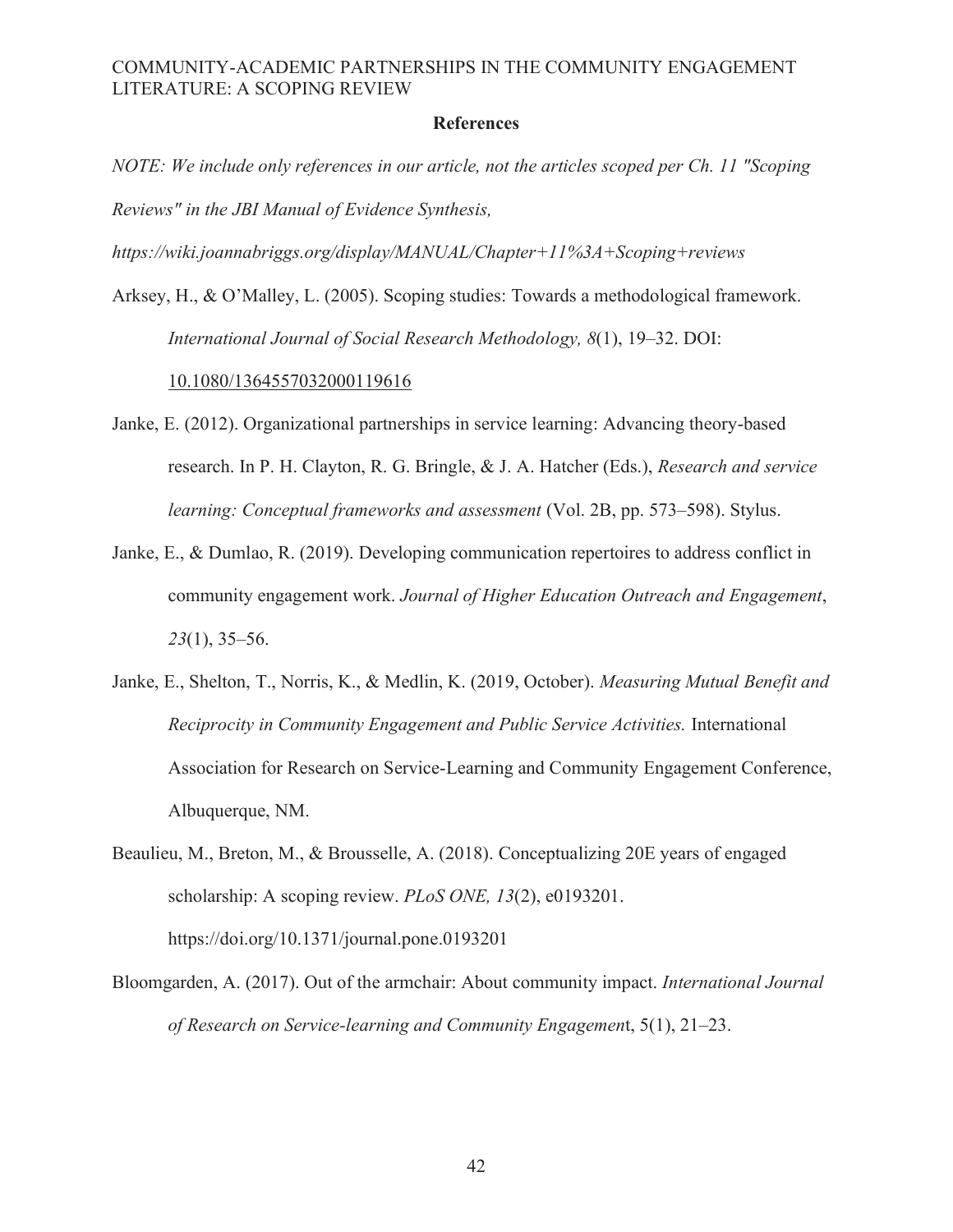Bowen, G., Author Bargerstock, B., Berrien, C., Furco, A., Hurd, C., Peterson, C., & Pearl, A. (2019, October 23–25). How to get published in service-learning and community engagement journals. Presentation at International Association for Research on Service-Learning and Community Engagement Conference, Albuquerque, NM.

- Boote, D. N., & Beile, P. (2005). Scholars before researchers: On the centrality of the dissertation literature review in research preparation. *Educational Researcher*, *34*(6), 3– 15. https://doi.org/10.3102/0013189X034006003
- Bringle, R. C., Clayton, P., & Price, M. (2012). Partnerships in service learning and civic engagement. *Partnerships: A Journal of Service-Learning and Civic Engagement*, *1*(1).
- Bringle, R. G., Clayton, P. H., & Hatcher, J. A. (2013). Research on service learning: An introduction. In R. G. Bringle, P. H. Clayton, & J. A. Hatcher (Eds.), *Research on service learning: Conceptual frameworks and assessment: Communities, institutions, and Partnerships* (Vol. 2B; pp. 335–358). Stylus.
- Campus Compact. (n.d.). Community partnerships knowledge hub. https://compact.org/community-partnerships/key-readings-on-campus-communitypartnerships/
- Carnegie Foundation for the Advancement of Teaching. (n.d.). Defining community engagement. https://public-purpose.org/initiatives/carnegie-electiveclassifications/community-engagement-classification-u-s/
- Colbeck, C. L.,  $\&$  Wharton-Michael, P. (2006). Individual and organizational influences on faculty members' engagement in public scholarship. *New Directions for Teaching and Learning*, *2006*(105), 17–26.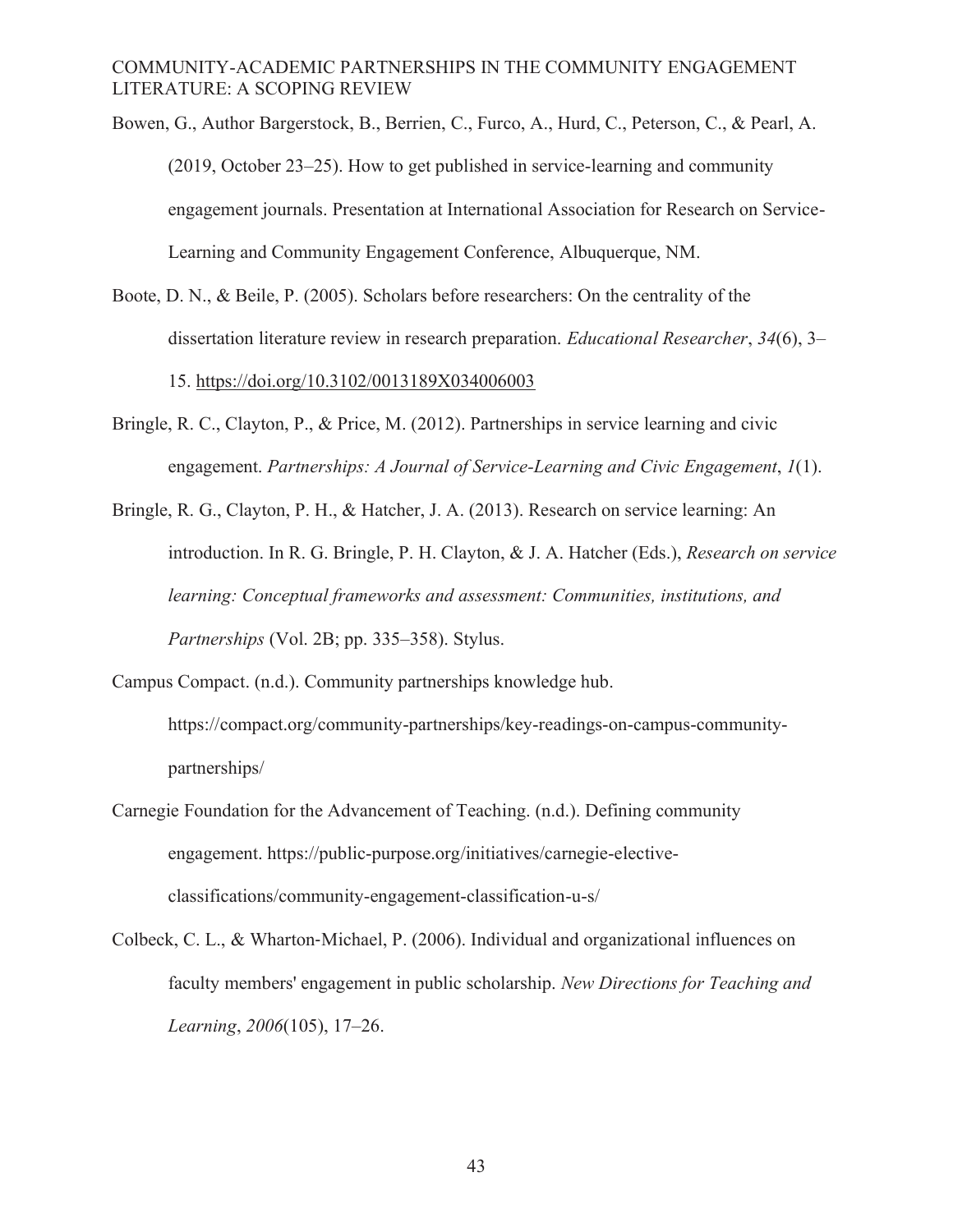- Cruz, N. I., & Giles, D. E. (2000). Where's the community in service-learning research. *Michigan Journal of Community Service Learning*, *7*(1), 28–34.
- Dostilio, L. D. (Ed.). (2017). *The community engagement professional in higher education: A competency model*. Campus Compact.

Drahota, A., Meza, R. D., Brikho, B., Naaf, M., Estabillo, J. A., Gomez, E. D., Vejnoska, S.F., Dufek, S., Stahmer, A.C., & Aarons, G. A. (2016). Community-academic partnerships: A systematic review of the state of the literature and recommendations for future research. *The Milbank Quarterly*, *94*(1), 163–214.

- Dumlao, R. J., & Author M. (2012). Using relational dialectics to address differences in community-campus partnerships. *Journal of Higher Education Outreach and Engagement*, *16*(2), 151–175.
- Gelmon, S. B., Holland, B. A., Seifer, S. D., Shinnamon, A., & Connors, K. (1998). Communityuniversity partnerships for mutual learning. *Michigan Journal of Community Service Learning*, *5*, 97–107.
- Giles, D. H., Jr. (2019). Seven additional years of evolution. In L. R. Sandmann & D. O. Jones (Eds.), *Building the field of higher education engagement* (pp. 171–174). Stylus.
- Glesne, C. (2016). *Becoming qualitative researchers* (5<sup>th</sup> ed.). Pearson.
- Hart, A., Northmore, S., Gerhardt, C., & Rodriguez, P. (2009). Developing access between universities and local community groups: A university helpdesk in action. *Journal of Higher Education Outreach and Engagement*, *13*(3), 45–60.
- Janke, E, Flores, S, & Edwards, K. (2021). Dataset for "Community-academic partnerships in the community engagement literature: A scoping review". Ann Arbor, MI: Inter-university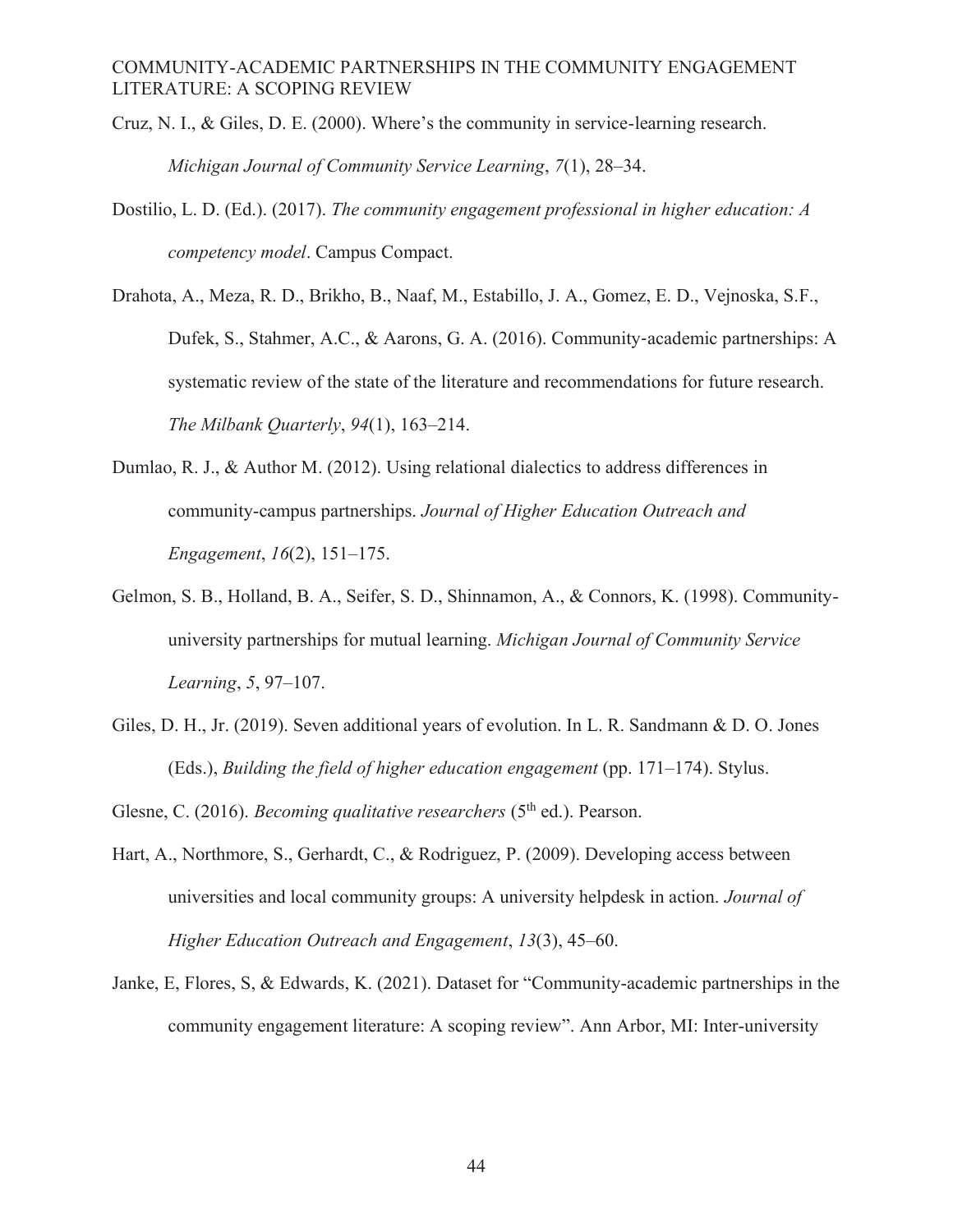Consortium for Political and Social Research [distributor].

https://doi.org/10.3886/E146781V2

- Joanna Briggs Institute. (2015). Reviewers' manual 2015: Methodology for JBI scoping reviews. Author. https://nursing.lsuhsc.edu/JBI/docs/ReviewersManuals/Scoping-.pdf
- Kovach, M. (2009). *Indigenous methodologies: Characteristics, conversations, and contexts.*  University of Toronto Press.
- Kowal, M. (2017). Evolution of a profession: A review of the Community Engagement Professional in Higher Education: A Competency Model for an Emerging Field [book review]. *International Journal of Research on Service-Learning and Community Engagement, 5*(1), 181–183.
- Levac, D., Colquhoun, H., & O'Brien, K. K. (2010). Scoping studies: Advancing the methodology. *Implementation Science*, *5*(1), Article 69.
- Martinek, T., Hellison, D., & Walsh, D. (2012). Service-bonded inquiry revisited: A research model for the community-engaged professor, *Quest*, *56*(4), 397–412. DOI: 10.1080/00336297.2004.10491833
- Munn, Z., Peters, M. D., Stern, C., Tufanaru, C., McArthur, A., & Aromataris, E. (2018). Systematic review or scoping review? Guidance for authors when choosing between a systematic or scoping review approach. *BMC Medical Research Methodology*, *18*(1), Article 143.
- Olszowy Jones, D., & Lee, J. (2017). A decade of community engagement literature: Exploring past trends and future implications. *Journal of Higher Education Outreach and Engagement, 21*(3), 165–180.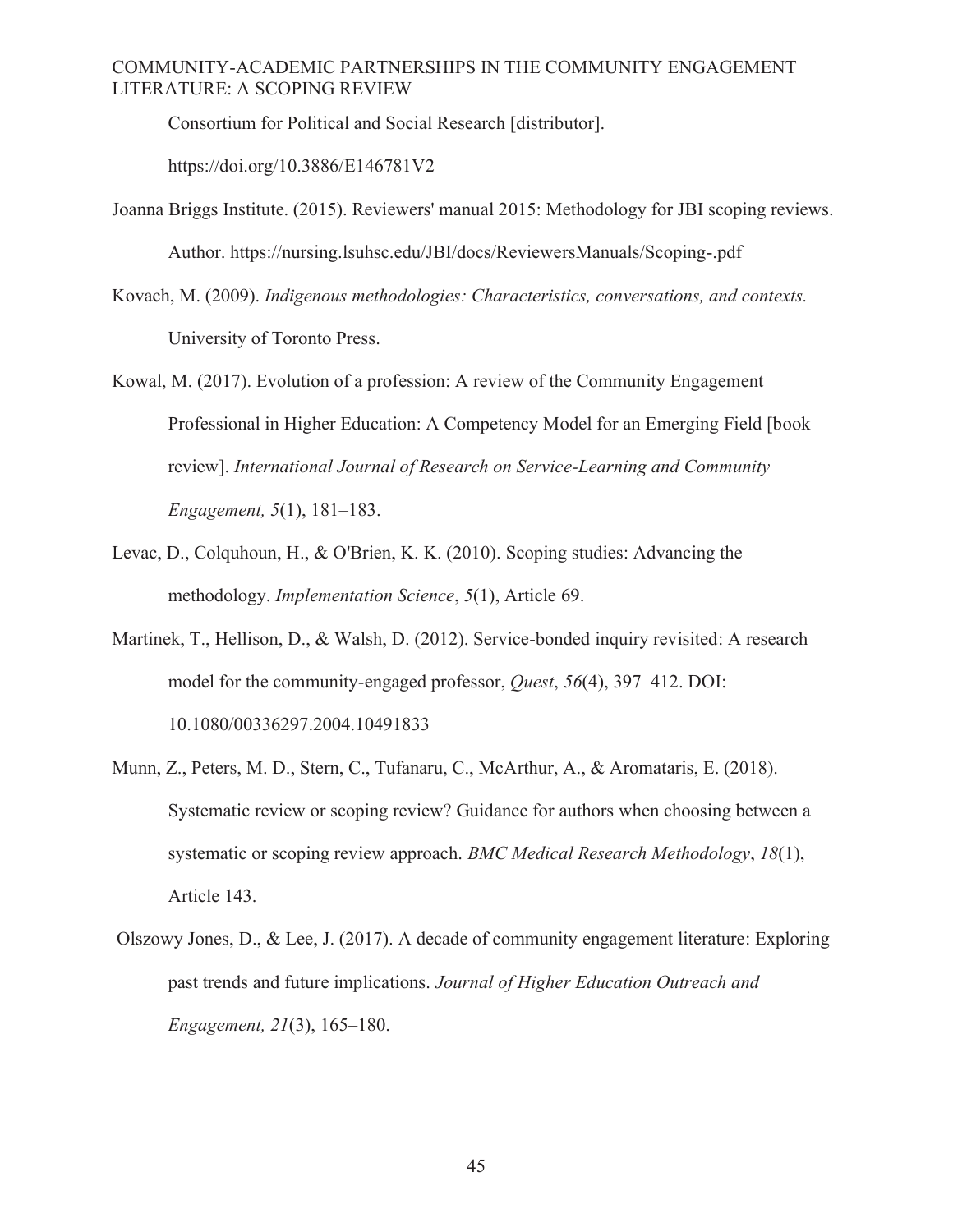- Peters, M. D. J., Godfrey, C., McInerney, P., Munn, Z., Tricco, A.C., & Khalil, H. (2020). Scoping reviews. In E. Aromataris & Z. Munn (Eds.), *JBI manual for evidence synthesis*  (pp. 406–451)*.* https://doi.org/10.46658/JBIMES-20-12
- Pham, M. T., Rajić, A., Greig, J. D., Sargeant, J. M., Papadopoulos, A., & McEwen, S. A. (2014). A scoping review of scoping reviews: Advancing the approach and enhancing the consistency. *Research Synthesis Methods, 5*(4), 371–385. https://doi.org/10.1002/jrsm.1123
- Ramaley, J. (2019). Higher education community engagement: Past, present and future. In L. R. Sandmann & D. O. Jones (Eds.), *Building the field of higher education engagement* (pp. 252–263). Stylus.
- Richards, K. A. R., Washburn, N., Carson, R. L., & Hemphill, M. A. (2017). A 30-year scoping review of the physical education teacher satisfaction literature. *Quest*, *69*(4), 494–514.
- Saltmarsh, J., Hartley, M., & Clayton, P. (2009). Democratic engagement white paper. *New England Resource Center for Higher Education Publications.* Paper 45. https://scholarworks.umb.edu/nerche\_pubs/45
- Sandmann, L. R. (2008). Conceptualization of the scholarship of engagement in higher education: A strategic review, 1996–2006. *Journal of Higher Education Outreach and Engagement*, *12*(1), 91–104.
- Sandmann, L. R., & Jones, D. O. (Eds). (2019). *Building the field of higher education engagement*. Stylus.
- Sandmann, L. R., Saltmarsh, J., & O'Meara, K. (2008). An integrated model for advancing the scholarship of engagement: Creating academic homes for the engaged scholar. *Journal of Higher Education Outreach and Engagement*, *12*(1), 47–64.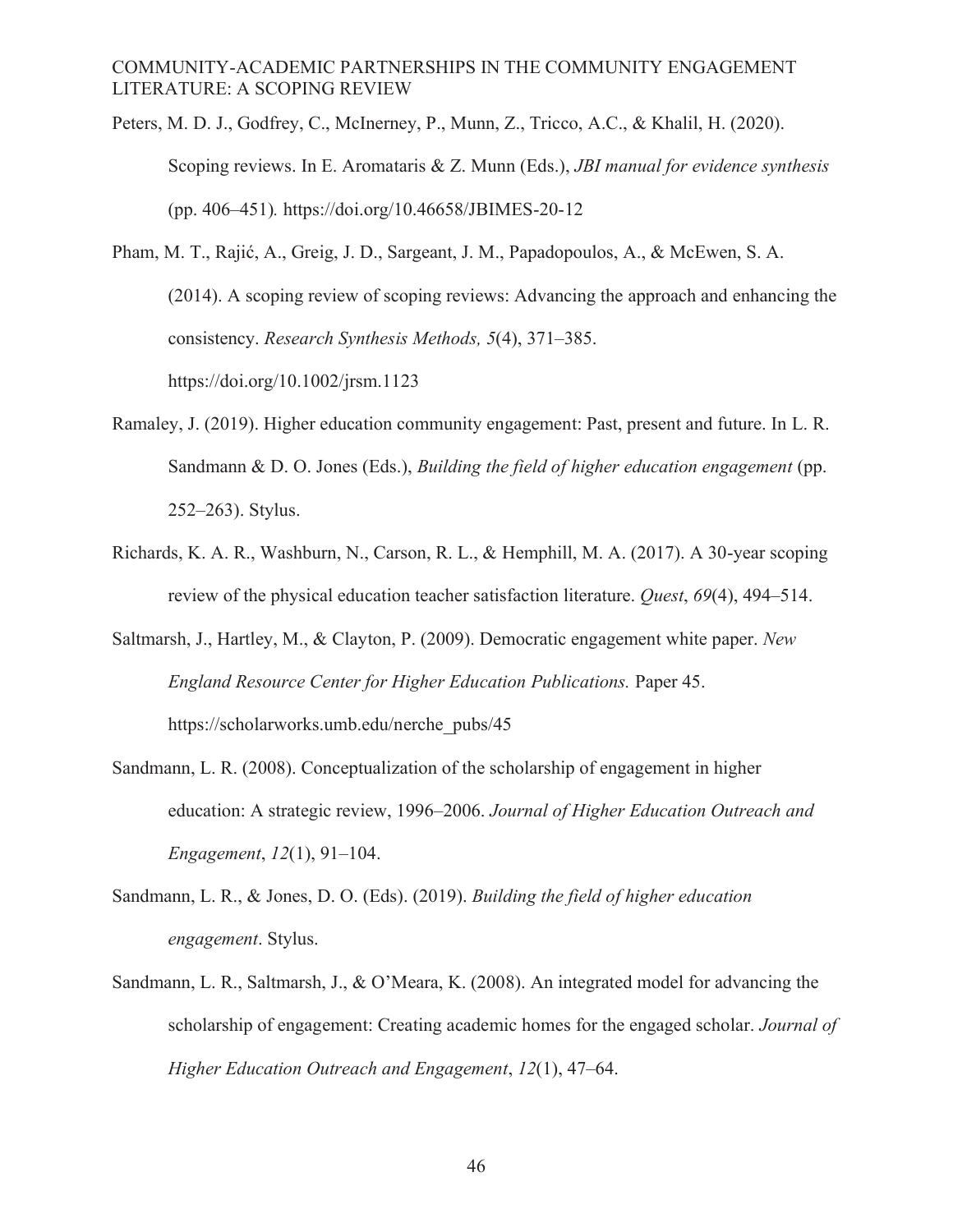- Shulman, L. S. (1999). Taking learning seriously. *Change: The magazine of higher learning*, *31*(4), 10–17.
- Smith, L. T. (2012). *Decolonizing methodologies: Research and Indigenous peoples* (2nd ed.). Zed Books.
- Tricco, A. C., Lillie, E., Zarin, W., O'Brien, K., Colquhoun, H., Kastner, M., Levack, D., Ng, C., Sharpe, J. P., Wilson, K., Kenny, M. Warren, R., Wilson, C., Stelfox, H. T., & Straus, S. E. (2016). A scoping review on the conduct and reporting of scoping reviews. *BMC Medical Research Methodology*, *16*(1), Article 15.
- Wallace, Julia "Sangodare." (2021, June 20). *Secret to my success: Mobile Homecoming Sunday Solstice Father's Day Juneteenth service* [Video]. Vimeo. https://vimeo.com/565234573.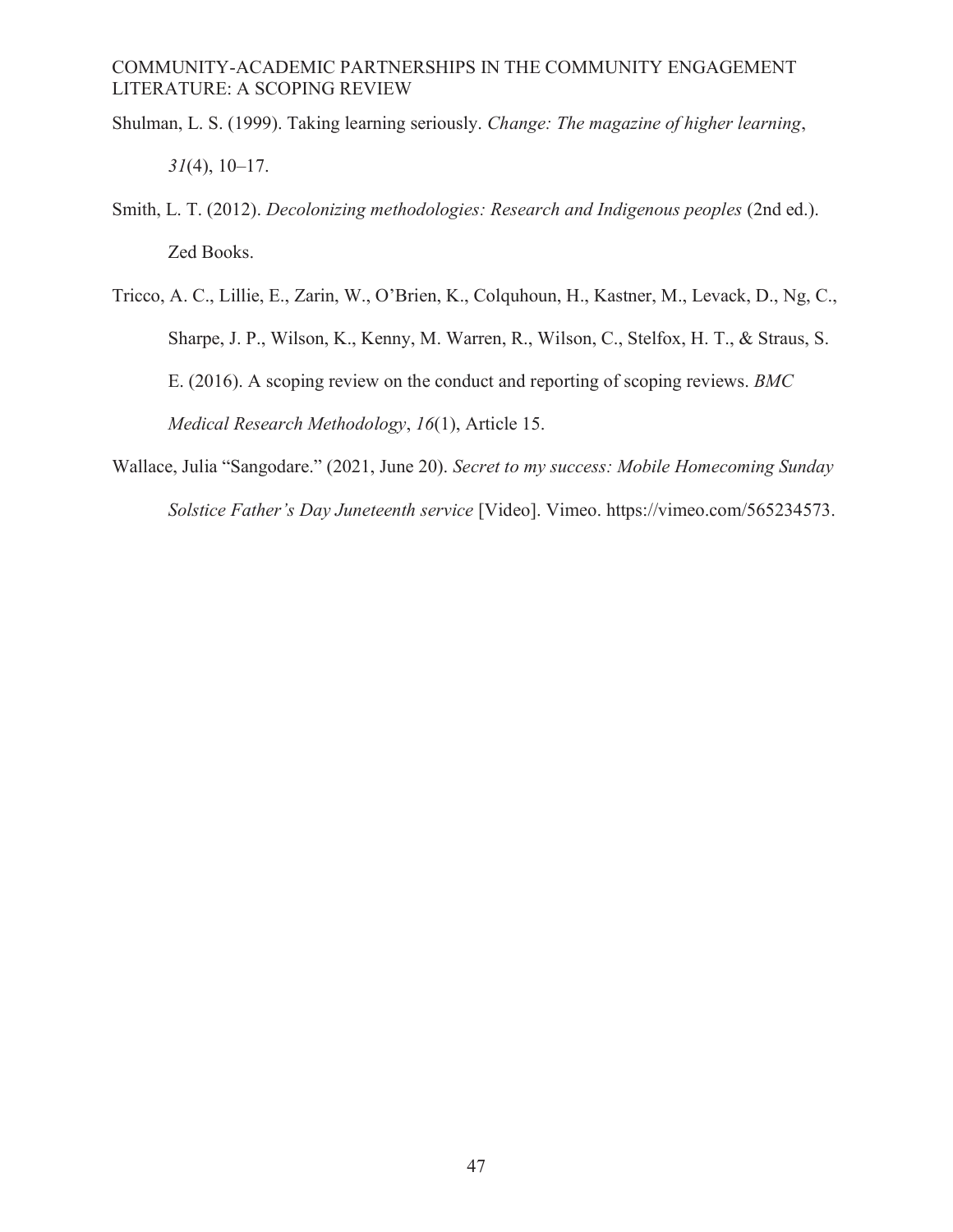|                                                                      | 0007-7661<br>Date                                                                                                                                                                                                                                                                                                                                     | 2015           | 2013<br>Aftandilian  | 2013<br>Arrazattee | 2010                            | 2016           | 2009<br><b>Barnes</b> | 2019           | 2012                       | 2014<br>Behrman               | 2015<br>Beitman       | 2018<br>Bennett            | 2014<br>Berinyuy          | 2017<br>Bloomgarden                          | 2009<br><b>Brabant</b>                              | 2003                       | 2009<br><b>Bringle</b>           | 2010<br>Brosky | 2018<br>Budhai | 2008<br>Burbank   | 2005<br>Bushhouse          | 2016<br>Casupulla                | 2010<br>Clayton       | 2010<br>Conville                                                     | 2006<br>Conway | 2016           | 2017                  | 2012<br>De Chastonay             | 2018                  | 2017                             | 2014<br>Dostilio  | 2012<br>Dumlao        | 2011              | 2018<br>Eseonu |
|----------------------------------------------------------------------|-------------------------------------------------------------------------------------------------------------------------------------------------------------------------------------------------------------------------------------------------------------------------------------------------------------------------------------------------------|----------------|----------------------|--------------------|---------------------------------|----------------|-----------------------|----------------|----------------------------|-------------------------------|-----------------------|----------------------------|---------------------------|----------------------------------------------|-----------------------------------------------------|----------------------------|----------------------------------|----------------|----------------|-------------------|----------------------------|----------------------------------|-----------------------|----------------------------------------------------------------------|----------------|----------------|-----------------------|----------------------------------|-----------------------|----------------------------------|-------------------|-----------------------|-------------------|----------------|
| Date<br>Published                                                    | 2011-2020<br>0107-1007                                                                                                                                                                                                                                                                                                                                | $\times$       | $\times$             | $\pmb{\times}$     | $\pmb{\times}$                  | $\pmb{\times}$ | $\boldsymbol{\times}$ | $\times$       | $\times$                   | $\times$                      | $\times$              | $\times$                   |                           | $\times$ $\times$                            |                                                     | $\times$ $\times$ $\times$ |                                  |                | ×              | $\times$ $\times$ |                            | $\pmb{\times}$                   | $\pmb{\times}$        | $\times$ $\times$                                                    |                | $\pmb{\times}$ | $\times$              | $\times$ $\times$                |                       | $\times$ $\times$                |                   | $\boldsymbol{\times}$ | $\times$ $\times$ |                |
|                                                                      | pepi<br>actual                                                                                                                                                                                                                                                                                                                                        | $\times$       | $\times$             | $\times$           | $\pmb{\times}$                  | $\pmb{\times}$ | $\times$              | $\pmb{\times}$ | $\times$                   | $\times$                      | $\boldsymbol{\times}$ | $\pmb{\times}$             | $\boldsymbol{\times}$     | $\pmb{\times}$                               | $\pmb{\times}$                                      | $\pmb{\times}$             | $\pmb{\times}$                   | ×              | $\pmb{\times}$ | $\times$ $\times$ |                            | $\times$                         | $\pmb{\times}$        | $\times$                                                             | $\pmb{\times}$ | $\times$       | ×                     | ×                                | $\pmb{\times}$        | $\times$ $\times$                |                   | $\pmb{\times}$        | $\times$ $\times$ |                |
| Source of<br>Partnership<br>Information  Authors' Scholarly Approach | concebtual<br>program evaluation or project description<br>Indigenous or decolonial<br>spoutem bexim<br>quanitative<br>qualitative                                                                                                                                                                                                                    | $\pmb{\times}$ |                      | $\pmb{\times}$     | $\pmb{\times}$                  | $\times$       | $\pmb{\times}$        | $\times$       | $\times$                   |                               |                       | $\times$ $\times$          | $\times$                  | $\pmb{\times}$                               | $\pmb{\times}$                                      |                            | $\pmb{\times}$                   |                | ×              | $\times$          | $\pmb{\times}$             | $\times$                         | $\pmb{\times}$        | $\times$                                                             | $\times$       | $\pmb{\times}$ | $\boldsymbol{\times}$ |                                  |                       | $\times$ $\times$ $\times$       |                   | $\times$              | $\times$ $\times$ |                |
| Authors'<br>Positionality<br>Respective to<br>Partnership<br>the     | not applicable<br>indirect<br>direct<br>project or program description                                                                                                                                                                                                                                                                                | $\pmb{\times}$ | $\times$<br>$\times$ | $\times$           | $\times$                        | $\times$       | $\boldsymbol{\times}$ | $\pmb{\times}$ | $\times$ $\times$ $\times$ | $\pmb{\times}$                |                       | $\times$                   | $\times$                  | $\pmb{\times}$                               | $\pmb{\times}$                                      | $\pmb{\times}$<br>$\times$ | $\pmb{\times}$                   | ×<br>×         | $\times$       | $\times$          | $\pmb{\times}$             | ×                                | ×                     | $\pmb{\times}$                                                       | ×              | $\times$       | ×                     | $\pmb{\times}$<br>$\pmb{\times}$ | $\times$              | $\times$ $\times$                |                   | $\times$              | $\times$          | $\pmb{\times}$ |
| Voices in the<br>Text<br>Presence of<br>Community<br>Partners'       | not evident<br>direct quotes<br>co-anthor                                                                                                                                                                                                                                                                                                             | $\pmb{\times}$ | $\times$ $\times$    |                    | $\pmb{\times}$                  | $\pmb{\times}$ | $\pmb{\times}$        | $\times$       | $\pmb{\times}$             | $\mathbf{\times}$             | $\pmb{\times}$        | $\times$                   | ×                         | $\pmb{\times}$                               | $\pmb{\times}$                                      | $\pmb{\times}$             | $\pmb{\times}$                   | $\times$       | $\pmb{\times}$ | $\times$ $\times$ |                            | $\pmb{\times}$                   | $\boldsymbol{\times}$ | $\pmb{\times}$                                                       | $\times$       | $\times$       | $\times$              | $\!\times\!$                     | $\times$ $\times$     |                                  | $\pmb{\times}$    | $\pmb{\times}$        | $\times$          | ×              |
| Partner Sector Type                                                  | health<br>government<br>peseq-ulle;<br>informal organization<br>monquon<br>K-12                                                                                                                                                                                                                                                                       | $\times$       | $\times$<br>$\times$ |                    | ×<br>$\times$                   | $\pmb{\times}$ | $\times$              |                | ×                          | $\times$<br>×                 | $\pmb{\times}$        | $\pmb{\times}$<br>$\times$ | $\times$<br>×<br>$\times$ | $\pmb{\times}$<br>$\pmb{\times}$<br>$\times$ | $\times$<br>$\boldsymbol{\times}$<br>$\pmb{\times}$ | $\mathbf{\times}$          |                                  | ×              | ×              | $\pmb{\times}$    | $\times$                   | $\pmb{\times}$<br>$\pmb{\times}$ |                       | $\pmb{\times}$<br>$\pmb{\times}$<br>$\pmb{\times}$<br>$\pmb{\times}$ | ×              | $\times$       |                       | ×                                |                       | $\pmb{\times}$<br>$\pmb{\times}$ |                   |                       | $\times$ $\times$ |                |
|                                                                      | tnebive ton<br>International<br>sseusnng/usnpu                                                                                                                                                                                                                                                                                                        |                |                      | ×                  |                                 |                |                       | ×              |                            |                               | $\times$              |                            | ×<br>$\mathbf{\times}$    |                                              | ×                                                   |                            | ×                                |                |                |                   |                            |                                  | $\boldsymbol{\times}$ |                                                                      | $\times$       |                | $\boldsymbol{\times}$ |                                  | $\boldsymbol{\times}$ |                                  | $\times$ $\times$ |                       | ×                 |                |
| <b>Benefit to<br/>Academic Partner Journal Source</b>                | service<br>hot evident<br>scholarship<br>рпіпове                                                                                                                                                                                                                                                                                                      | $\pmb{\times}$ | $\times$             | $\times$           | ×<br>$\times$<br>$\pmb{\times}$ | $\pmb{\times}$ | ×                     | $\times$       | $\times$                   | $\times$<br>$\times$ $\times$ |                       | $\times$                   | $\times$                  | $\times$                                     | $\times$                                            | $\times$                   | $\times$<br>$\times$<br>$\times$ | $\pmb{\times}$ | ×              | $\pmb{\times}$    | $\pmb{\times}$<br>$\times$ | $\pmb{\times}$<br>$\times$       | $\pmb{\times}$        | $\pmb{\times}$                                                       | $\!\times\!$   | $\times$       | $\times$              | $\times$                         | $\times$ $\times$     | $\pmb{\times}$                   | $\pmb{\times}$    | $\boldsymbol{\times}$ | $\pmb{\times}$    | ×              |
|                                                                      | Partner suite Journal<br>Michigan Journal of CommundS Service Learning<br>Learning and Countinute Engagement<br>International Journal of Research on Service-<br>pnbenign∃<br>International Journal of Service Learning in<br>Engagement<br>Journal of Higher Education Outreach &<br>direlorios tramegages directos de la Scholarship<br>G Ale wells | $\times$       | $\pmb{\times}$       | $\pmb{\times}$     | ×                               | $\pmb{\times}$ | ×                     | $\times$       | ×                          | $\times$                      | $\times$              | $\pmb{\times}$             | $\times$                  | $\boldsymbol{\times}$                        |                                                     | $\times$ $\times$          | $\times$                         | $\times$       | $\pmb{\times}$ | $\times$          | $\times$                   | $\pmb{\times}$                   | $\times$              | $\times$                                                             | ×              | $\times$       | ×                     |                                  | $\pmb{\times}$        | $\pmb{\times}$                   | $\times$ $\times$ |                       | $\mathbf{\times}$ | $\times$       |
|                                                                      |                                                                                                                                                                                                                                                                                                                                                       |                |                      |                    |                                 |                |                       |                |                            |                               |                       |                            |                           |                                              |                                                     |                            |                                  |                |                |                   |                            |                                  |                       |                                                                      |                |                |                       |                                  |                       |                                  |                   |                       |                   |                |